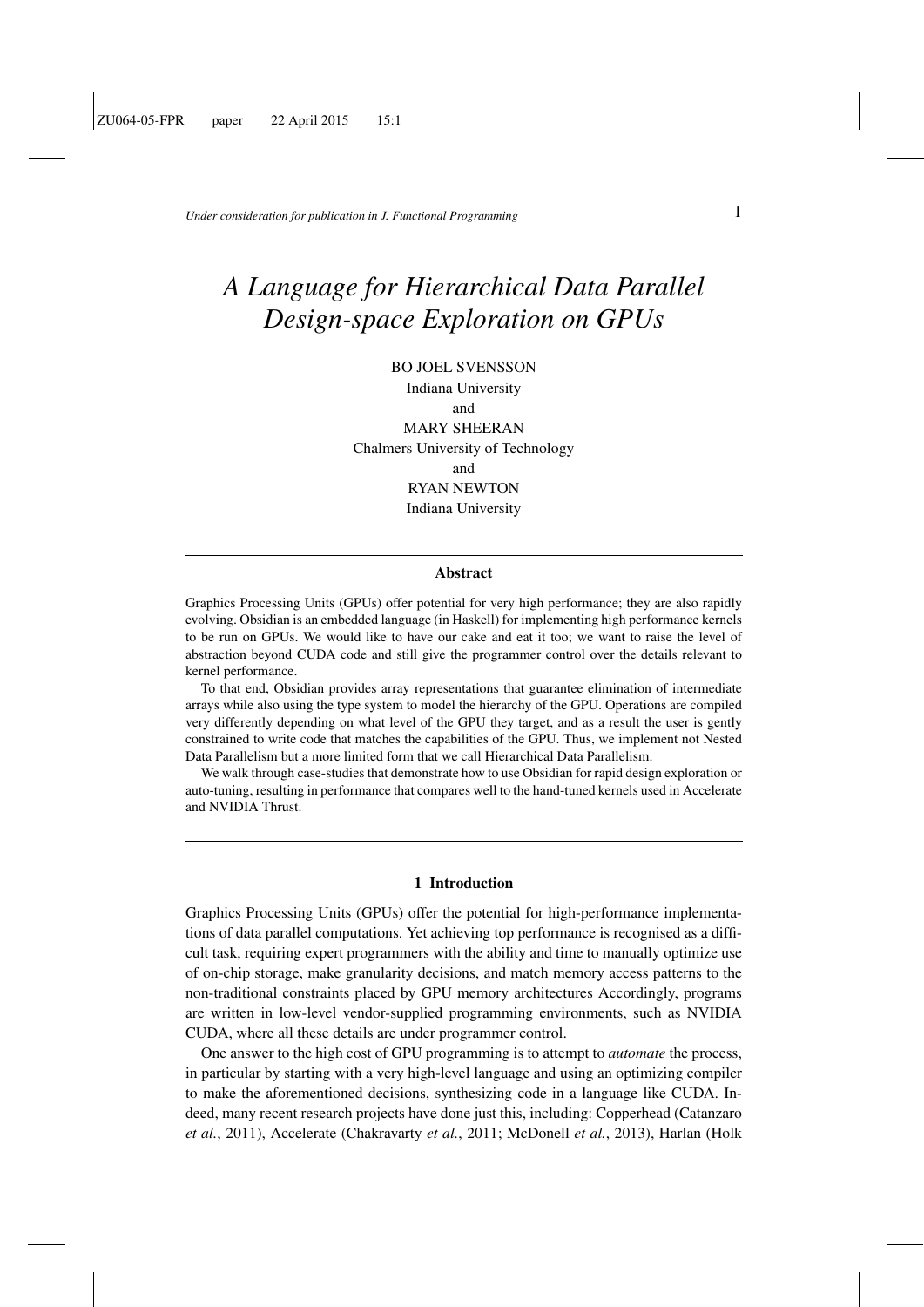*et al.*, 2012), and Delite (Chafi *et al.*, 2011). These languages are first and foremost *array languages*. Typical operations include mapping, filtering, scanning, and reducing array data. By restricting program structure, this language family gains at least one major benefit over more general purpose array languages: they can very effectively fuse series of array operations, eliminating temporary arrays. Decisions about what to fuse, and how to use local on-chip storage on the GPU, are completely automated by the DSL compiler and runtime.

Such automation certainly has considerable appeal. Many users would like to gain the benefits of GPU acceleration without studying the details of GPUs and GPU programming idioms. These are the users served by Accelerate, for example. Prefix sum becomes scanl (+) 0 arr without tuning parameters, and that is that. However, it is widely accepted that successful acceleration on GPUs often demands fine control of many details that are closely related to the GPU architecture, and even experts employ a *design exploration* process, experimenting with tradeoffs and making major changes to an initial version. For example, in reference (Harris, 2007) detailed optimisation efforts of reduction in CUDA is worked through step by step. The final reduction kernel is 30x faster than the naive CUDA implementation used as starting point. Our work on Obsidian tries to answer the question of whether or not the benefits of functional programming can be brought to the group of users of GPUs who wish to explore a variety of possible designs in the search for high performance.

The big question then is what forms of abstraction to provide. The intrepid GPU programmer needs to be able to control many details, including the arrangement of computations into threads, warps, blocks and grids, the number of kernels launched, the use of local memory on the GPU, synchronization points, memory access patterns and much more. The danger is that the user simply ends up writing CUDA in Haskell syntax; we would particularly like to avoid tedious index calculations. Our main approach to easing the job of the programmer while still providing fine control is the provision of *compositional* array operations that also offer *hierarchy polymorphism*. Obsidian uses a combination of *push* and *pull arrays*, in the meta-language (Section 5). It uses a *fusion by default* approach, even at the expense of work duplication, together with an explicit function for making arrays manifest in memory. In addition, Obsidian exposes the hierarchical nature of GPU hardware directly in the type system. Core operations work at any level (thread, warp, block, grid) but how they are compiled will vary greatly between levels. This use of the type system to model the GPU hierarchy allows us to implement not full Nested Data Parallelism (as for example in NESL and its successors (Blelloch, 1996)) but rather a limited form of hierarchy that is perfectly matched to the capabilities of the GPU. This is probably the most novel aspect of Obsidian.

Obsidian also eases the job of the programmer in other ways. GPUs have some hardcoded limits on aspects of programs such as the maximum number of threads allowed in a block, or the size of a warp. These constant limits do not apply to Obsidian programs, but rather there is *virtualization* of threads, warps and blocks, with the generated CUDA code obeying the limits. Also, the ease with which functional programs can be parameterised gives us a straightforward approach to the systematic generation and measurement of code variants, with the result that design exploration is very much easier than it is in CUDA. Obsidian also helps the programmer by automating the process of laying out intermediate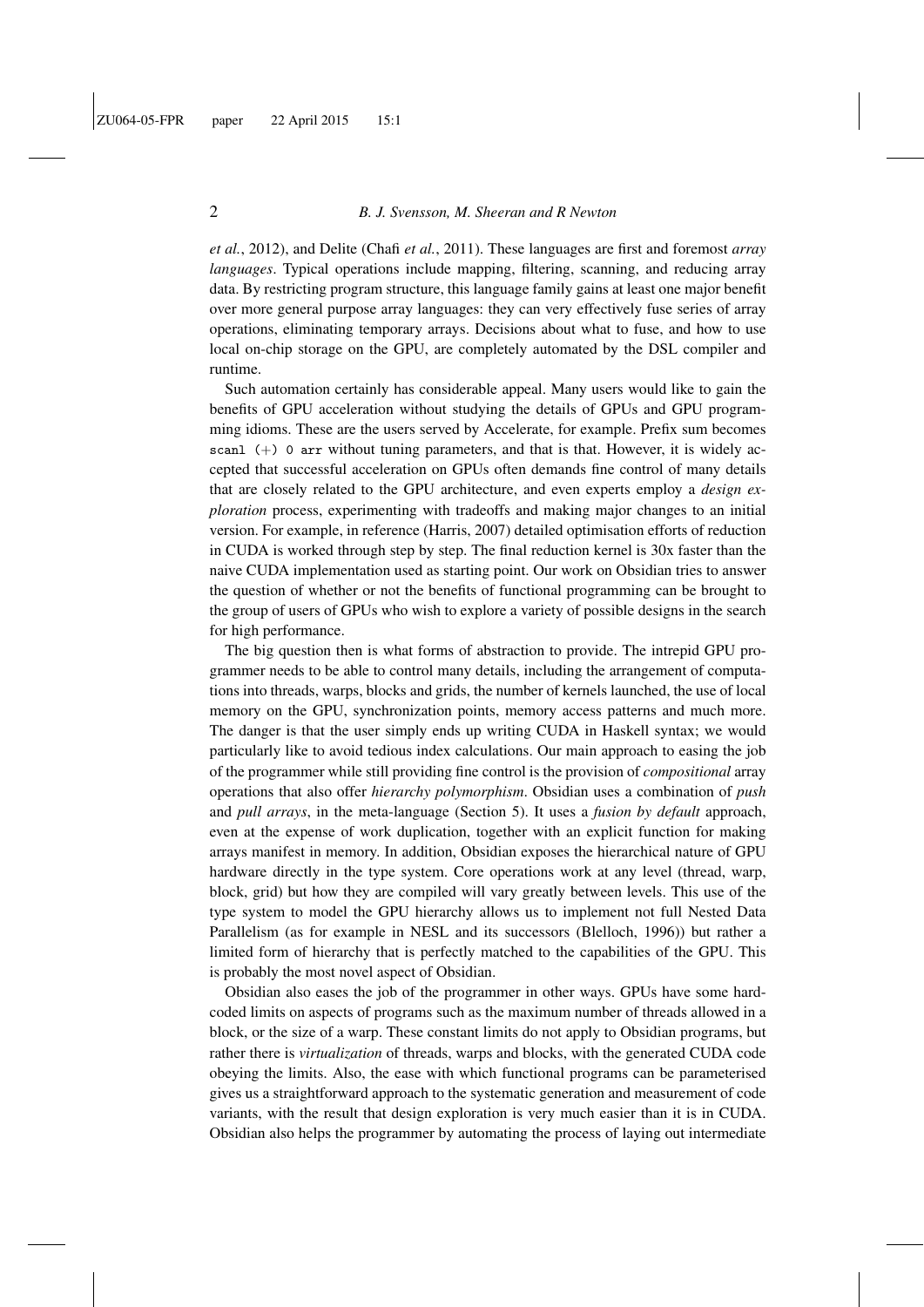arrays in memory. This memory layout system takes care of liveness of arrays and reuse of space in shared memory and is done statically.

Obsidian has been under development for quite some time, and we have explored a variety of APIs. The version presented here has proved to work very well in developing key kernels for library operations such as reduction and prefix scan. The resulting kernels perform well—on a par with those in NVIDIA's Thrust Library (NVIDIA, 2014c). We hope that readers will feel inclined to experiment with the design and implementation of such kernels<sup>1</sup>.

## 2 Background: The GPU and CUDA

Obsidian targets NVIDIA GPUs supporting CUDA (NVIDIA, 2014a), a C-dialect for data-parallel programming. These GPUs are built on a scalable architecture: each GPU consists of a number of *multiprocessors*; each multiprocessor has a number of processing elements (cores) and an on-chip local memory that is shared between threads running on the cores. A GPU can come with as few as one such multiprocessor. The GPUs used in our measurements are an NVIDIA Tesla c2070 and a GTX680. The GTX680 GPU has eight multiprocessors, with a total of 1536 processing cores. On these cores, groups of 32 threads called *warps* are scheduled. There are a number of warp scheduling units per multiprocessor. Within a warp, threads execute in lockstep (SIMD); diverging branches, that is those that take different paths on different threads within a warp, are serialised, leading to performance penalties.

The scalable architecture design also influences the programming model. CUDA programs must be able to run on all GPUs from the smallest to the largest. Hence a CUDA program must work for any number of multiprocessors. The CUDA programming model exposes abstractions that fit the underlying architecture; there are *threads* (executing on the cores), *blocks* of threads (groups of threads run by a multiprocessor) and finally the collection of all blocks, which is called the *grid*.

The threads within a block can use the shared memory of the multiprocessor to communicate with each other. A synchronisation primitive,  $\sqrt{s}$  syncthreads(), gives all the threads within a block a coherent view of the shared memory. There is no similar synchronisation primitive between threads of different blocks.

The prototypical CUDA kernel starts out by loading data from global memory. The indices into global memory for an individual thread are expressed in terms of the unique identifier for that block and thread. Some access patterns allow memory reads to be *coalesced*, while others do not, giving very poor performance. The patterns that lead to good performance vary somewhat between different GPU generations, but regular, consecutive accesses by consecutive threads within a warp are best. Accesses to local, shared, also have the property that certain patterns are more efficient. The shared memory is divided into banks and it is most efficient if the threads of a warp access data element residing in different banks. On current GPUs there are either 16 or 32 banks.

A CUDA program is expressed at two levels. Kernels are data-parallel programs that run on the GPU. They are launched by the controlling program, which runs on the CPU

 $^{\rm 1}$ Download Obsidian at github. www.github.com/svenssonjoel/Obsidian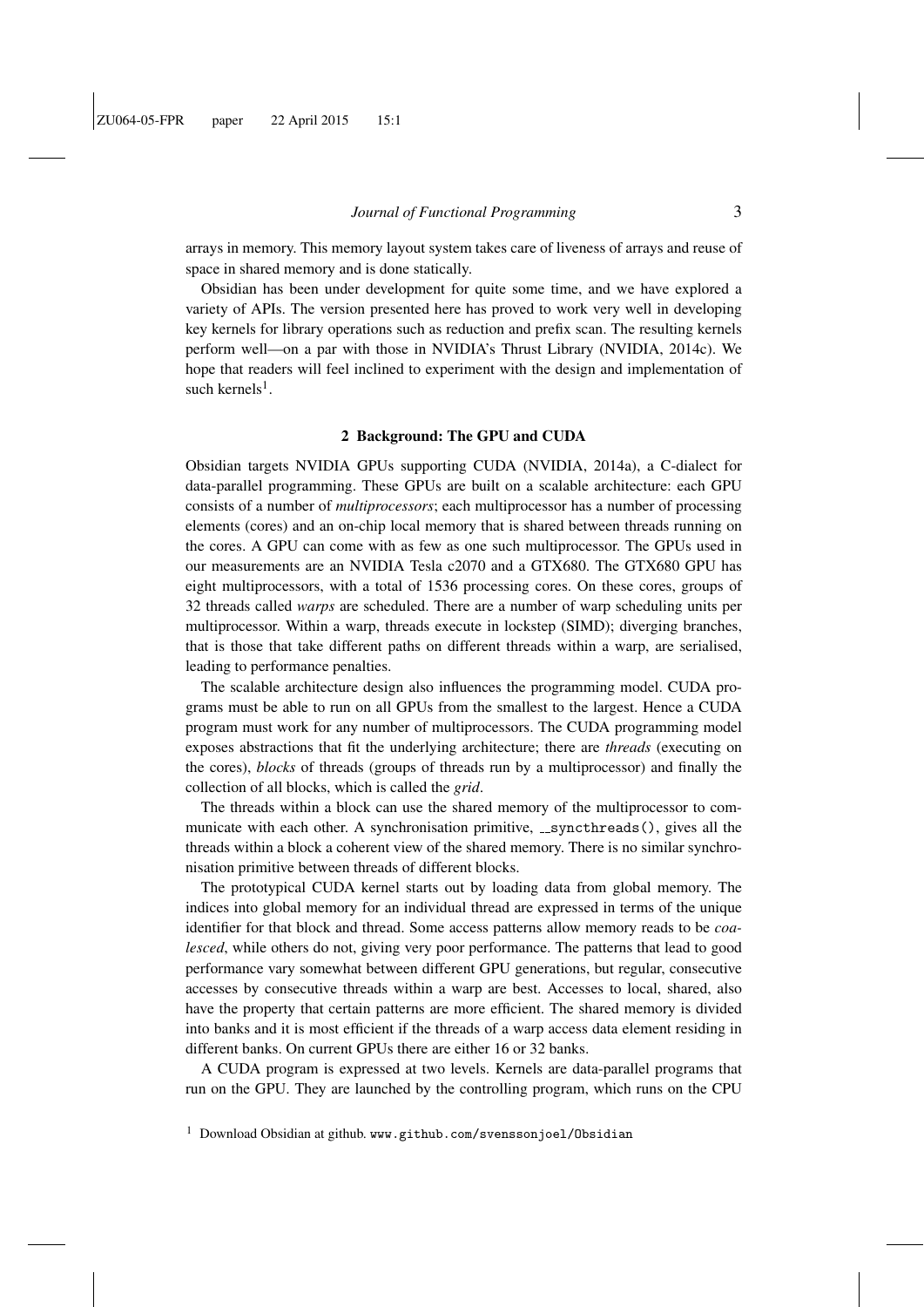of the host machine. Obsidian is primarily a language for engineering efficient kernels, but, like other GPU DSLs, it also provides library functions for transparently generating, compiling, and invoking CUDA kernels from the high-level language in which Obsidian is implemented (Haskell). Unlike most GPU DSLs, Obsidian can also be used to generate standalone kernels, which can be called from regular CUDA or C++ programs—a common need when accelerating existing applications.

#### 3 Introductory Obsidian Example: Reductions

Section 7 evaluates the performance of a series of reduction kernels. Here, we begin with a simple, concrete example of how to write and deploy a reduction kernel, saving Obsidian implementation details for later. The reduction code below works for arrays that have a length that is a power of two. We assume that the operator being reduced (or folded) is both associative and commutative. The function we define below, reduce, splits the array in the middle and then uses zipWith to apply the reduction operator to pairs of elements. It then proceeds to recursively reduce the resulting array.

```
reduce :: (Compute t, Data a)
        \Rightarrow (a \rightarrow a \rightarrow a)
        \rightarrow SPull a
        \rightarrow Program t (SPush t a)
reduce f arr
  | len arr == 1 = return $ push arr
  | otherwise =
    do let (a1, a2) = halve arr
        arr' ← compute $ push $ zipWith f a1 a2
        reduce f arr'
```
In Obsidian one writes functions corresponding to kernels and a separate program that runs one or more such kernels in parallel over the GPU. This mirrors how one works in CUDA, and is different from (say) having parts of ones' Haskell (or Python/Java/ML...) program transparently implemented on the GPU. The program that distributes multiple instances of the reduction kernel is the reductions function below. It splits an input array into chunks, here of 512 elements, and performs the reduce kernel on each of those chunks.

```
reductions :: Data a
              \Rightarrow (a \rightarrow a \rightarrow a)
              \rightarrow DPull a \rightarrow DPush Grid a
reductions f arr = asGridMap body (splitUp 512 arr)
  where body a = execBlock (reduce f a)
```
Launching the reductions program on the GPU is done as follows.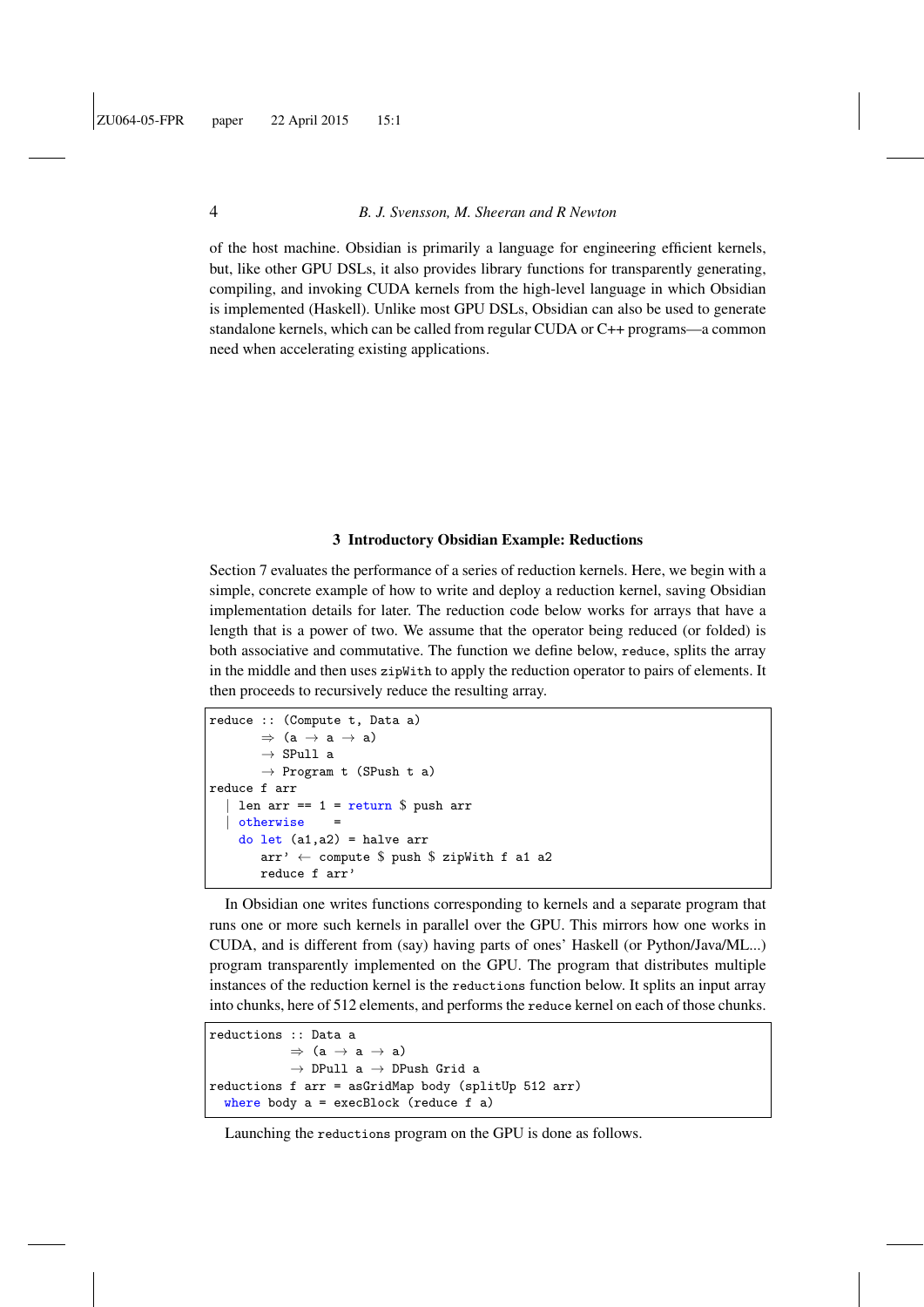```
perform :: IO ()
perform =
  withCUDA $ do
    kern \leftarrow capture 64 (reductions (+))
    useVector (V.fromList [0..1023 :: Int32]) $ \lambdai \rightarrowallocaVector 2 $ \lambdao \rightarrowdo o \leq = (1, \text{kern}) \lt i
          r ← peekCUDAVector o
          lift $ putStrLn $ show r
```
The first step is to capture the kernel; the Obsidian code is compiled into CUDA and the NVIDIA CUDA compiler nvcc is applied to it. The result kern is a handle to the compiled and linked function. At capture, the number of threads to use per CUDA Block is specified, in this case 64. The CUDA code that the kern handle is refering to has been compiled for the specific array size and number of threads specified. In this case kern operates on subarrays of length 512. Arrays in GPU memory are created to store the input and output of the GPU computation, useVector and allocaVector (taking as argument the number of elements to allocate space for). Then the kernel is launched using the  $\leq=$  operator; the number 1 specifies the number of blocks to use. Even though here only one (real) block is used, the kernel is run twice in sequence within that block. This is an example of block virtualization.

Running the perform function prints the result:

#### [130816,392960]

The withCUDA monad and its associated capture and  $\leq=\leq$  functions, gives the programmer a way of running programs on the GPU directly from within a Haskell program. When doing so CUDA code will be generated into files called gen0, gen1 and so on, located in the working directory. These files are not deleted after being compiled and linked into the running executable, but rather left for inspection by the programmer.

#### 4 Obsidian Programming Model: Overview and Discussion

Obsidian is an Embedded Domain Specific Language (EDSL), implemented in Haskell. When running an Obsidian program a data structure is generated encoding an abstract syntax tree (AST). Embedded languages that generate ASTs are traditionally called *deeply embedded* languages. A shallow embedding, on the other hand, implements the DSL semantics directly at the point of each call into the EDSL API. A combination of the two approaches is often used, as one aims to find a sweet spot that combines the advantages of the two approaches, while avoiding the disadvantages of each (Svenningsson & Axelsson, 2013). This is what Obsidian does, as we shall see later. The AST is used for CUDA code generation, but our array representations have disappeared by the time we get to the AST. For an excellent introduction to compiling embedded languages, see reference (Elliott *et al.*, 2003).

Obsidian has two main parts, an array language with two main immutable array representations, *pull* and *push* arrays, and combinators for laying out computations onto a GPU.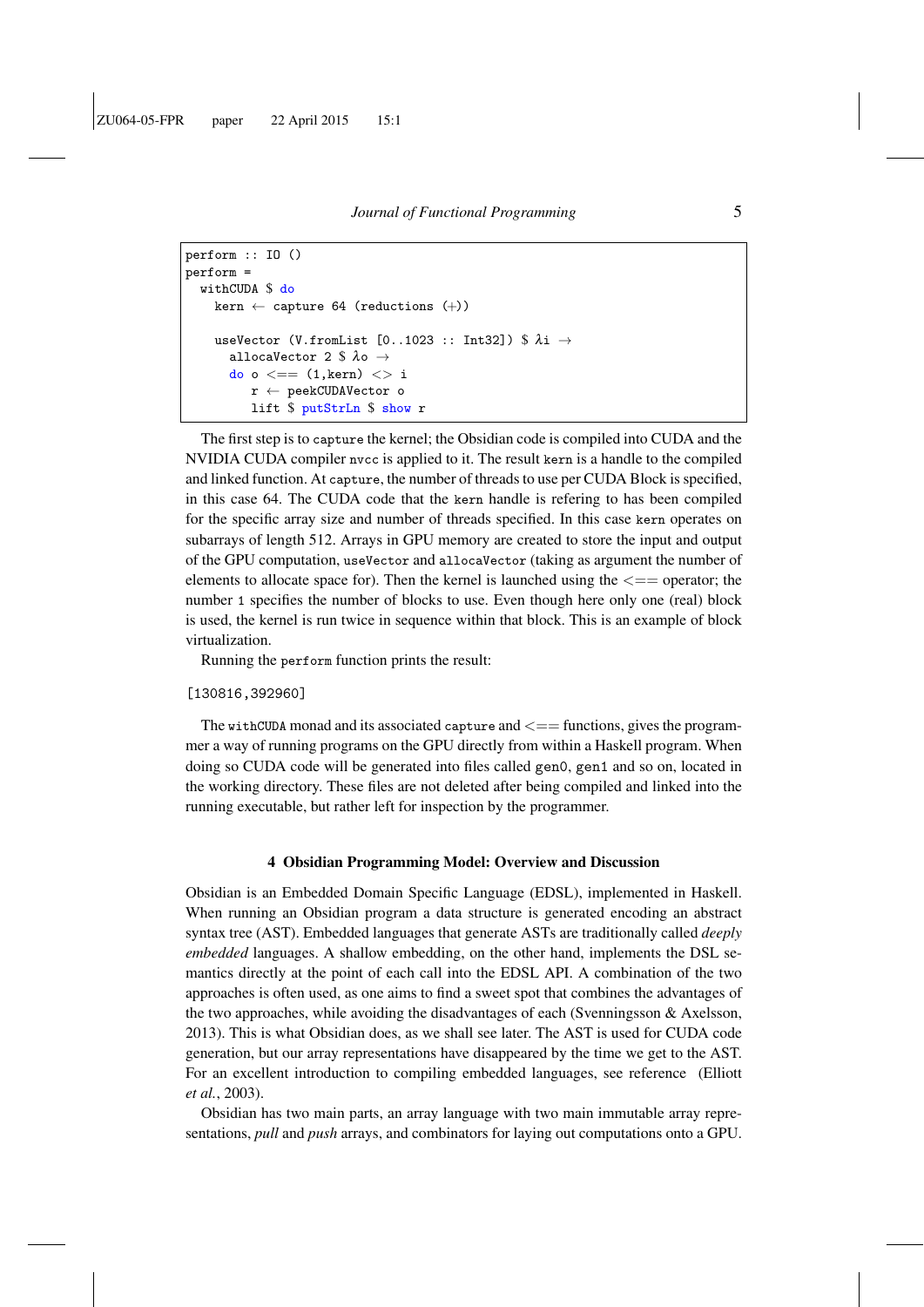#### *4.1 Expressions*

Obsidian's target language includes expressions operating on scalar data; this language is captured by the (Exp a) GADT. For the types supported by Obsidian there are shorthands:

```
type EInt = Exp Int
type EWord = Exp Word
type EInt8 = Exp Int8
...
type EInt64 = Exp Int64
type EWord8 = Exp Word8
...
type EWord64 = Exp Word64
type EFloat = Exp Float
type EDouble = Exp Double
type EBool = Exp Bool
```
Tuples are also supported but have no representation in the Exp data type; rather normal Haskell tuples are used.

Amongst the operations available on Exp expressions are arithmetic and bitwise operations exposed via instances of Num and Bits. There are also conditionals and boolean operations. Conditionals are expressed using an ifthenelse function:

```
class Choice a where
  ifThenElse :: Exp Bool \rightarrow a \rightarrow a \rightarrow a
```
Boolean operators look like the traditional Haskell operators on Bool, but with a ∗ appended to the operator name (a convention shared by several Haskell EDSLs). For example the equality operator resulting in an EBoo1 is (==∗).

Restrictions apply on the elements used in an Obsidian Program. This takes the form of a constraint Data a on values of type a, which we saw in the code examples of Section 3. The Data class is the aggregation of the Choice and Storable classes.

class (Storable a, Choice a)  $\Rightarrow$  Data a

Storable should not be confused with the standard Haskell class for data that can be written into memory as raw bits; it is an Obsidian class that implements storing of data elements into shared memory. There are instances of Storable for base types and tuples up to a certain size. Note that there are *no* instances of Data for array types. Currently Obsidian only has support for storing flat arrays into memory.

## *4.2 Pull Arrays*

A pull array is implemented as a length and a function from an expression representing an index to a value. This is a very standard approach to implementing arrays in embedded DSLs (the same representation is used in Feldspar (Axelsson *et al.*, 2011) and Repa (Keller *et al.*, 2010)), as it gives *fusion/deforestation by default*. We first came across it in Elliott's work on Pan (Elliott, 2003), but similar ideas appeared much earlier, for example in the compilation of APL (Guibas & Wyatt, 1978).

The consumer of a pull array must apply the pull array function to each index of interest.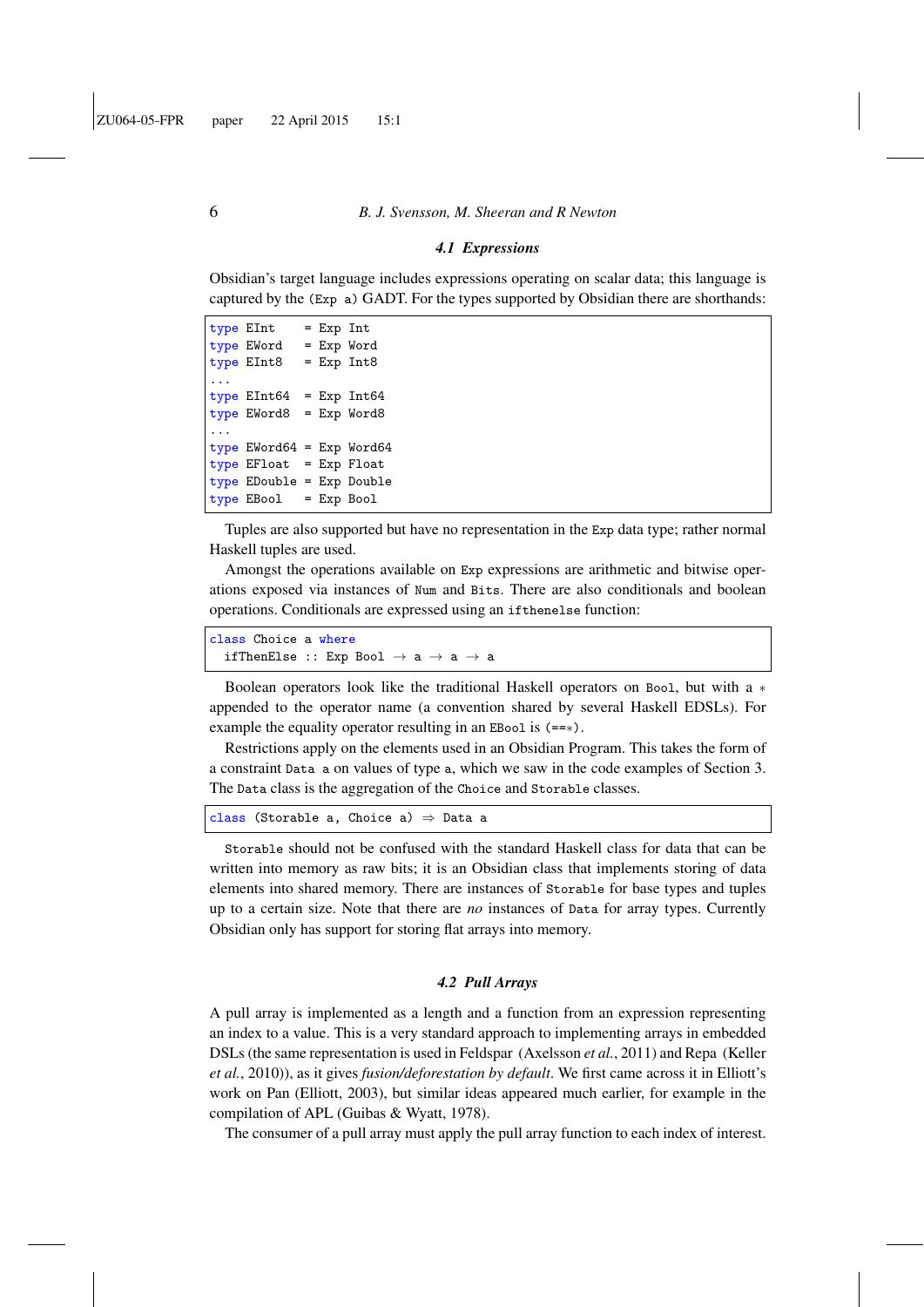data Pull s a = Pull s (EWord32  $\rightarrow$  a)

The s parameter to Pull is the type of the length of the array. This type can be either Word32 or EWord32. Word32, which we refer to as a static length, is used in most cases and is required, for example, when the array is stored into memory. The EWord32 type, or dynamic length, is useful in some cases where the length does not need to be exactly known. Obsidian programs executed at the block level or below need a static size for any array computed *in parallel*. When composing fixed-size sub-computations into a grid, the number of such subcomputations can be dynamic—this is where dynamic sizes come in. For each type that is acceptable as an array length there is an instance of class ASize that supplies a single function, sizeConv, that enables conversion to a format used by Obsidian internally (Currently Exp Word32).

In code examples, we use shorthands for pull arrays of static and dynamic length:

type SPull a = Pull Word32 a type DPull a = Pull EWord32 a

## *4.3 Programs*

The Program t a data type represents parallel and sequential computations on the GPU. A Program is parameterised on the level of the GPU on which it is to be executed; thus the t parameter can have one of the following types: Thread, Warp, Block or Grid. The Program type represents low level imperative programs and contains functionality for assigning to memory, allocating memory and iterating in sequence or parallel. Figure 3 lists some low-level functions related to the Program data type. Any Obsidian program that uses parallelism or shared memory thus involves this Program data type. For example, the function compute takes an array (a delayed, pull or push, array), computes all values and writes them to shared memory. The result of compute is always a pull array that reads values from the newly created array in shared memory:

```
class Compute t \Rightarrow ComputeAs t a where
  compute :: Data e \Rightarrow a Word32 e \rightarrow Program t (Pull Word32 e)
```
The compute function has return type Program t that encodes an iteration schema over its input array and writes all elements to the *manifest* array it creates in memory. The t parameter is restricted by the Compute t constraint. There is an instance of Compute for Thread, Warp and Block since at these levels of the GPU hierarchy, shared memory can be used. There is no instance for Grid.

## *4.4 Push Arrays*

Now enough Obsidian details have been explained to introduce push arrays. A push array has a length and a function, the *push-function*. The job of the push function is to generate a control structure that generates *all* elements of the array, pushing them one at a time to a a *writer* function. Thus the push-function is itself higher order: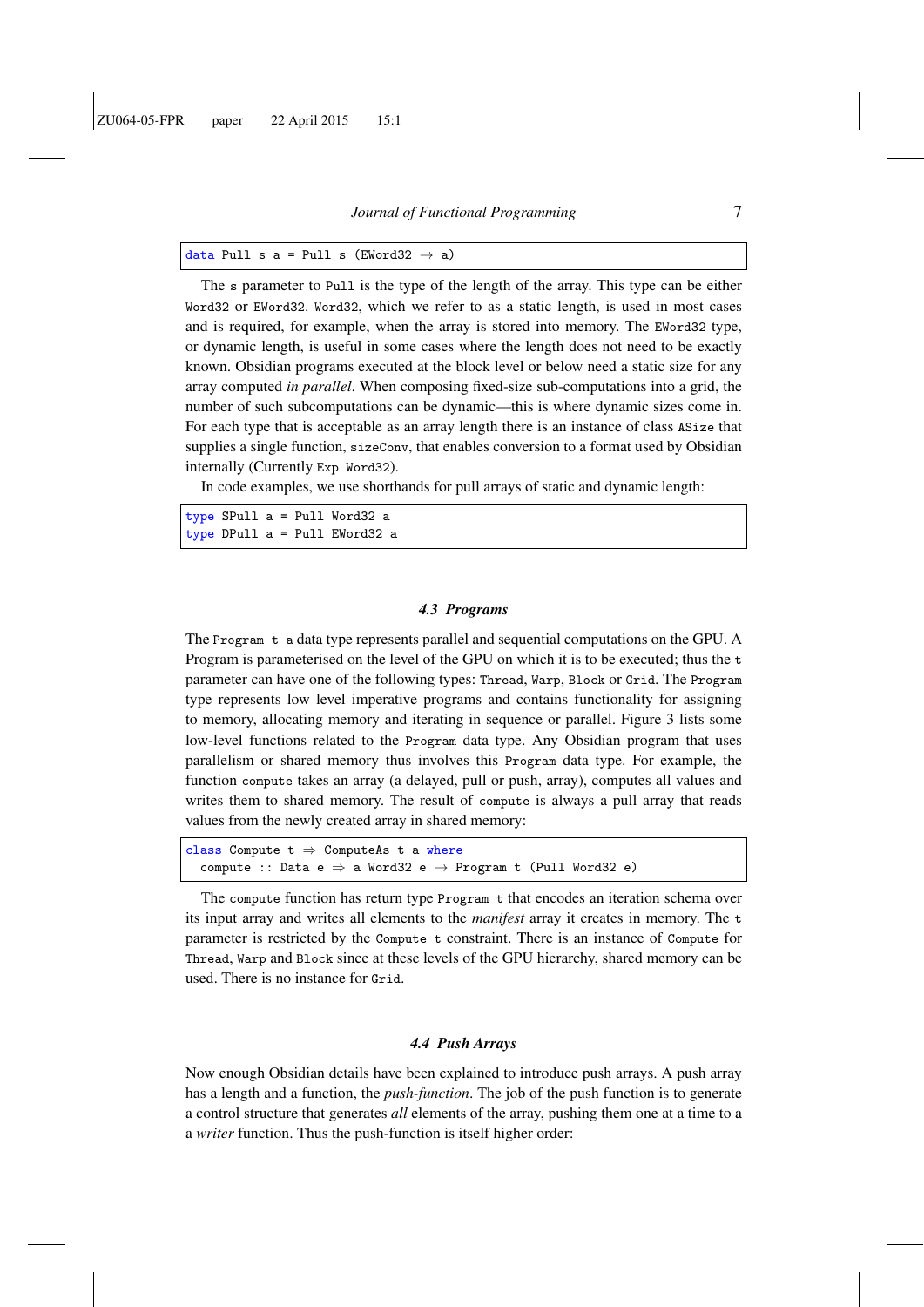```
-- | reverse a pull or push array
reverse :: (Array array, ArrayLength array, ASize l)
          \Rightarrow array 1 a \rightarrow array 1 a
-- | Split a pull array at a given position
splitAt :: (Integral i, ASize l)
          \Rightarrow i \rightarrow Pull l a \rightarrow (Pull l a, Pull l a)
-- | Split a pull array in the middle
halve :: ASize 1 \Rightarrow Pull 1 a \rightarrow (Pull 1 a, Pull 1 a)
-- | Split an array up into chunks of a given size
splitUp :: (ASize l, ASize s, Integral s)
          \Rightarrow s \rightarrow Pull 1 a \rightarrow Pull 1 (Pull s a)
-- | Singleton pull or push array
singleton :: (Array a, ASize 1) \Rightarrow e \rightarrow a 1 e
-- | Generate a pull or push array
generate :: (Functor (a s), Array a, ASize s)
          \Rightarrow s \rightarrow (EWord32 \rightarrow b) \rightarrow a s b
-- | Extract the last element from a pull array
last :: ASize 1 \Rightarrow Pull 1 a \rightarrow a
-- | Extract the first element from a pull array
first :: ASize 1 \Rightarrow Pull 1 a \rightarrow a
-- | like Prelude.take
take :: ASize 1 \Rightarrow 1 \rightarrow Pull 1 a \rightarrow Pull 1 a
-- | like Prelude.drop
drop :: ASize 1 \Rightarrow 1 \rightarrow Pull 1 a \rightarrow Pull 1 a
-- | Array of pairs to pair of arrays
unzip :: ASize 1 \Rightarrow Pull 1 (a,b) \rightarrow (Pull 1 a, Pull 1 b)
-- | Two arrays to an array of pairs
zip :: ASize 1 \Rightarrow Pull 1 a \rightarrow Pull 1 b \rightarrow Pull 1 (a, b)
-- | pair up the elements of an array
pair :: ASize 1 \Rightarrow Pull 1 a \rightarrow Pull 1 (a,a)
-- | flatten and array of pairs
unpair :: ASize 1 \Rightarrow Choice a \Rightarrow Pull 1 (a,a) \rightarrow Pull 1 a
-- | splits an array in the middle recursively n times
unsafeBinSplit :: Int
              \rightarrow (Pull Word32 a \rightarrow Pull Word32 b)
              \rightarrow Pull Word32 a
              \rightarrow Pull Word32 b
-- | Create a pull array
mkPull :: s \rightarrow (EWord32 \rightarrow a) \rightarrow Pull s a
-- | Create a push array
mkPush :: s
         \rightarrow ((a \rightarrow EWord32 \rightarrow Program Thread ()) \rightarrow Program t ())
         \rightarrow Push t s a
 -- | Instances
instance Functor (Push t s) where
instance Functor (Pull s) where
```
Fig. 1. A selection of functions on pull arrays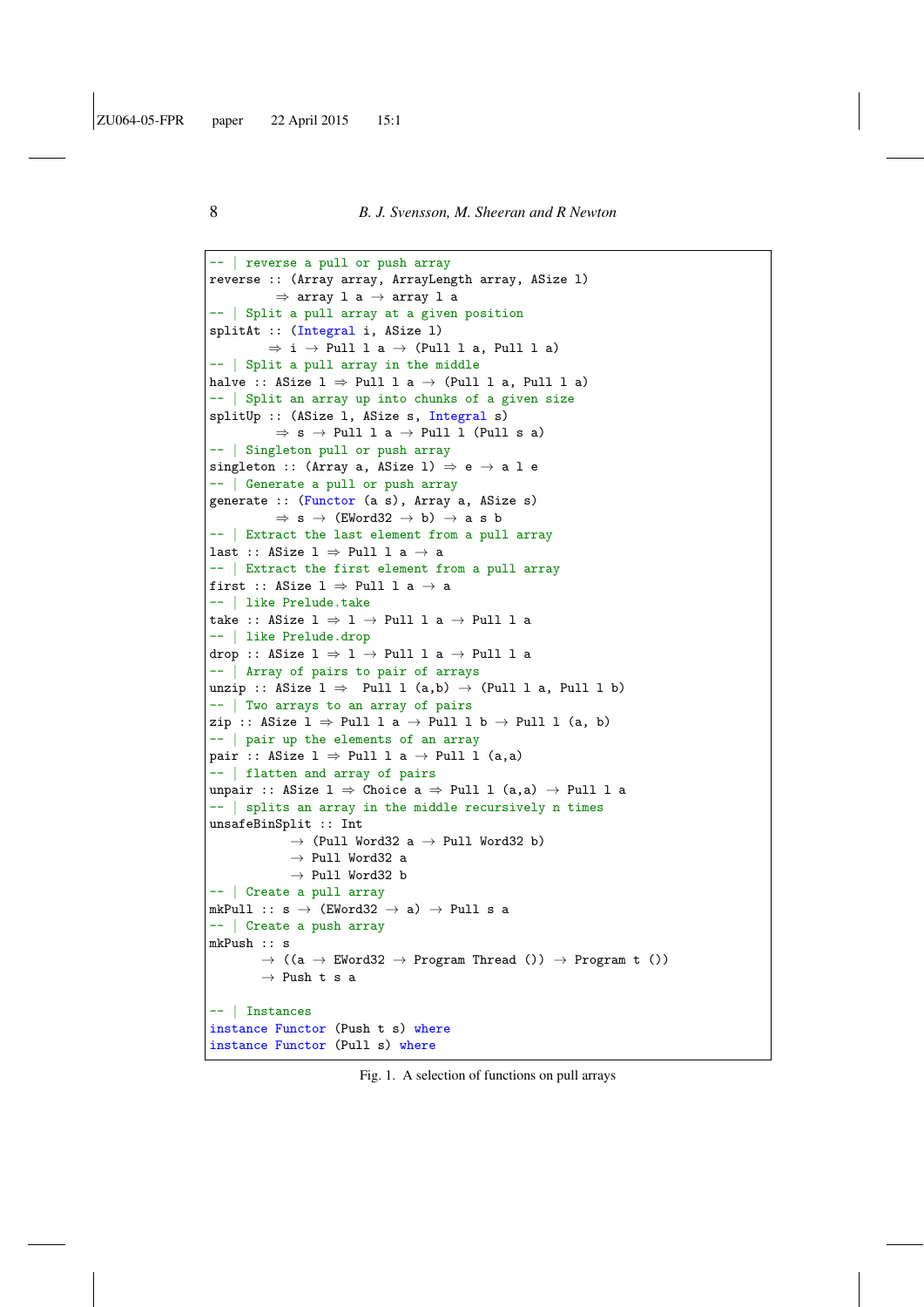```
class Array a where
  -- | Array of consecutive integers
  iota :: ASize s \Rightarrow s \rightarrow a s EWord32
  -- | Create an array by replicating an element.
  replicate :: ASize s \Rightarrow s \rightarrow e \rightarrow a s e-- | Map a function over an array.
  a Map :: (e \rightarrow e') \rightarrow a s e \rightarrow a s e'-- | Perform arbitrary permutations (dangerous).
  ixMap :: (EWord32 \rightarrow EWord32) \rightarrow a s e \rightarrow a s e
  -- Requires Choice since the pull array implementation of it does.
  -- | Append two arrays.
  append :: (ASize s, Choice e) \Rightarrow a s e \rightarrow a s e \rightarrow a s e
  -- | Statically sized array to dynamically sized array.
  toDyn :: a Word32 e \rightarrow a EW32 e
  -- | Dynamically sized array to statically sized array.
  fromDyn :: Word32 \rightarrow a EW32 e \rightarrow a Word32 e
```
Fig. 2. The Array class contains functionality that is shared between pull and push arrays

```
-- | A parallel forAll loop at level t
forAll :: (t *<=* Block) \Rightarrow EWord32
         \rightarrow (EWord32 \rightarrow Program Thread ())
         \rightarrow Program t ()
-- | A sequential forAll loop at level t
seqFor :: EWord32 \rightarrow (EWord32 \rightarrow Program t()) \rightarrow Program t()-- | Use a single thread of those available
    at level t to execute a program.
singleThread :: Program Thread () \rightarrow Program t ()
-- | Perform atomic op (Atomic a)
atomicOp :: Scalar a
              \Rightarrow Name -- Array name
              \rightarrow Exp Word32 -- Index to operate on
              \rightarrow Atomic a \rightarrow Atomic operation to perform
              \rightarrow Program Thread ()
-- Instances for Program t
instance Monad (Program t)
instance Functor (Program t)
instance Applicative (Program t)
```
Fig. 3. Low-level functions on programs. Most of the time, we expect Obsidian programmers not to need to use such low level functions. However, they are available for when very fine control is desired. In reference (Svenningsson *et al.*, 2013), very low-level programming in Obsidian is illustrated.

```
data Push t s a = P u sh s (P u sh Fun t a)type PushFun t a = Writer a \rightarrow Program t ()
type Writer a = a \rightarrow EWord32 \rightarrow Program Thread()
```
A consumer of a push array needs to apply the push-function to a suitable writer. Commonly, the push-function is applied to a writer that stores its input value at the provided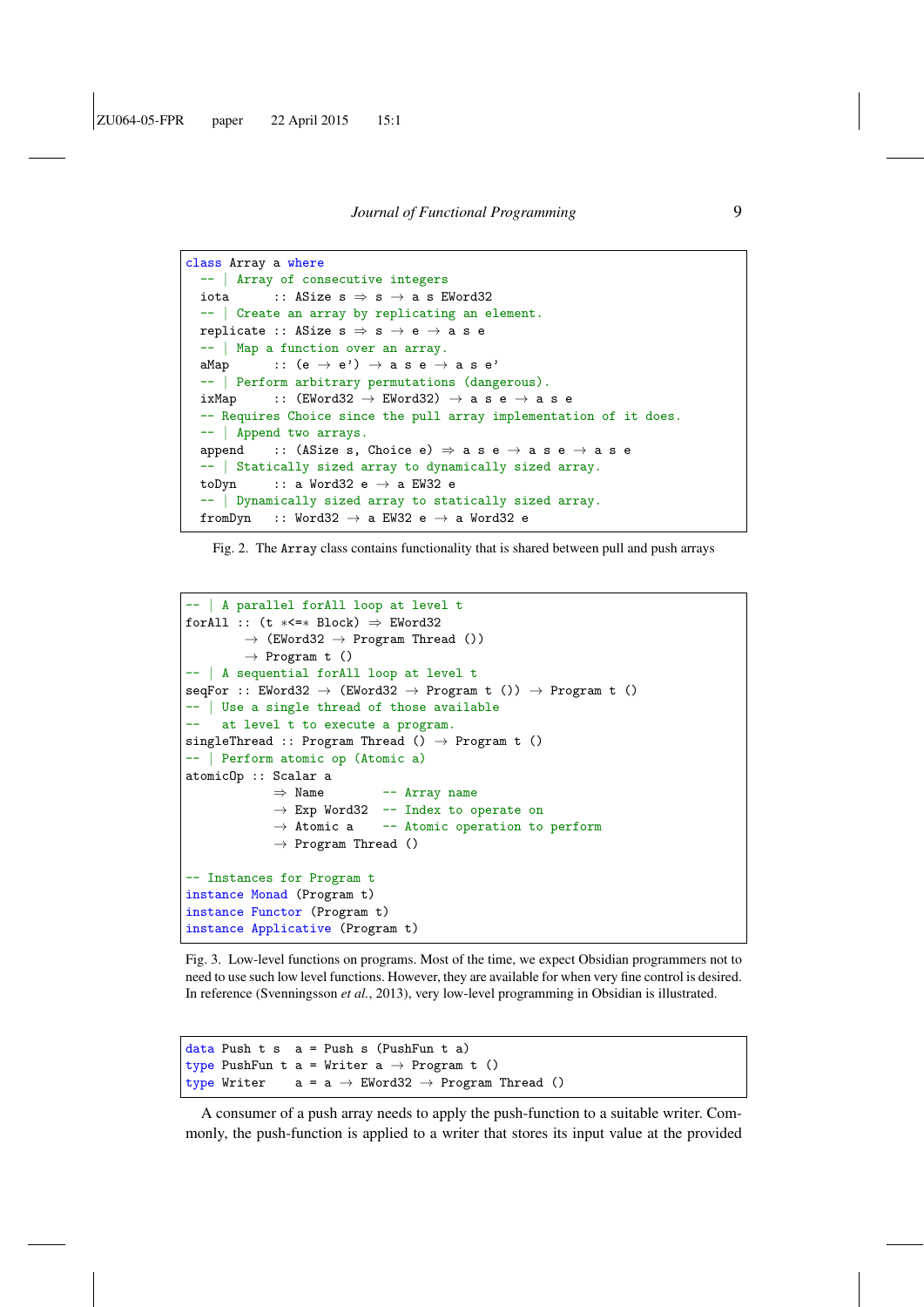input index into memory. This is what the compute function does when applied to a push array.

The function push converts a pull array to a push array:

```
push :: (t *<=* Block, ASize s) \Rightarrow Pull s e \rightarrow Push t s e
push (Pull n ixf) =
  mkPush n $ \lambdawf \rightarrowforAll (sizeConv n) \lambda i \rightarrow wf (ixf i) i
```
This function sets up an iteration schema over the elements as a forAll loop. It is not until the t parameter is fixed in the hierarchy that it is decided exactly how that loop is to be executed. All iterations of the forAll loop are independent, so it is open for computation in series or in parallel.

The t ∗<=∗ Block constraint is there to rule out conversion of a pull array to a push array at the Grid level. Allowing this conversion would mean that the decisions of numbers of block and numbers of elements to process per block would have to be taken automatically. In general the ∗<=∗ type operator is used to restrict functions to operating up to a certain level.

A selection of functions on push arrays can be found in Figures 1 and 2.

Finally, some functions can be implemented on *both* pull arrays and on push arrays. This shared functionality is captured by an Array class (shown in Figure 2). There is also a class called ArrayLength with instances for all arrays that allow a len function, yielding the array's length. More array functions are shown in Figure 1, and some of these apply only to pull arrays.

#### *4.5 Pull and Push Arrays: Important Differences*

Neither pull nor push arrays represent data in memory; rather they represent two different ways of computing array elements. Pull arrays support efficient indexing, in that any element can be computed and accessed independently. A push array, on the other hand, encodes its own iteration schema. A consumer is forced to use the push array's built-in iteration pattern, and accessing any one element requires first computing the entire array.

The reason for having these two array representations is their complementary strengths and weaknesses. These properties of pull and push arrays are summarised in the table below.

| Property                    | Pull Push |
|-----------------------------|-----------|
| Fusion                      | Yes Yes   |
| Parallel                    | Yes Yes   |
| Efficient indexing Yes No   |           |
| Efficient concat            | No Yes    |
| Efficient interleave No Yes |           |

Operations on both pull and push arrays fuse by default. The classical example of this is that (map f)∘(map g) does not require an intermediate array stored in memory. Moreover,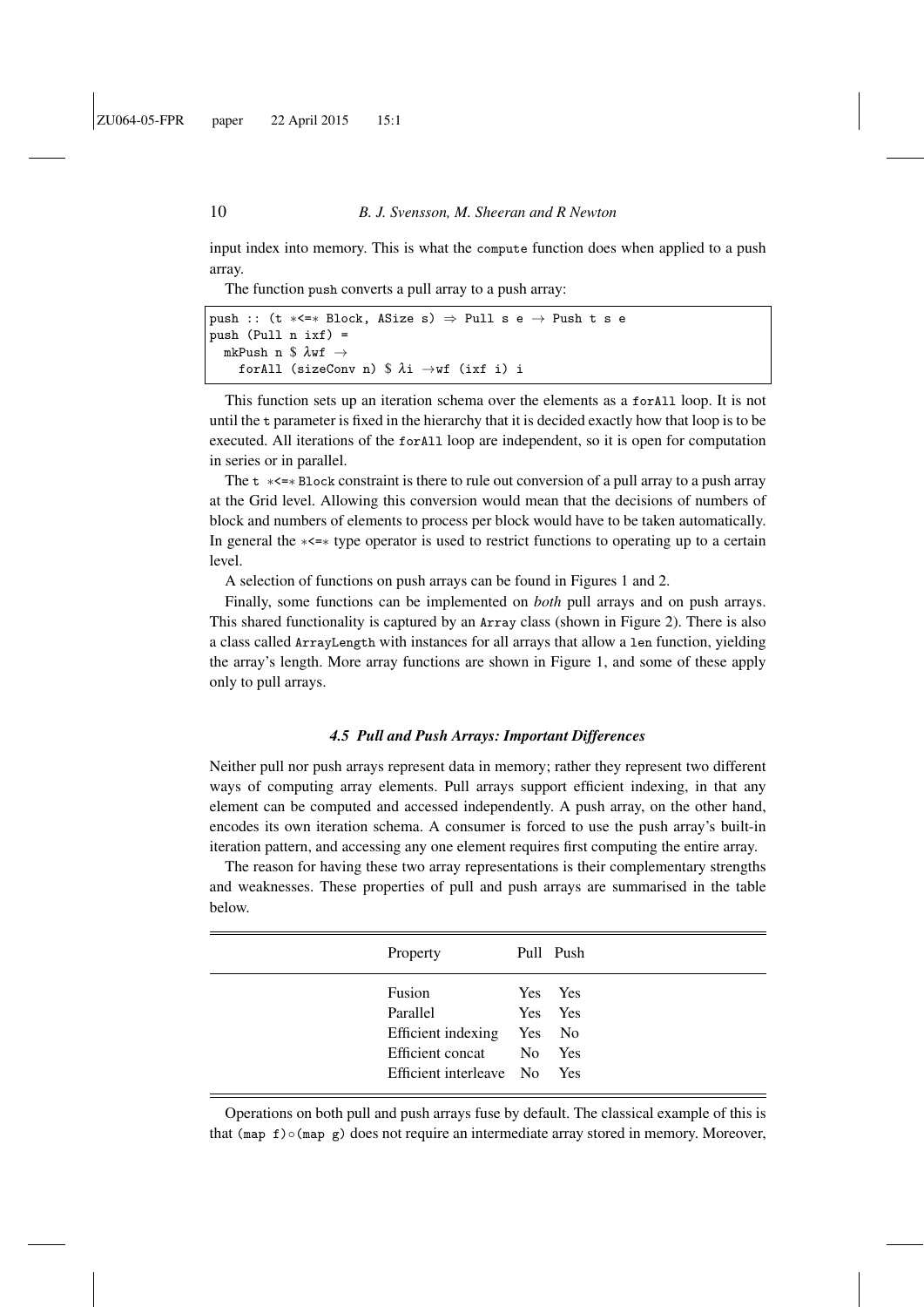conversion from pull to push array does not require intermediate storage either. Conversion in the other direction, push to pull, *does* require storage into memory. Push to pull array conversion is done using the compute function; this is the programmer's way to choose when *not* to fuse. Thus if an array resulting from an expensive computation is used in more than one place, using compute on that array ensures that the expensive computation takes place only once.

Both pull and push arrays allow for parallelism. In the case of push arrays, the iteration schema, parallel or sequential, is encoded in the array. When a push array is computed, that schema is executed yielding the array's elements. A pull array does not come with such a predetermined computation schema. When compute is used on a pull array, a schema determined by the hierarchy parameter, t, decides how it is computed. For example, if t is Thread, a sequential loop is instantiated (with trip count equal to array length); whereas, if t is Block, a parallel loop, using the threads at the Block level, is created. Note that the array may be *longer* than the actual number of threads available at a particular level, meaning that computing an array must use *virtual threads*, multiplexed onto available physical threads. Currently, these virtual threads are implemented by wrapping an extra sequential loop around the parallel computation; thus large arrays are computed chunk by chunk. Section 5.1.3 covers code generation details.

Again, when accessing index i in a pull array no other element of that array need be touched. The cost of indexing into a pull array could, however, be entirely arbitrary, because the pull array represents a delayed computation at each element. Such a delayed computation could, for example, touch every element of some other array. Only when a pull array is the direct result of a compute is it guaranteed to be a traditional,  $O(1)$ , access to shared memory. Likewise accessing arrays that are *inputs* to the Obsidian program has the cost of a *global* memory read (a constant cost, but a significantly higher one). By contrast, a push array does not allow for efficient random access, rather it must be converted into a pull array with compute.

Concatenation and interleaving can be implemented on both pull and push arrays. On pull arrays, however, these functions are implemented using a conditional. The code for concatenating two pull arrays is shown below, this function is a member of the Array class (figure 2) and has the same name for both pull and push arrays:

```
append a1 a2 = mkPull (n1+n2)$ λix →ifThenElse (ix <∗ sizeConv n1)
                        (a1 \mid i x)(a2 \mid (ix - sizeConv n1))where
      n1 = len a1n2 = len a2
```
When computing a pull array that is the result of an append this leads to a loop (parallel or sequential) that for each iteration executes a conditional.

```
for i in 0..(n1 + n2 - 1)data[i] := if (i < n1)then ...
             else ...
```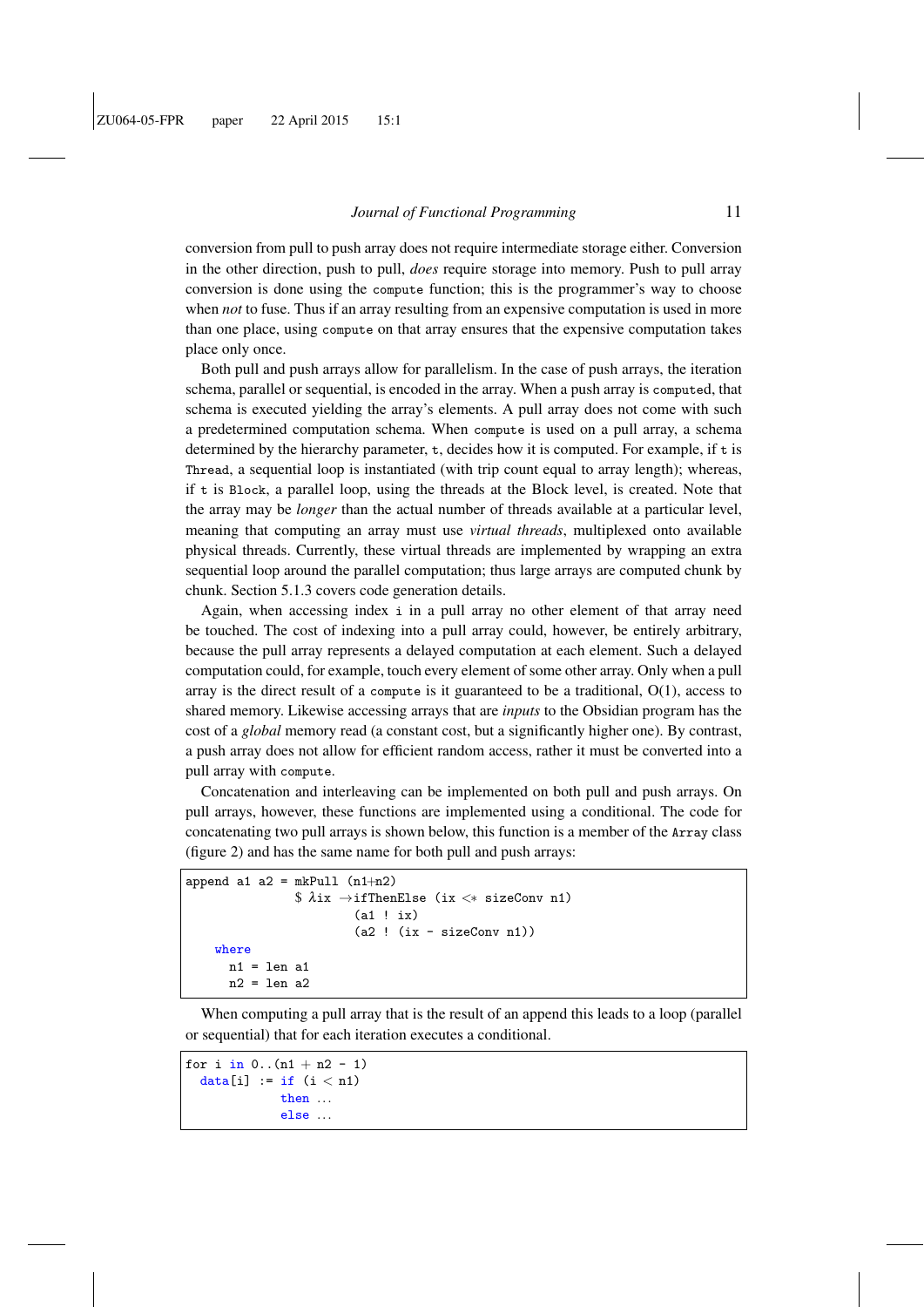The case for interleaving pull arrays is worse still. There the conditional would take different paths for even and odd iterations. If executed in parallel on the GPU this creates *thread divergence* where half of the threads of each warp will be turned off at each point in time, wasting half of the GPU's arithmetic units.

A better approach is often to do away with the conditional and instead execute *two* loops. Indeed, we use this approach to concatenate and interleave push arrays:

```
append p1 p2mkPush (n1 + n2) \text{\$} \lambda \text{wf } \rightarrowdo p1 <: wfp2 <: \lambda a \, i \, \rightarrow \, \text{wf } a \, (sizeConv n1 + i)
                 where
                   n1 = len p1n2 = len p2
```
Here the function <: applies a push array's push-function to a writer function. When using compute on a push array that is the result of append the generated code has the following form.

```
for i in 0..(n1-1)
  data[i] := ...
for i in 0..(n2-1)
  data[i+n1] := ...
```
These differences between pull and push arrays are the motivation for having both representations in Obsidian.

#### *4.6 Compute and Parallelism*

The function compute is used for storing intermediate arrays into memory. It is also important when it comes to expressing parallelism. Take the following function, for example, which sums up the elements of an array (like the reduction example earlier).

```
sumUp :: Pull Word32 EWord32 → EWord32
sumUp arr
  | len arr == 1 = arr ! 0
  | otherwise
     let (a1.a2) = halve arr
         arr' = zipWith (+) a1 a2
     in sumUp arr'
```
This function halves the input array and performs element wise addition between the halves. Then it recurses and proceeds until there is only one element. This code implements sequential summation of an array as there is nothing in the function that realises the potential parallelism. One could imagine that zipWith would have a parallel implementation, but that is *not* the case here. zipWith just takes two pull arrays and produces a new one.

The code generated from the function above would have the following appearance.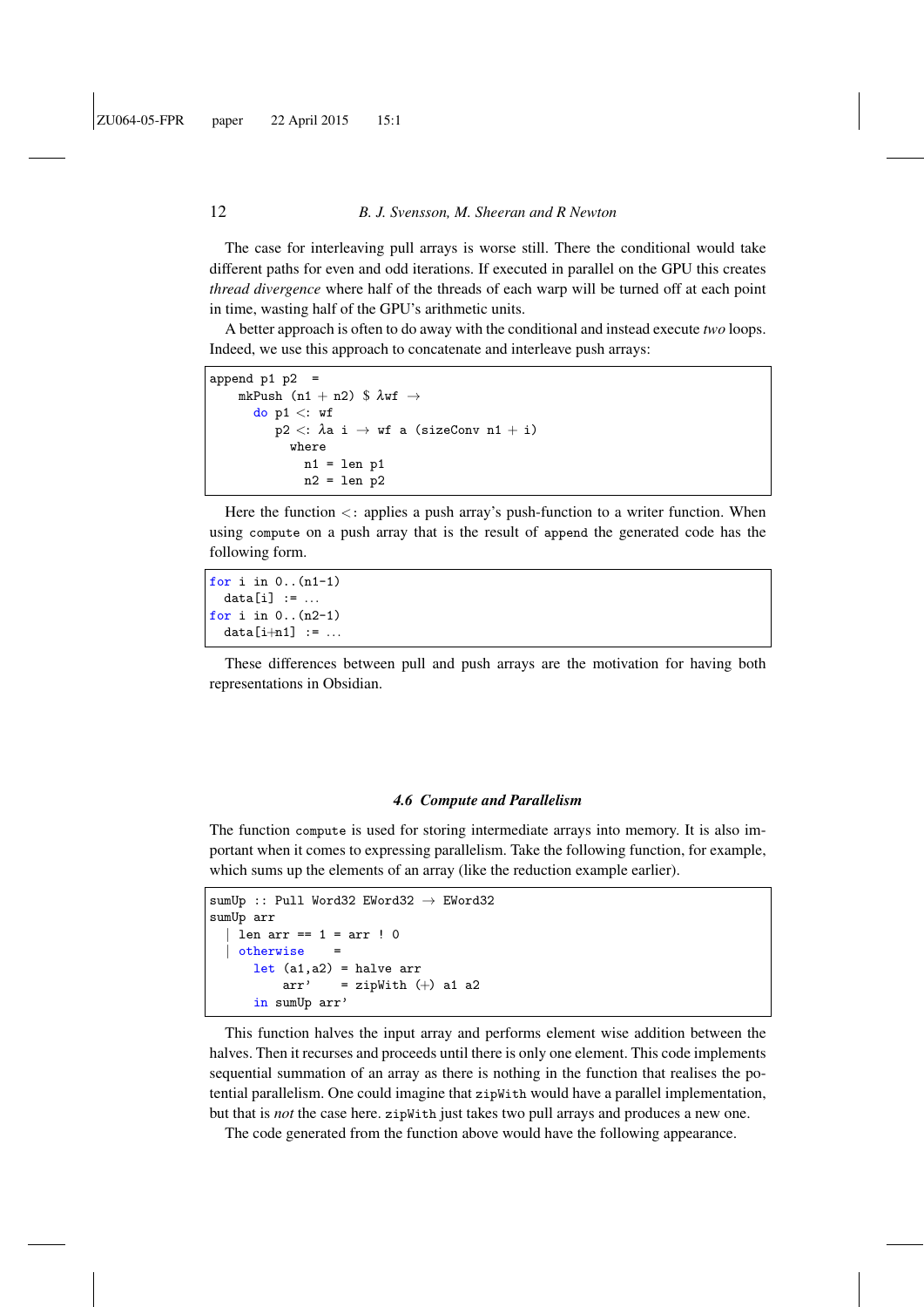$output[0] = input[0] + input[4] +$  $input[2] + input[6] +$  $input[1] + input[5] +$  $input[3] + input[7];$ 

The code above is parallelised by inserting a compute operation. This changes the type of the function and also involves using do notation.

```
sumUp' :: Pull Word32 EWord32 \rightarrow Program Block EWord32
sumUp' arr
  | len arr == 1 = return (arr ! 0)
  | otherwise = do
      let (a1.a2) = halve arr
      arr' ← compute (zipWith (+) a1 a2)
      sumUp' arr'
```
In this function the result of the zipWith is computed and stored into shared memory, using compute. This computation of the pull array is performed using the threads of the block level in the hierarchy, as that is the hierarchy level of the resulting program. Thus, the above program becomes implicitly parallel in a *type-directed* manner. The code generated from this function will consist of a series of parallel stages:

```
parfor (i in 0 ... 3)
  imm0[i] = input[i] + input[i+4];parfor (i in 0 ... 1)
  imm1[i] = imm0[i] + imm0[i+2];parfor (i \text{ in } 0 \ldots 0)output[i] = imm1[i] + imm1[i+1];
```
# *4.7 Programming the Hierarchy*

As we've glimpsed so far, in Obsidian, the programmer is in control of how to lay out computations onto the GPU hierarchy. The hierarchy consists of four levels Thread, Warp, Block and Grid. There are limitations, imposed by the GPU hardware, on what can be done at the various levels. These limitations are summarised in the following table.

| Level        |            |                | Parallelism Shared Memory Thread synchronisation |
|--------------|------------|----------------|--------------------------------------------------|
| Thread       | No.        | Yes            | N <sub>0</sub>                                   |
| Warp         | Yes        | Yes            | Lock-step execution                              |
| <b>Block</b> | <b>Yes</b> | Yes            | Yes                                              |
| Grid         | Yes        | N <sub>0</sub> | N <sub>0</sub>                                   |
|              |            |                |                                                  |

The types for both programs and push arrays (Program t and Push t) have a parameter t that designates at which level in the hierarchy they are computed. At the bottom of this hierarchy is the Thread. Then a type function called Step increments a hierarchy level to the next level above it.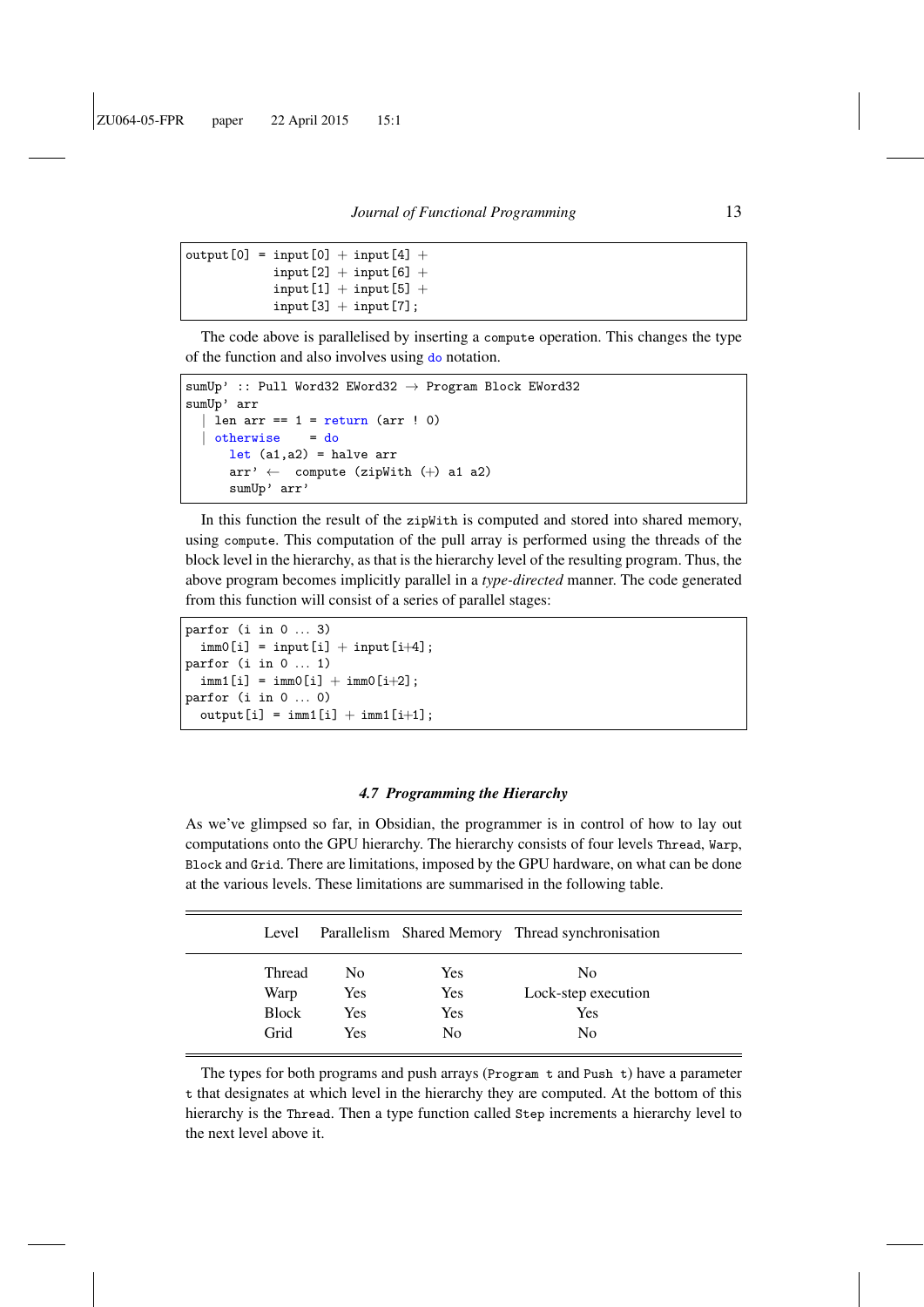```
data Thread
data Step t
type Warp = Step Thread
type Block = Step Warp
type Grid = Step Block
```
Some operations are only possible at a level less than or equal to a given t. This is captured by a type class  $* \leq =*$ .

class a ∗<=∗ b

The class Compute, that was used as a constraint on the ComputeAs class seen earlier, is an example of this. The Compute class has an instance for all levels in the hierarchy that support storing intermediate data in shared memory and synchronising. This can be done on any level less than or equal to Block.

```
class (t ∗<=∗ Block, Sync t, Write t) ⇒ Compute t
```
The Sync class has an instance for all hierarchy levels that allow synchronising. On levels Thread and Warp, this synchronisation costs nothing as threads within a warp are executing in lock-step<sup>2</sup>. On the Block level, however, storing data into shared memory is followed by a thread barrier synchronisation. The Write class implements the actual writing into memory at those levels that support it. The Sync and Write classes are considered internal to Obsidian, while the Compute class is visible in the API exposed to the programmer.

We now return to the reduce function from an earlier example, whose type was:

reduce :: (Compute t, Data a)  $\Rightarrow$  $(a \rightarrow a \rightarrow a) \rightarrow$  SPull a  $\rightarrow$  Program t (SPush t a)

Thus reduce is hierarchy-generic, but restricted. The t parameter must be Block or lower in order to satisfy the Compute t constraint. To illustrate this hierarchy level polymorphism, below the same reduce kernel is instantiated on two levels separated by a Step.

```
reduce2stage :: (t ∗<=∗ Block
                   , Step t ∗<=∗ Block
                   , Compute t
                   , Compute (Step t)
                    , Data a)
                \Rightarrow (a \rightarrow a \rightarrow a)
                \rightarrow SPull a \rightarrow Program (Step t) (SPush (Step t) a)
reduce2stage f arr = do
  arr' \leftarrow compute $ liftPar $ fmap body (splitUp 32 arr)
  reduce f arr'
  where body a = exec (reduce f a)
```
The code above instantiates the base reduction kernel reduce at two levels while keeping the result as hierarchy-level generic as possible. Of course, this leads to quite a bit of

<sup>&</sup>lt;sup>2</sup> This is a property of warps that may not hold on future GPU architectures and arleady requires marking shared memory arrays as volatile on current architectures.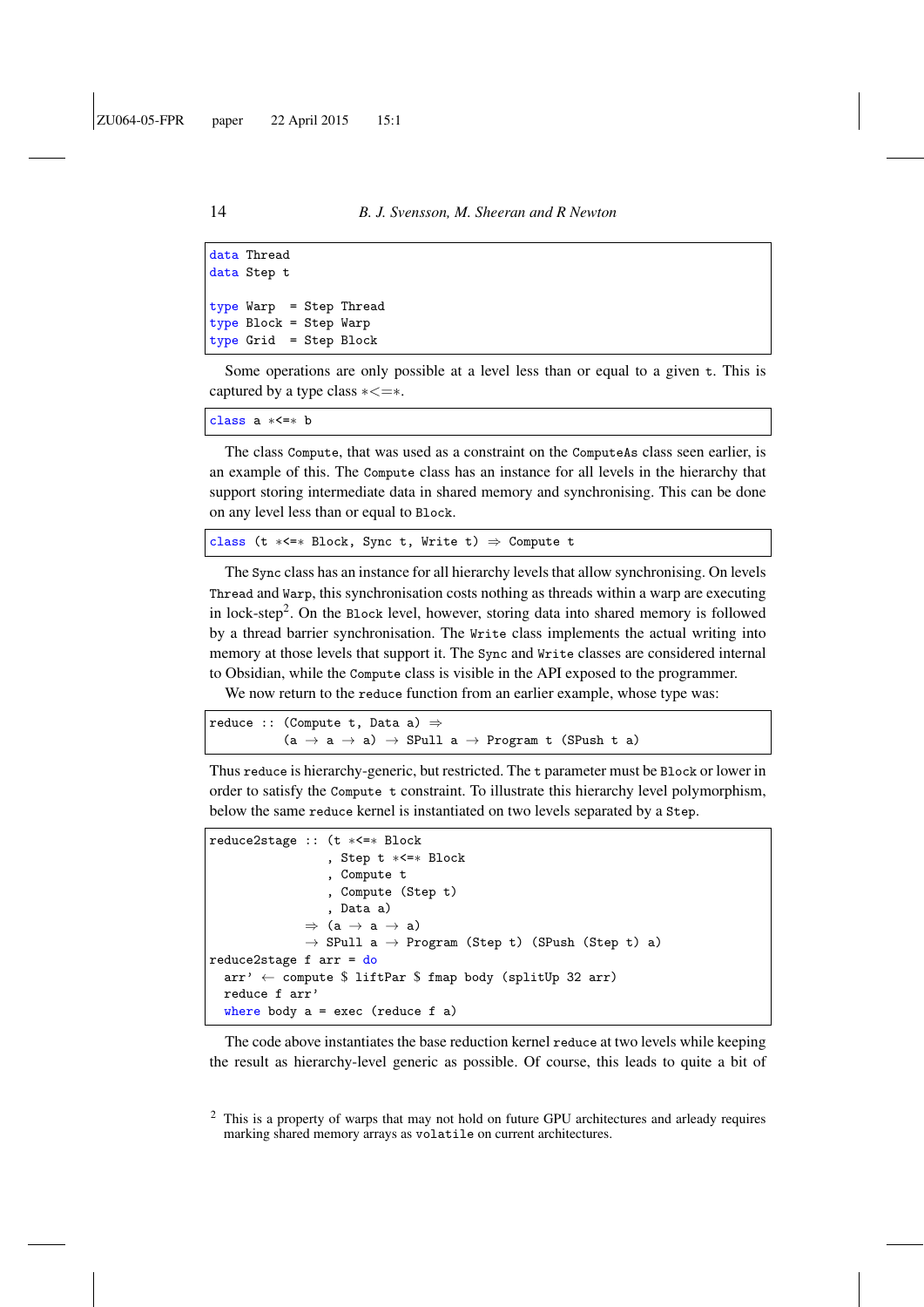complexity in the type of reduce2stage. A less polymorphic version might specialize the function to do the reduction specifically on the Warp and Block levels, as follows.

```
reduce2stage' :: Data a
                 \Rightarrow (a \rightarrow a \rightarrow a)
                  \rightarrow SPull a \rightarrow Program Block (SPush Block a)
reduce2stage' f arr = do
  arr' \leftarrow compute $ asBlock $ fmap body (splitUp 32 arr)
  reduce f arr'
  where body a = execWarp (reduce f a)
```
Figure 4 lists the hierarchy-generic and hierarchy-specific functions that make up the hierarchy programming API. The examples above also make use of exec functions, such as execBlock and execWarp. These functions are used to run a Program yielding its payload. The exec functions are listed in Figure 5.

When programming the hierarchy, the approach is to split a pull array up into a nested pull arrays using the splitUp function. These arrays are then distributed over the parallel resources and computed on using a function resulting in either a Push t array or a Program t (yielding an array or value) for some t over the inner arrays. The result of this is a pull array of either push arrays or programs.

If the function being mapped over the inner arrays uses shared memory, its result type will be a Program t. If it does not use shared memory the result type could, however, potentially be a pull or a push array. The hierarchy programming functions in Figure 4 are designed to operate with pull of push arrays. Using pull of pull arrays in the hierarchy programming API would break down when for example forming a grid. A pull of pull array would imply that any thread in the grid can access any element. those elements reside in shared memory (local to a block). It is however, still possible for any thread of any block to put its element anywhere (that is push it to anywhere in global memory at the grid level). In this way, the combinations of types that match the programmer's API mirror the structure of the GPU and guide the programmer towards using idioms that match the GPU's capabilities.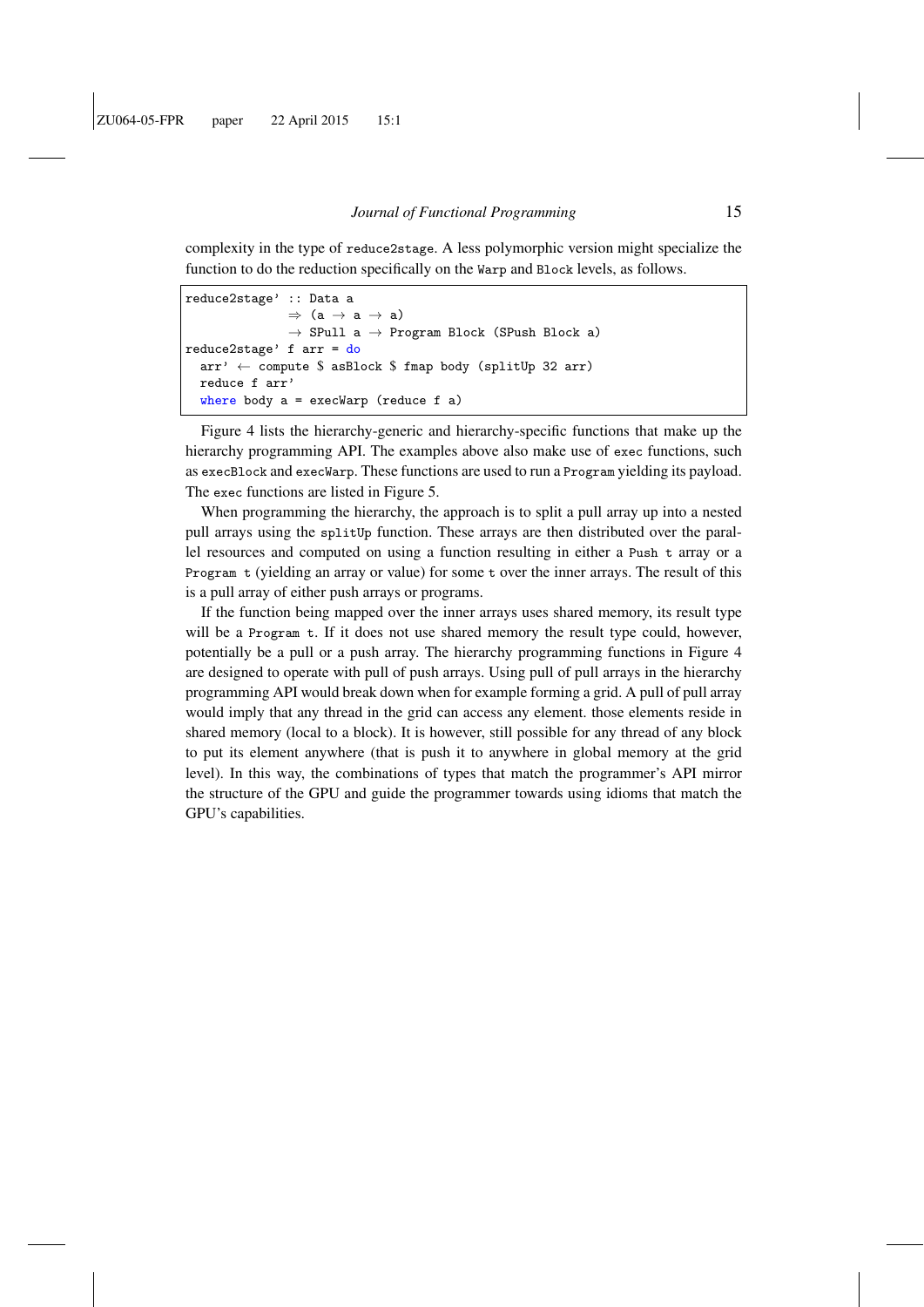```
-- Fixed hierarchy level functions
-- | Perform many Thread level computations in sequence
    in a Thread
asThread :: ASize 1 \Rightarrow Pull 1 (SPush Thread b) \rightarrow Push Thread 1 b
asThreadMap :: (a \rightarrow SPush Thread b) \rightarrow SPull a \rightarrow SPush Thread b
-- | Perform a collection of level t computations in parallel or
    sequence forming a Warp
asWarp :: (t *<=* Warp) \Rightarrow SPull (SPush t a) \rightarrow SPush Warp a
asWarpMap :: (t *<=* Warp) \Rightarrow (a \rightarrow SPush t b) \rightarrow SPull a \rightarrow SPush Warp b
-- | Perform a collection of level t computations in parallel
-- forming a Block
asBlock :: (t *<=* Block) \Rightarrow SPull (SPush t a) \rightarrow SPush Block a
asBlockMap :: (t *<=* Block) \Rightarrow (a \rightarrow SPush t b) \rightarrow SPull a \rightarrow SPush Block b
-- | Perform a collection of Block level computations forming a Grid
asGrid :: ASize 1 \Rightarrow Pull 1 (SPush Block a) \rightarrow Push Grid 1 a
asGridMap :: ASize 1 \Rightarrow (a \rightarrow SPush Block b) \rightarrow Pull 1 a \rightarrow Push Grid 1 b
-- Hierarchy level generic function
-- | execute a collection of level t computations at level (t+1)
liftPar :: ASize 1 \Rightarrow Pull 1 (SPush t a) \rightarrow Push (Step t) 1 a
-- | at level t perform a collection of level t computations
    in sequence
liftSeq :: ASize 1 \Rightarrow Pull 1 (SPush t a) \rightarrow Push t 1 a
-- | use the threads of level t to run a collection
    of Thread level computations
liftIn :: (t ∗<=∗ Block, ASize l) ⇒ Pull l (SPush Thread b) → Push t l b
```
Fig. 4. Functions for programming the hierarchy. In each of these functions the resulting push array is the concatenation of the sequenced computations.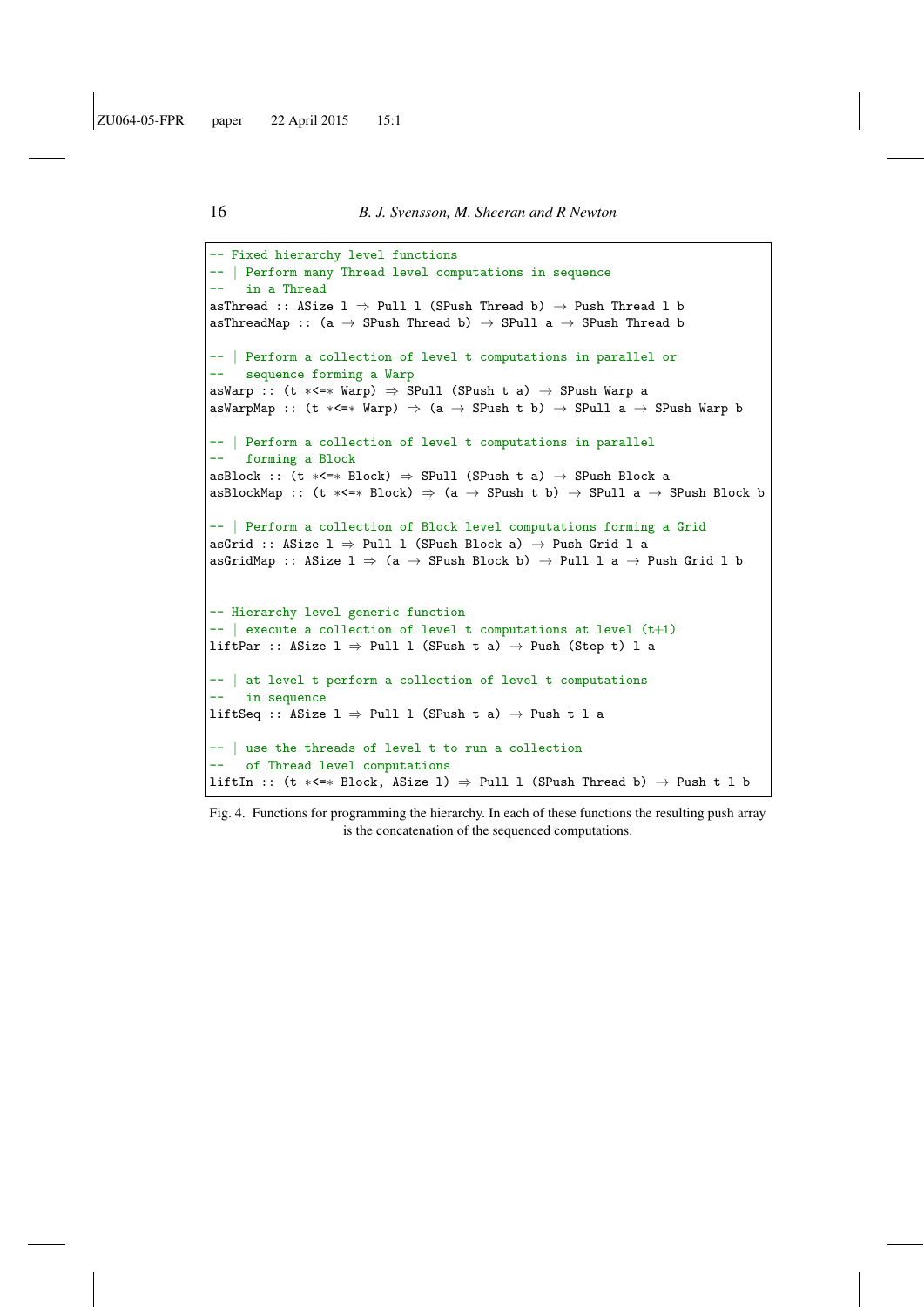```
-- | Execute a program to yield its resulting array.
    Programmer annotations of application code may be needed
class ExecProgram t a where
 exec :: Data e
        ⇒ Program t (a Word32 e)
        \rightarrow Push t Word32 e
-- Instances
instance (t ∗<=∗ Block) ⇒ ExecProgram t Pull
instance ExecProgram t (Push t)
-- | Exec variants for specific levels of the hierarchy.
-- Less need for annotation in application code
class ExecThread a where
 execThread :: Data e
                  ⇒ Program Thread (a Word32 e)
                  \rightarrow Push Thread Word32 e
class ExecWarp a where
 execWarp :: Data e
                ⇒ Program Warp (a Word32 e)
                \rightarrow Push Warp Word32 e
class ExecBlock a where
 execBlock :: Data e
               ⇒ Program Block (a Word32 e)
                \rightarrow Push Block Word32 e
-- Instances.
instance ExecThread (Push Thread)
instance ExecThread Pull
instance ExecWarp (Push Warp)
instance ExecWarp Pull
instance ExecBlock (Push Block)
instance ExecBlock Pull
-- Auxiliery
execThread' :: Data a \Rightarrow Program Thread a \rightarrow SPush Thread a
execWarp' :: Data a \Rightarrow Program Warp a \rightarrow SPush Warp a
execBlock' :: Data a \Rightarrow Program Block a \rightarrow SPush Block a
```
Fig. 5. The exec family of functions.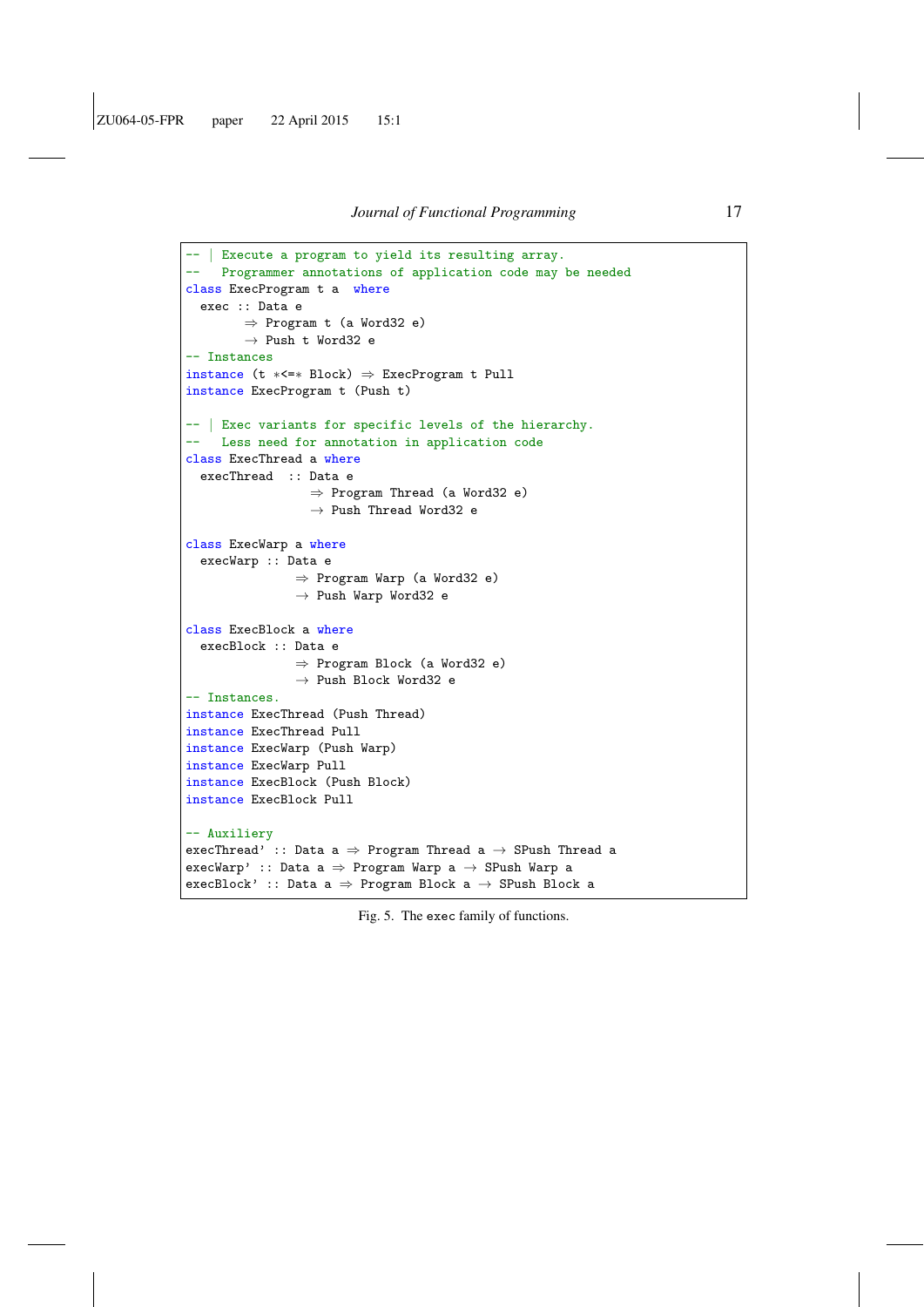#### 5 Obsidian Implementation

In this section, we show how to compile Obsidian into CUDA code, thus implementing the concepts in Section 4. First, the Obsidian compiler deals with two types of AST: scalar expressions (*e.g.* EWord32, see implementation of Exp below), and Programs (statements, see Figure 6). Scalar expressions include standard first-order language constructs (arithmetic, conditionals, etc).

```
data Exp a where
  Literal :: Scalar a \Rightarrow a \rightarrow Exp a
  Index :: Scalar a \Rightarrow (Name, [Exp Word32]) \rightarrow Exp a
  If :: Scalar a \Rightarrow Exp Bool \rightarrow Exp a\rightarrow Exp a \rightarrow Exp a
  BinOp :: (Scalar a, Scalar b, Scalar c)
              \Rightarrow Op ((a,b) \rightarrow c) \rightarrow Exp a \rightarrow Exp b \rightarrow Exp c
  UnOp :: (Scalar a, Scalar b) \Rightarrow Op (a \rightarrow b) \rightarrow Exp a \rightarrow Exp b
  ...
```
The Exp GADT defines the small language that is used at the element level in Obsidian. The Scalar class used here is not for the end user; we provide an instance for each scalar type that is representable in the Exp AST, namely numeric types. Haskell tuples are used to build product types of the form (Exp a,Exp b), rather than Exp (a,b). That Obsidian uses Haskell tuples rather than embedding its own representation of them into the Exp type is the reason for the Choice class (amongst other similar classes). Below, you can see how the Choice class enables ifThenElse to be *more polymorphic* than its counterpart in many DSLs that returns only results of the form Exp a.

```
class Choice a where
  \mathtt{ifThenElse} \, :: \, \mathtt{Exp} \, \, \mathtt{Bool} \, \rightarrow \, \mathtt{a} \, \rightarrow \, \mathtt{a} \, \rightarrow \, \mathtt{a}instance Scalar a \Rightarrow Choice (Exp a) where
  ifThenElse (Literal False) e1 e2 = e2
  ifThenElse (Literal True) e1 e2 = e1
  ifThenElse b e1 e2 = If b e1 e2
instance (Choice a, Choice b) \Rightarrow Choice (a,b) where
  ifThenElse b (e1,e1') (e2,e2') = (ifThenElse b e1 e2,
                                              ifThenElse b e1' e2')
instance (Choice a, Choice b, Choice c) \Rightarrow Choice (a,b,c) where
  ifThenElse b (e1,e1',e1'') (e2,e2',e2'') = (ifThenElse b e1 e2,ifThenElse b e1' e2',
                                                           ifThenElse b e1'' e2''
```
The BinOp/UnOp datatypes in Exp contain the basic operations supported at the element level. There are roughly 60 of those operations including arithmetic, trigonometric, comparison, bitwise and conversion operations.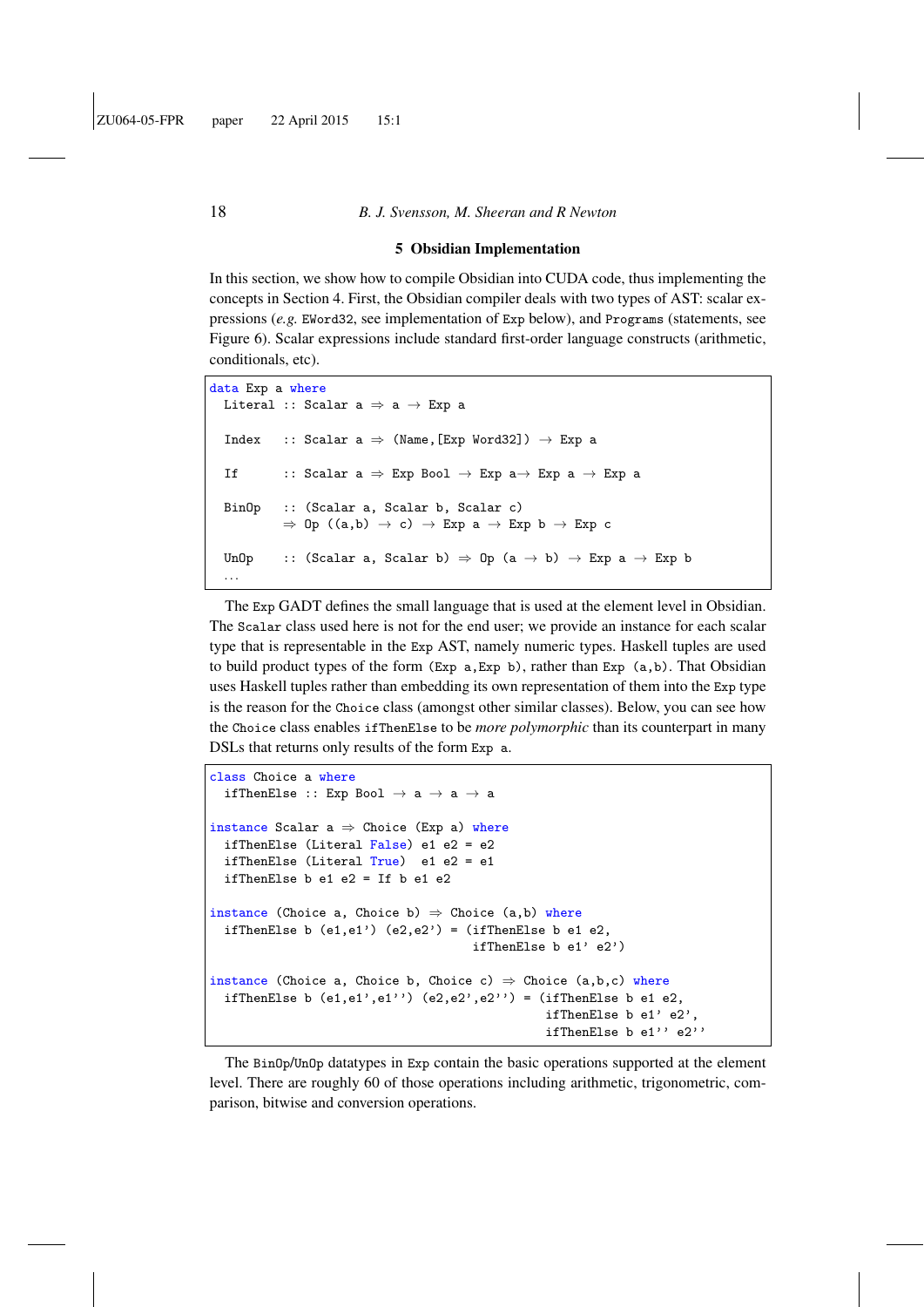Apart from the Exp datatype, the compiler also has to deal with the Program type, defined in Figure 6. The Program datatype represents mostly low-level operations such as Assign (assignment to named array in memory) and Sync (barrier synchronization). However, it also includes operations that, at least compared to CUDA, are slightly higher level; ForAll and DistrPar are examples of such operations.

The ForAll operation iterates a body (described by higher order abstract syntax) a given number of times over the resources at a given level t, with the iterations being independent of each other. If the level is Thread, this is a sequential iteration; if it is Block or Warp it is parallel. DistrPar, on the other hand, is used to iterate a body at a given level, t, in parallel at the level directly above it, Step t.

There are also operations in Program that are concerned with implementation details. Bind and Return enable a Monad instance for Program t; how this works is explained in detail in reference (Svenningsson & Svensson, 2013). The Identifier operation is used internally to generate new names for intermediate arrays and variables.

Note that neither Exp nor Program mentions pull or push arrays. The pull and push array representations are a shallow embedding implemented on top of the Program and Exp datatypes. At the point where the compiler has an AST to work on, all traces of pull and push arrays have been replaced by lower level operations in the Program AST.

#### *5.1 Compilation to CUDA*

Compiling to CUDA requires the following steps, covered in this subsection:

- 1A Reification: Haskell functions representing Obsidian programs are turned into ASTs, including generating names for arrays.
- 1B Stripping: The Program *level* datatype is converted from a higher-order representation to a list of statements.
- 2A Liveness Analysis: The IM is analyzed to discovering the live ranges of arrays in shared memory. This stage annotates the IM with liveness information, that keeps track of where an array is created and at what point it can be freed.
- 2B Memory Mapping: The annotated AST goes through a simple abstract interpretation, simulating it against a mock-up memory in order to create a memory map.
- 3 CUDA Code Generation: At this stage, explicit parallel loops in the IM are compiled into CUDA. This is where virtualization of threads, warps and blocks takes place.

#### *5.1.1 Reification and Stripping*

At this stage Obsidian functions (Haskell functions using the Obsidian library) are turned into ASTs. A complete Obsidian program has a type such as:

|  | $prg1 ::$ Pull EWord32 EWord32 $\rightarrow$ Push Grid EWord32 EWord32 |
|--|------------------------------------------------------------------------|
|--|------------------------------------------------------------------------|

(Although variable numbers of input arrays are permitted as well.) Reifying this program is as simple as applying it to a *named array* in global memory:

(Pull *n*  $(\lambda ix \rightarrow \text{Index} ('input", [ix]))$ ).

The function then yields its push array result. That push array, in turn, is a Program parame-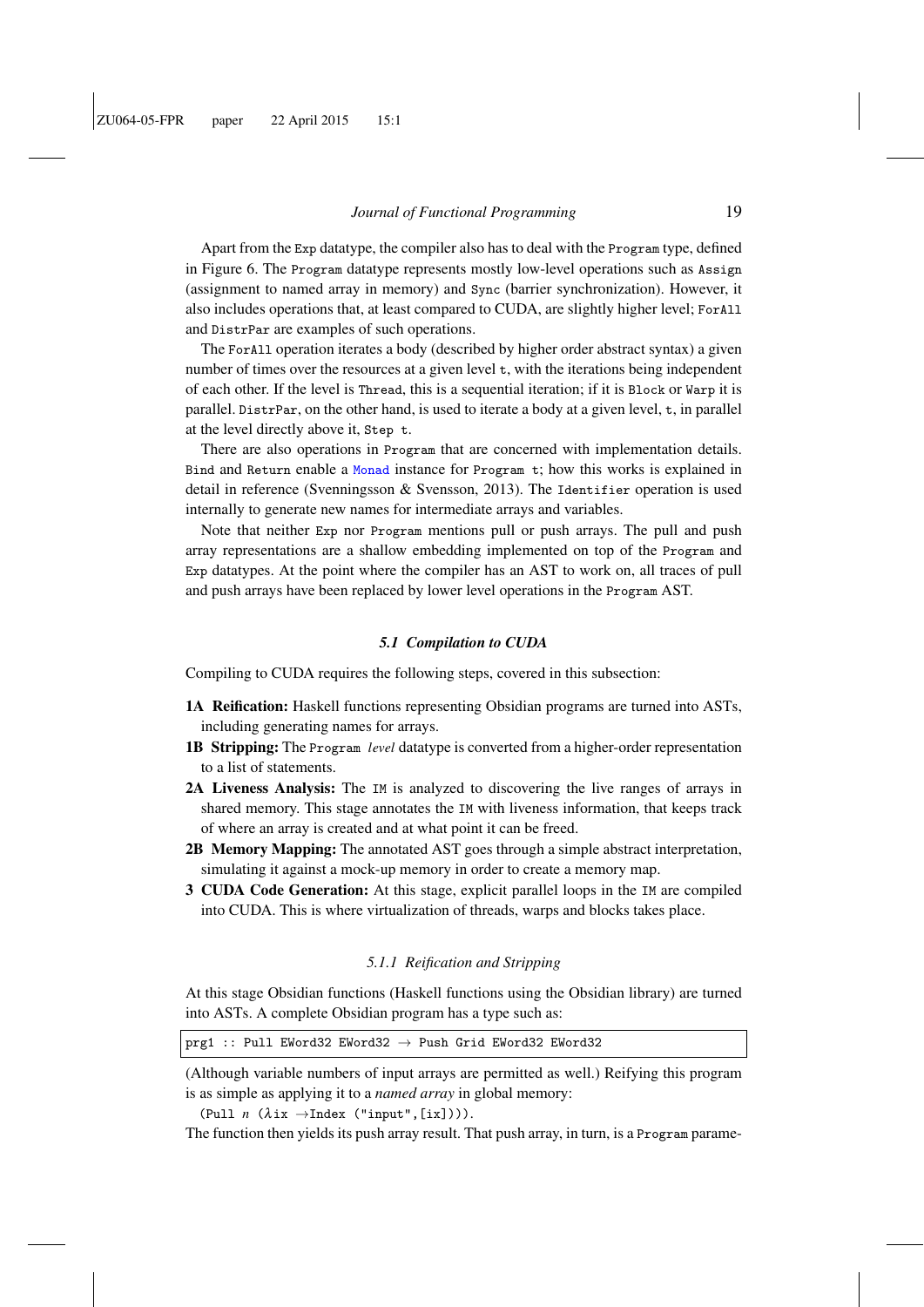```
data Program t a where
  Identifier :: Program t Identifier
  Assign :: Scalar a \Rightarrow Name \rightarrow [Exp Word32] \rightarrow (Exp a) \rightarrow Program Thread ()
  AtomicOp :: Scalar a
                 \Rightarrow Name -- Array name
                 \rightarrow Exp Word32 -- Index to operate on
                 \rightarrow Atomic a -- Atomic operation to perform
                 \rightarrow Program Thread ()
  Cond :: Exp Bool \rightarrow Program Thread () \rightarrow Program Thread ()
  SeqWhile :: Exp Bool \rightarrow Program Thread () \rightarrow Program Thread ()
  Break :: Program Thread ()
  -- use threads along one level
  -- Thread, Warp, Block.
 ForAll :: (t ∗<=∗ Block) ⇒ EWord32 → (EWord32 → Program Thread ())
              \rightarrow Program t ()
  -- Distribute over Warps yielding a Block
  -- Distribute over Blocks yielding a Grid
  DistrPar :: EWord32 \rightarrow (EWord32 \rightarrow Program t ()) \rightarrow Program (Step t) ()
  SeqFor :: EWord32 \rightarrow (EWord32 \rightarrow Program t ()) \rightarrow Program t ()
  -- Allocate shared memory in each MP
  Allocate :: Name \rightarrow Word32 \rightarrow Type \rightarrow Program t ()
  -- Automatic Variables
 Declare :: Name \rightarrow Type \rightarrow Program t ()
  Sync :: Program Block ()
  -- Monad
  Return :: a \rightarrow Program t a
 Bind :: Program t a \rightarrow (a \rightarrow Program t b) \rightarrow Program
```
Fig. 6. The Program GADT. Sequencing is provided via the monad bind operations. This allows sequences of statements in the AST to be generated using Haskell do notation, for example do Allocate ''arr1'' 512 Int; ForAll 512 body; Sync. In reference (Svenningsson *et al.*, 2013) we make use of the atomic operations represented here to implement sorting algorithms.

terized on a write-function. Providing a writer function ( $\lambda$  a ix  $\rightarrow$  Assign "output"[ix] a), which writes to a named (global) array, completes reification, yielding a Program AST.

Following this, the Program AST is converted into an representation where the t parameter is made concrete. The new representation is called IM.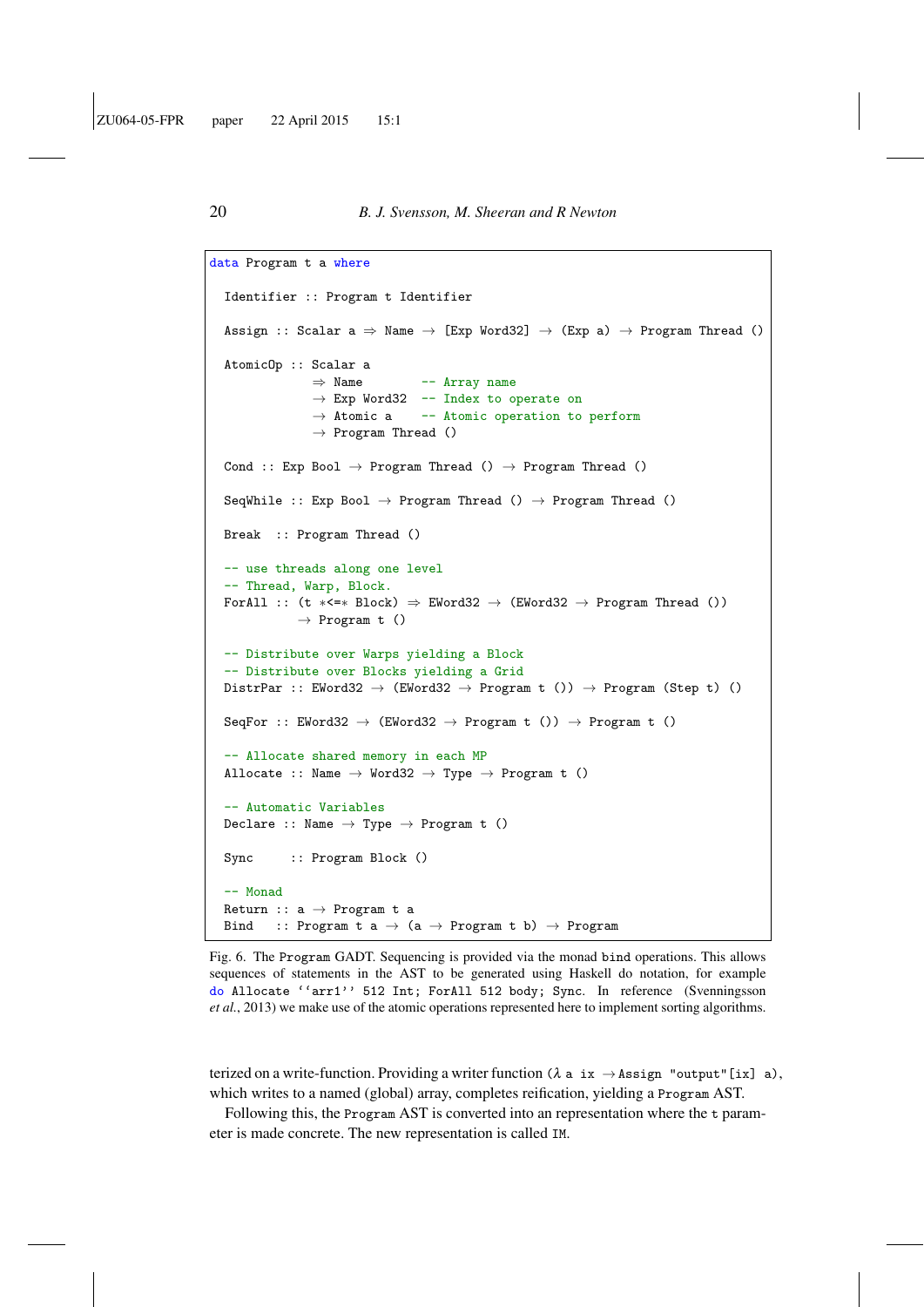```
type IMList a = [(Statement a,a)]type IM = IMList ()
```
The parameter a is used to hold annotations on the nodes during subsequent compilation phases. The Statement type is very similar to Program, but sequencing of operations is replaced by the list type, IMList.

```
data Statement t = SAssign IExp [IExp] IExp
                   | SAtomicOp IExp IExp AtOp
                   | SCond IExp (IMList t)
                   SSeqFor String IExp (IMList t)
                   | SBreak
                  | SSeqWhile IExp (IMList t)
                   | SForAll HLevel IExp (IMList t)
                   | SDistrPar HLevel IExp (IMList t)
                   SAllocate Name Word32 Type
                   | SDeclare Name Type
                 | SSynchronize
data HLevel = Thread | Warp | Block | Grid
```
Here, IExp replaces Exp as the type for element-level expressions, and AST nodes have been explicitly annotated with types.

#### *5.1.2 Liveness Analysis and Memory Mapping*

The compute function, which introduces manifest arrays in shared memory, generates unique names for each intermediate array. CUDA does not provide any memory management facilities for shared memory, so in Obsidian we analyse kernel memory usage and create a memory map at compile time.

The amount of shared memory available in each GPU multiprocessor varies. (But it is always a small number, for example, 48KB.) When using the capture function to compile an Obsidian program, the GPU device is queried for the amount of shared memory and number of banks it is divided into, this information is used in the memory mapping procedure.

Shared memory is a limited resource. Making good use (and reuse) of it is important. The Obsidian IM AST already contains Allocate nodes (introduced by the compute function) that show where arrays comes into existence. A standard analysis computes the full live range of each array:

- Step through list of statements in reverse. When encountering an array name for the first time it is added to a set of live arrays. The list of statements is annotated with this liveness information.
- When an Allocate statement is found, the array being allocated is removed from the set of live arrays.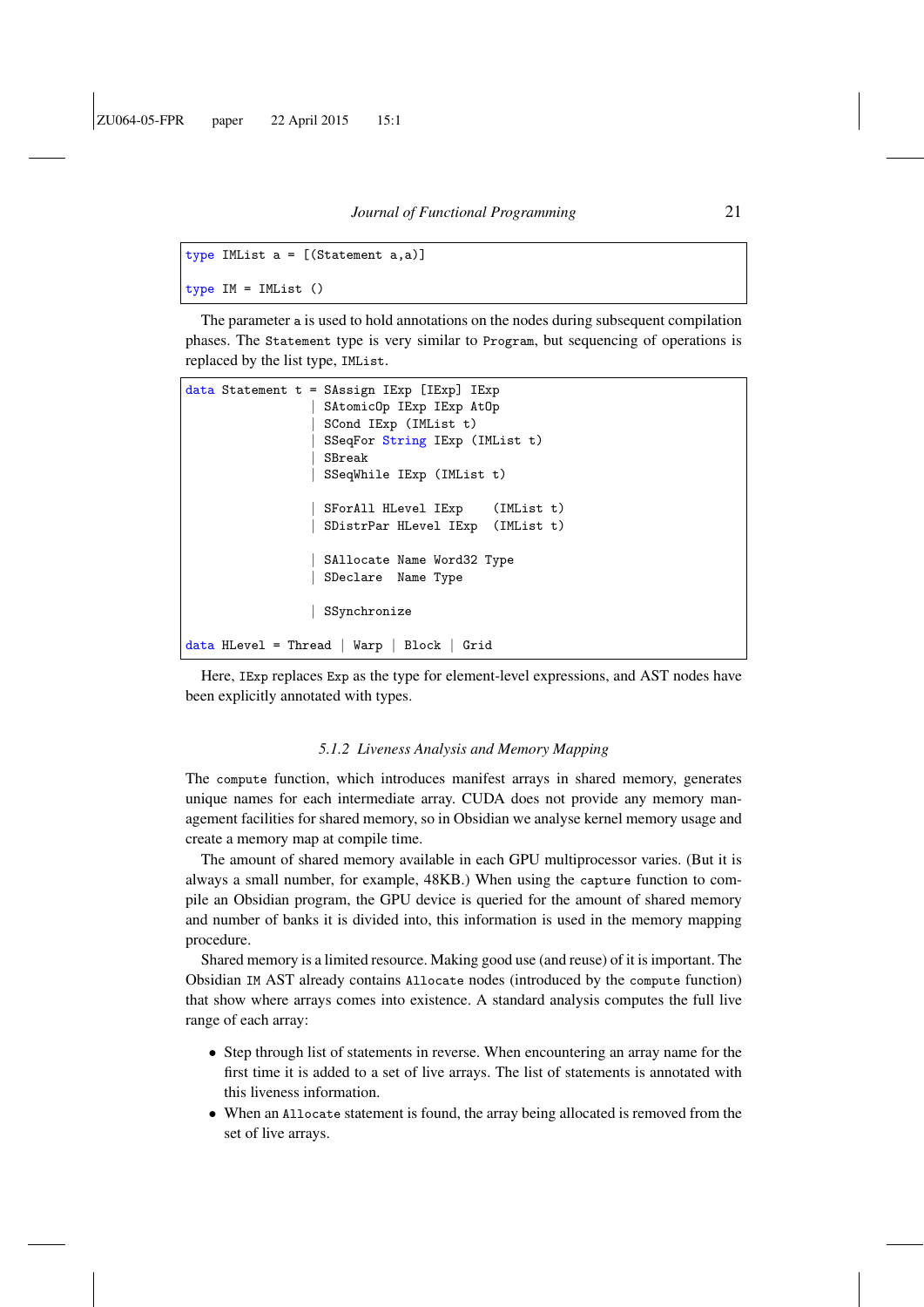Following this analysis phase, a memory map is constructed using a greedy strategy. This is done by simulating the AST execution together against an abstraction of the shared memory. The simulated shared memory is implemented as a list of free ranges and a list of allocated ranges. "malloc" requests are serviced with the first available memory segment of sufficient size. The maximum size ever used is tracked, and in the end this is the total amount of shared memory needed for this kernel. Kernels are allocated in such a way thay the first element of the array falls in memory bank zero; padding is inserted to ensure this. If an array could start anywhere (for example in the middle of bank three), the programmer would have no chance of crafting good memory access patterns.

An Obsidian program may end up trying to use too much shared memory. This could happen if a kernel uses compute on many arrays that are all alive at the same time. If this happens, compilation of that program will fail at this stage. The alternative, to use global device memory (and warn the programmer) when shared memory is exhausted, would lead to drastically decreased performance. In practical use of Obsidian, we have not run into difficulties because of the limited availability of shared memory.

This greedy approach to memory management can potentially lead to memory fragmentation, and the greedy solution is certainly not optimial. However, (1) in practice we see local arrays either of the same size or shrinking sizes (divide and conquer), and (2) unlike traditional register allocation, this process primarily affects *whether* a kernel will compile, not its performance: since we do not spill arrays to global device memory. The upside of automatic shared memory management is that in Obsidian it is much easier than it is in CUDA to reuse and remap shared memory within a large kernel. The CUDA programmer would need to allocate a local array and then manually cast portions of it for reuse, which is tedious and error prone. This is another example of how the abstractions of functional programming can ease the life of the kernel developer, removing tedium so that time and effort can be spent on intelligently exploring the design space.

## *5.1.3 CUDA Code Generation*

CUDA code is generated from the list of statements. This phase takes as a parameter the *number of real CUDA threads* for which the code should be generated. So it is here that resource virtualization must be addressed. The compilation is done using the Language.C.Quote library that allows us to mix in C syntax in our Haskell code. Most cases of this compilation are very simple, as many statements correspond directly to their CUDA counterparts. For example, an assignment statement is compiled as follows:

 $completeStm$  (SAssign name [ix] e) =  $[[cstm] $(compileExp name)[$(compileExp ix)] = $(compileExp e); []]$ 

The interesting cases are those that deal with parallelism, such as the ForAll and DistrPar statements. For example, compiling a parallel-for over threads in a block has the following structure: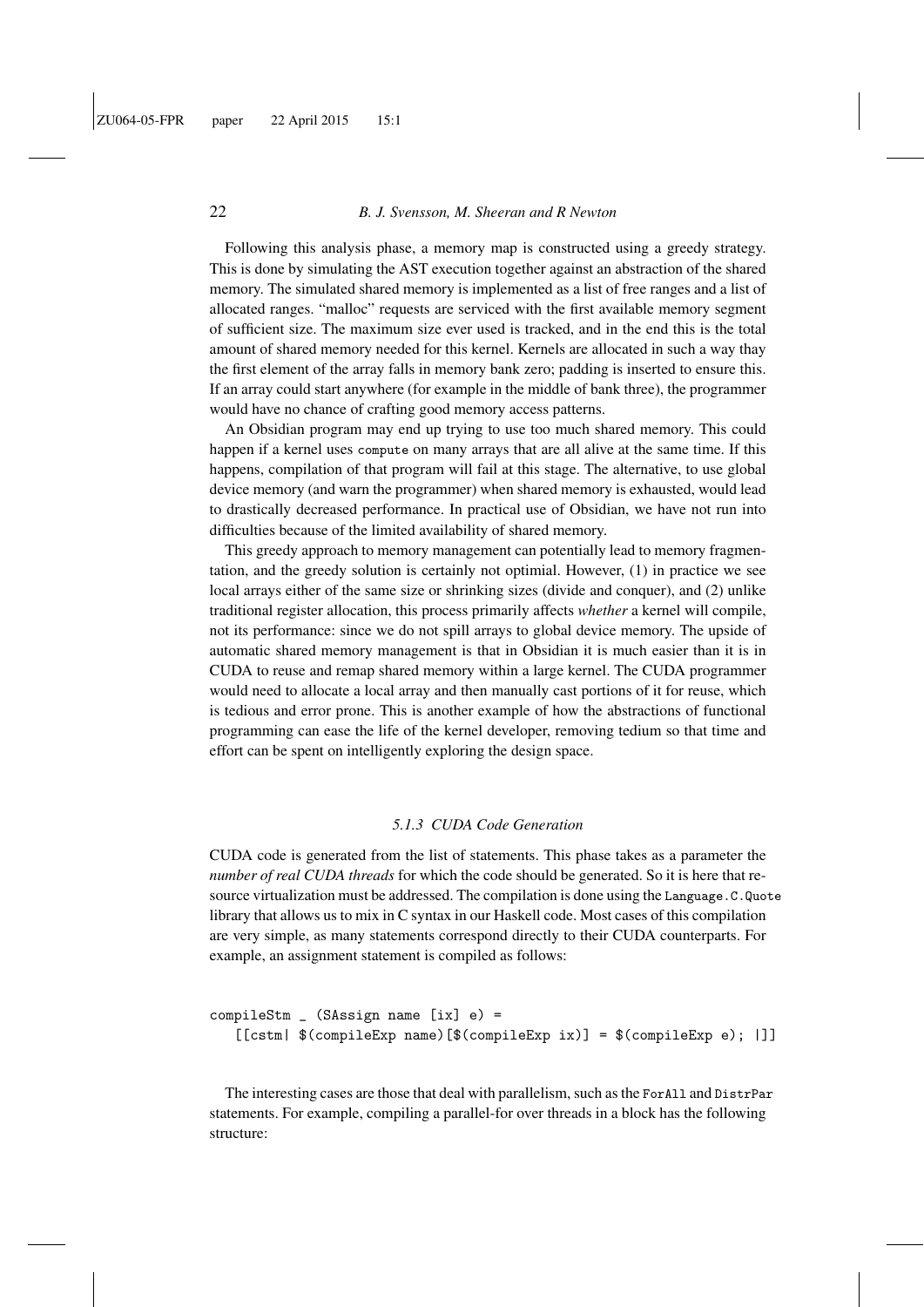```
compileStm realThreads (SForAll Block n body) = goQ ++goR
  where
    -- how to split the iteration space
    -- across the realThreads.
    -- q passes across all real threads
      followed by a stage of using r real threads
    q = n 'quot' realThreads
    r = n 'rem' realThreads
    \text{gol} = \text{for} (int i = 0; i <q; ++i) {
             -- repurpose tid
            tid = i * nt + threadIdx.x;body
          }
    g \circ R = - run the last r threads
          if (threadIdx.x \langler) {
             ...
          }
```
Compilation of DistrPar performs a similar technique for the virtualization of the available number of warps and blocks.

#### 6 Case studies

Obsidian is designed to assist users in crafting high performance kernels. The aim is to remove some of the tedium of index manipulation and memory management, thus allowing more effort to be devoted to exploration of the design space and performance improvement. This exploration could be manual or could take the form of auto-tuning.

The following case studies start with a simple kernel, embarrassingly parallel with no inter-thread communication. Even with such a kernel, there is non-trivial tuning to maximize throughput. The remaining case studies consider key building blocks, reduce and scan, that have data-flow graphs involving much more communication. In a following section we compare these against the corresponding kernels within the NVIDIA Thrust and Accelerate implementation. Accelerate is a much higher level DSL but one with handtuned (but not auto-tuned) CUDA skeletons for patterns like scan and fold.

#### *6.1 Case Study: Mandelbrot Fractals*

We begin with a simple case; here we show how to implement the Mandelbrot fractal using Obsidian. It is an embarrassingly parallel program included as an example of a *complete* Obsidian application, with all code contained in this section. In fact, in spite of Mandelbrot's simplicity, even it exhibits performance complexities—the most efficient parameterisation (numbers of threads per block) differs between the two GPUs we test in Figure 7.

The Mandelbrot fractal is generated by iterating a function:

$$
z_{n+1} = z_n^2 + c
$$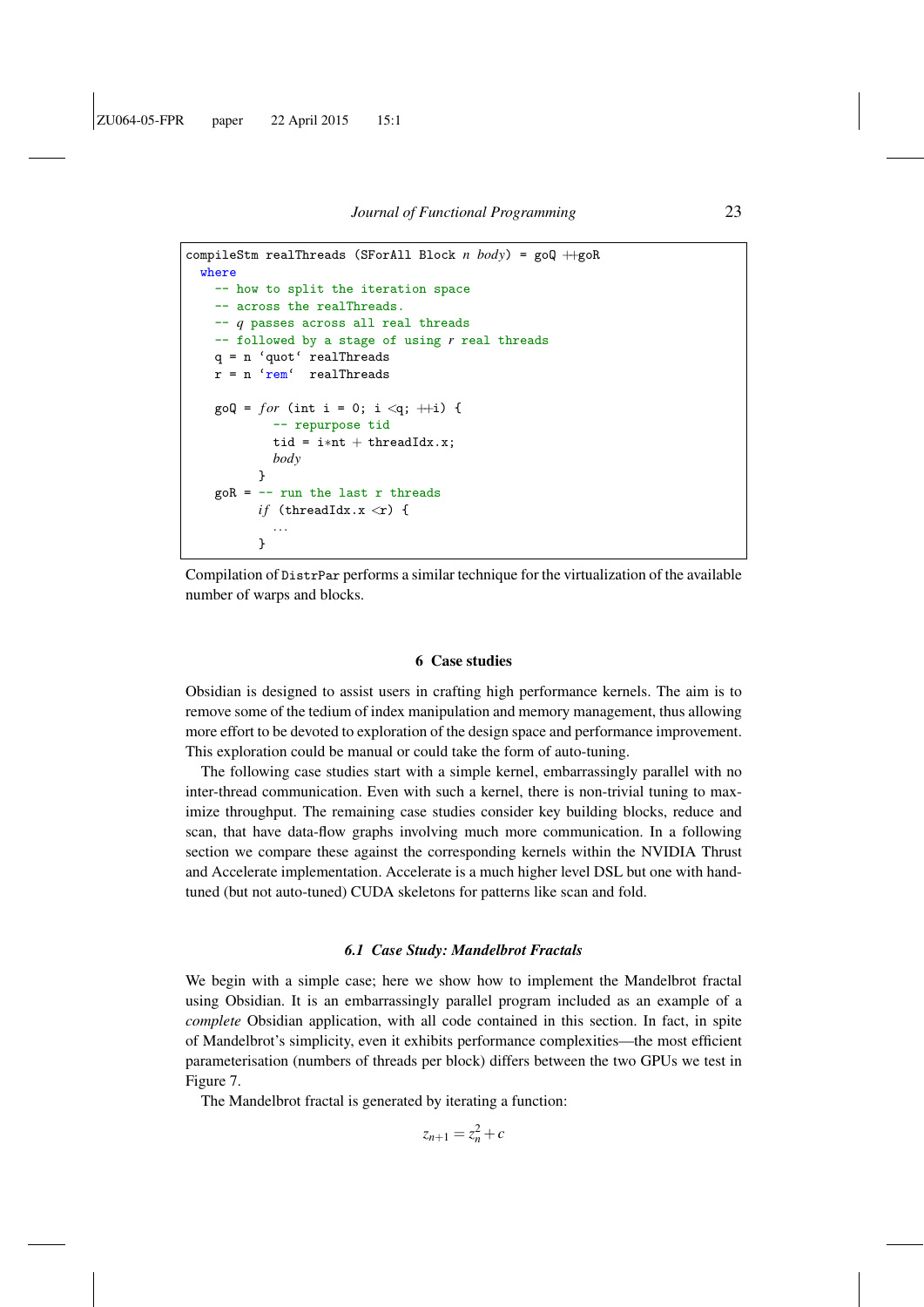where *z* and *c* are complex numbers. The method presented here is based on a sequential C program from reference (Stevens, 1989).

In order to generate the Mandelbrot fractal, one lets  $z_0$  be zero and maps the *x* and *y* coordinates of the image being generated to the real and imaginary components of the *c* variable.

```
xmax, xmin :: EFloat
xmax = 1.2xmin = -2.0ymax, ymin :: EFloat
\text{ymax} = 1.2vmin = -1.2
```
To obtain the well known and classical image of the set, we let the real part of *c* range over −2.0 to 1.2 as the *x* coordinate ranges from 0 to 512, and similarly for the y coordinate and the imaginary component.

```
- For generating a 512x512 image
deltaP, deltaQ :: EFloat
deltaP = (xmax - xmin) / 512.0deltaQ = (ymax - ymin) / 512.0
```
The image is generated by iterating the function presented above. We map the height of the image onto blocks of executing threads. Each row of the image is computed by one block of threads. This means that for a  $512\times512$  pixel image, 512 blocks of 512 threads are needed. The function to be iterated is defined below and called f. This function will be iterated until a condition holds (defined in the function cond). We count the number of iterations and break out of the iteration if it reaches 512.

```
f :: EFloat \rightarrow EFloat
  \rightarrow (EFloat, EFloat, EWord32)
  \rightarrow (EFloat, EFloat, EWord32)
f b t (x,y,iter) =
  (xsq - ysq + (xmin + t * delta),
   2*x*y + (ymax - b * deltaQ),
   iter+1)
  where
    xsq = x*xysq = y∗y
cond :: (EFloat, EFloat, EWord32) \rightarrow EBool
cond (x,y,iter) = ((xsq + ysq) < * 4) &&* iter \leq * 512where
    xsq = x*xysq = y∗y
```
The number of iterations executed is used to decide which colour to assign to the corresponding pixel. In the function below, seqUntil iterates f until the condition cond holds. Then the number of iterations is extracted and used to compute a colour value (out of 16 possible values).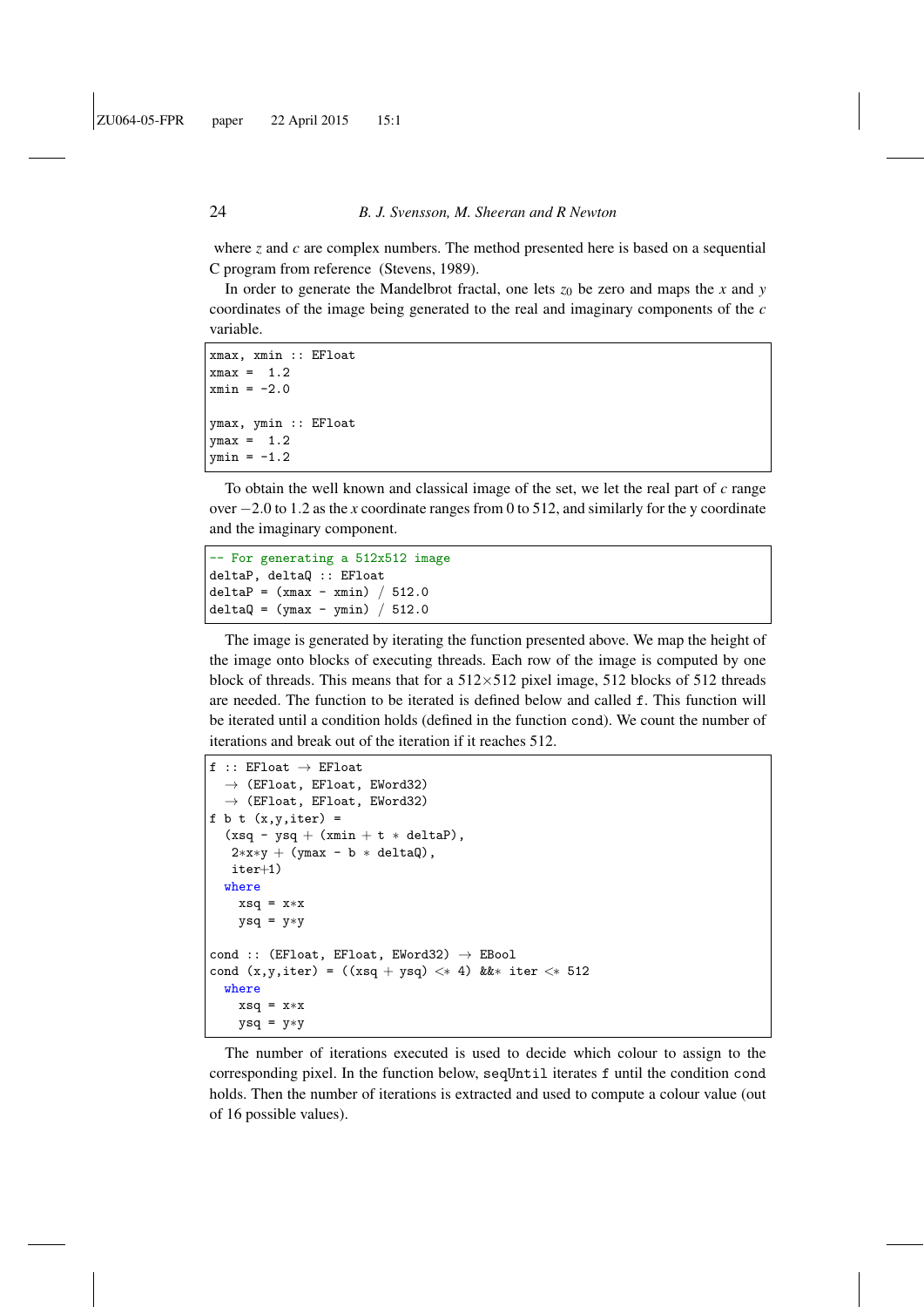```
iters :: EWord32 \rightarrow EWord32 \rightarrow SPush Thread EWord8
iters bid tid =
  fmap extract (seqUntil (f bid' tid') cond (0,0,1))
  where
    extract (\_ ,\_ ,c) = (w32Tow8 (c 'mod' 16)) * 16tid' = w32ToF tid
    bid' = w32ToF bid
```
The final step is to run the iteration for each pixel location, by implementing a genRect function that spreads a sequential Push Thread computation across the grid.

```
genRect :: EWord32
              \rightarrow Word32
              \rightarrow (EWord32 \rightarrow EWord32 \rightarrow SPush Thread b)
              \rightarrow DPush Grid b
genRect bs ts p = asGrid$ mkPull bs
                    $ λbid →asBlock $ mkPull ts (p bid)
```
Generating the Mandelbrot image is done by generating a rectangle, applying the iters function at all points.

```
mandel :: DPush Grid EW8
mandel = genRect 512 512 body
 where
   body i j = execThread' (iters i j)
```
Running the mandel program and generating a raw output image is done as follows.

```
import qualified Data.Vector.Storable as V
import Data.ByteString as BS
performMandel :: IO ()
performMandel =
  withCUDA $
 do
    \texttt{kern} \leftarrow \texttt{capture 256 mandel}allocaVector (512*512) $ \lambdao →
      do
         o \leq = (256, \text{kern})r ← copyOut o
         lift $ BS.writeFile "fractal.out" (pack (V.toList r))
```
This is a case where virtualisation of threads and blocks helps the programmer. The code generates a  $512\times512$  pixel image using 512 blocks each of 512 threads. The blocks and threads, however, can be virtual, meaning we can still generate the  $512\times512$  image using for example 64 (real) blocks of each 64 (real) threads. It also means that images larger than 1024 pixels wide are possible. (1024 is the hardware limit on number of threads per block.) Also, in Obsidian, these limits can be broken without any burden on the programmer, which would not be the case if programming in CUDA. Using CUDA, the programmer would directly implement those sequential loops and the indexing arithmetic to go with them.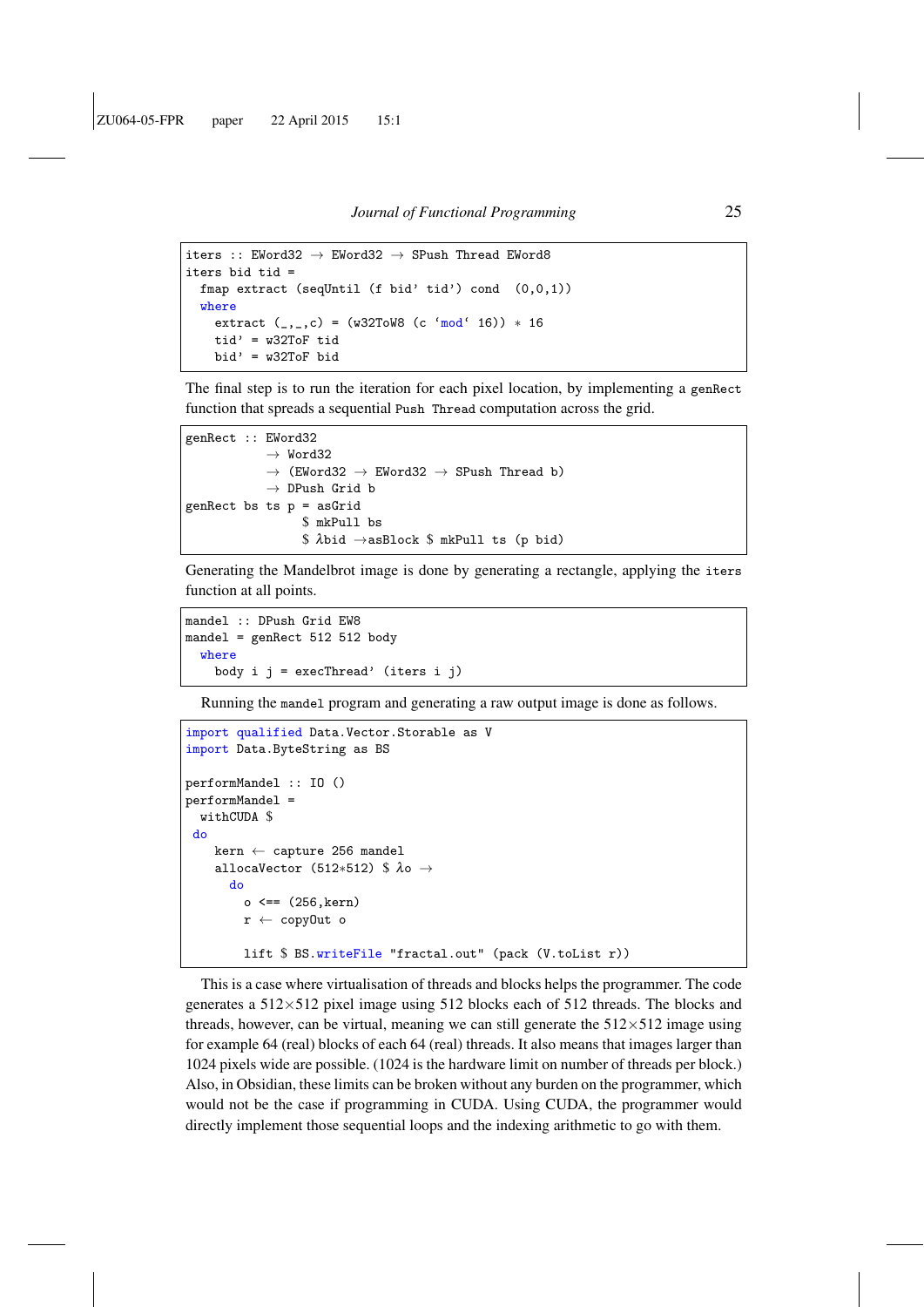Fig. 7. Running times for the Mandelbrot program. The left table shows times measured on an NVIDIA GTX680 GPU. The right table shows times measured on an NVIDIA TESLA c2070. The columns varies the number of threads-per-block, while the rows varies image size (square images). Each benchmarks was executed 1000 times and the total time is reported in seconds. The transfer of data to or from the GPU is not included in the timing measurements.

| size |                                                                                                                                                                                                |  | 32 64 128 256 512 1024 |  |  |  | size 32 64 128 256 512 1024                                                                                                                                                                          |  |
|------|------------------------------------------------------------------------------------------------------------------------------------------------------------------------------------------------|--|------------------------|--|--|--|------------------------------------------------------------------------------------------------------------------------------------------------------------------------------------------------------|--|
|      | 256 0.25 0.17 0.12 0.21 0.33 0.60<br>512 0.71 0.43 0.34 0.41 0.69 1.16<br>1024 2.41 1.39 1.05 1.22 1.53 2.58<br>2048 8.86 4.98 3.67 3.88 4.69 5.95<br>4096 34.21 18.82 13.69 14.07 15.36 18.65 |  |                        |  |  |  | 256 0.44 0.38 0.41 0.36 0.41 0.98<br>512 1.44 1.16 1.17 1.16 1.14 2.00<br>1024 5.12 3.96 3.95 3.98 4.17 4.75<br>2048 18.80 14.53 14.38 14.48 14.84 17.50<br>4096 72.12 55.36 54.94 55.16 55.67 61.89 |  |
|      |                                                                                                                                                                                                |  |                        |  |  |  |                                                                                                                                                                                                      |  |



Fig. 8. *Left:* evenOdds - zipWith reduction, leads to uncoalesced memory accesses. *Right:* halve - zipWith reduction, leads to coalesced memory accesses. This coalescing is most important during the very first phase, when data is read from global memory.

#### *6.2 Case Study: Reduction*

In this section, we implement a series of reduction kernels. These Obsidian reductions take an associative operator as a parameter. In these benchmarks, the reduction will be addition only and the elements will be 32 bit unsigned integers. Some of the reduction kernels will also require that the operation is commutative.

To illustrate the kind of low level control that an Obsidian programmer has over expressing details of a kernel, each reduction kernel in the series has different optimisations applied. Many of the optimisations applied to the kernels can be found in a presentation from NVIDIA (Harris, 2007). This section focuses on local reduction kernels (on-chip storage only). In Section 7.1 these kernels are used as building blocks in the construction of reduction algorithms for millions of elements. Nevertheless, even these local kernels expose a large search space of both implementation strategies and tuning parameters. While



Fig. 9. *Left:* BAD Adding sequential reductions like this, reintroduces memory coalescing issues. Consecutive threads nolonger access consecutive memory locations. *Right:* GOOD Using sequential reduction but maintaining coalescing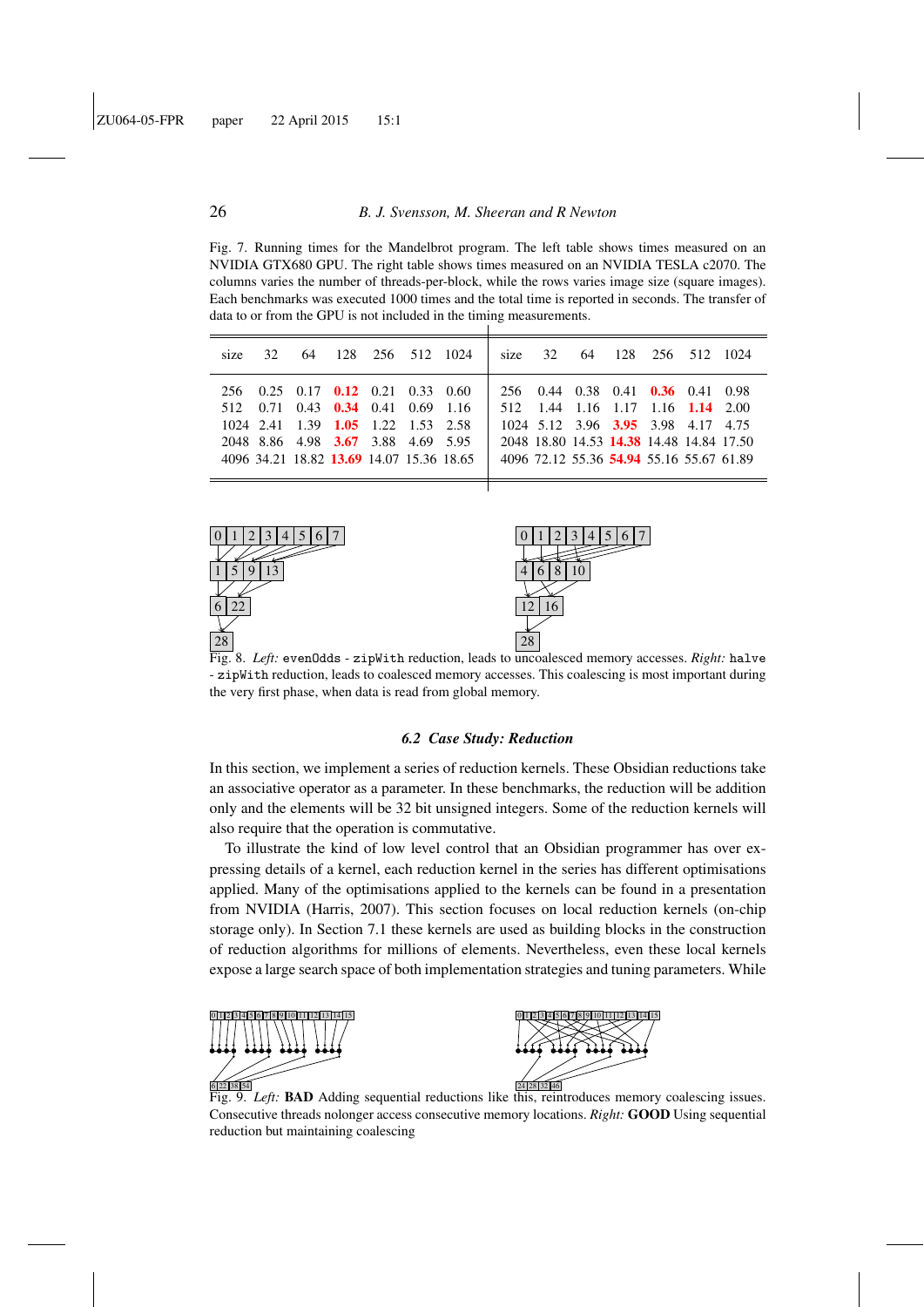we only varied threads-per-block in the last subsection, in this and the next we consider the following tuning parameters:

- threads-per-block The number of threads per block used by each instance of the reduction kernel. This parameter takes on the values from [32,64,128,256,512,1024]
- elements-per-block The number of elements reduced by one instance of the kernel. This parameter takes on the values from [256,512,1024,2048,4096,8192,16384,32768].
- kernel-implementation 7 different reduction kernels (called red1 to red7). The largest elements-per-block size is only applicable using some of the reduction kernels (red4 to red7).

In our experiments, we vary all of these parameters resulting in 312 configurations in each benchmark run. Figures 10 and 11 show one way to aggregate these results.

#### *6.2.1 Reduction 1: Recursively collapse adjacent*

Our first attempt at reduction combines adjacent elements repeatedly. This approach is illustrated on the left of Figure 8. In Obsidian, this entails splitting the array into its even and its odd elements and using zipWith to combine these. This procedure is then repeated until there is only one element left. This kernel will work for arrays whose length is a power of two.

```
red1 :: Data a
       \Rightarrow (a \rightarrow a \rightarrow a)
       \rightarrow Pull Word32 a
       \rightarrow Program Block (SPush Block a)
red1 f arr
  | len arr == 1 = return $ push arr
    otherwise
    do
       let (a1.a2) = even0dds arr
       imm ← compute (zipWith f a1 a2)
       red1 f imm
```
The above code describes what one block of threads does. To spread this computation out over many blocks and thus perform many simultaneous reductions, asGridMap is used:

```
mapRed1 :: Data a
          \Rightarrow (a \rightarrow a \rightarrow a)
          \rightarrow Pull EWord32 (SPull a)
          \rightarrow Push Grid EWord32 a
mapRed1 f arr = asGridMap body arr
  where
     body arr = execBlock (red1 f arr)
```
This kernel does not perform well (Figure 11), which may be attributed to its memory access pattern. Remember that one gets better performance on memory access when consecutive threads access consecutive elements. In this kernel consecutive threads access elements in a strided fashion. Thread zero accesses element 0 and *n*, thread one accesses element 2 and n + 2. It would have been much better if thread *i* accessed element *i* and  $n + i$ , which brings us to the next reduction kernel.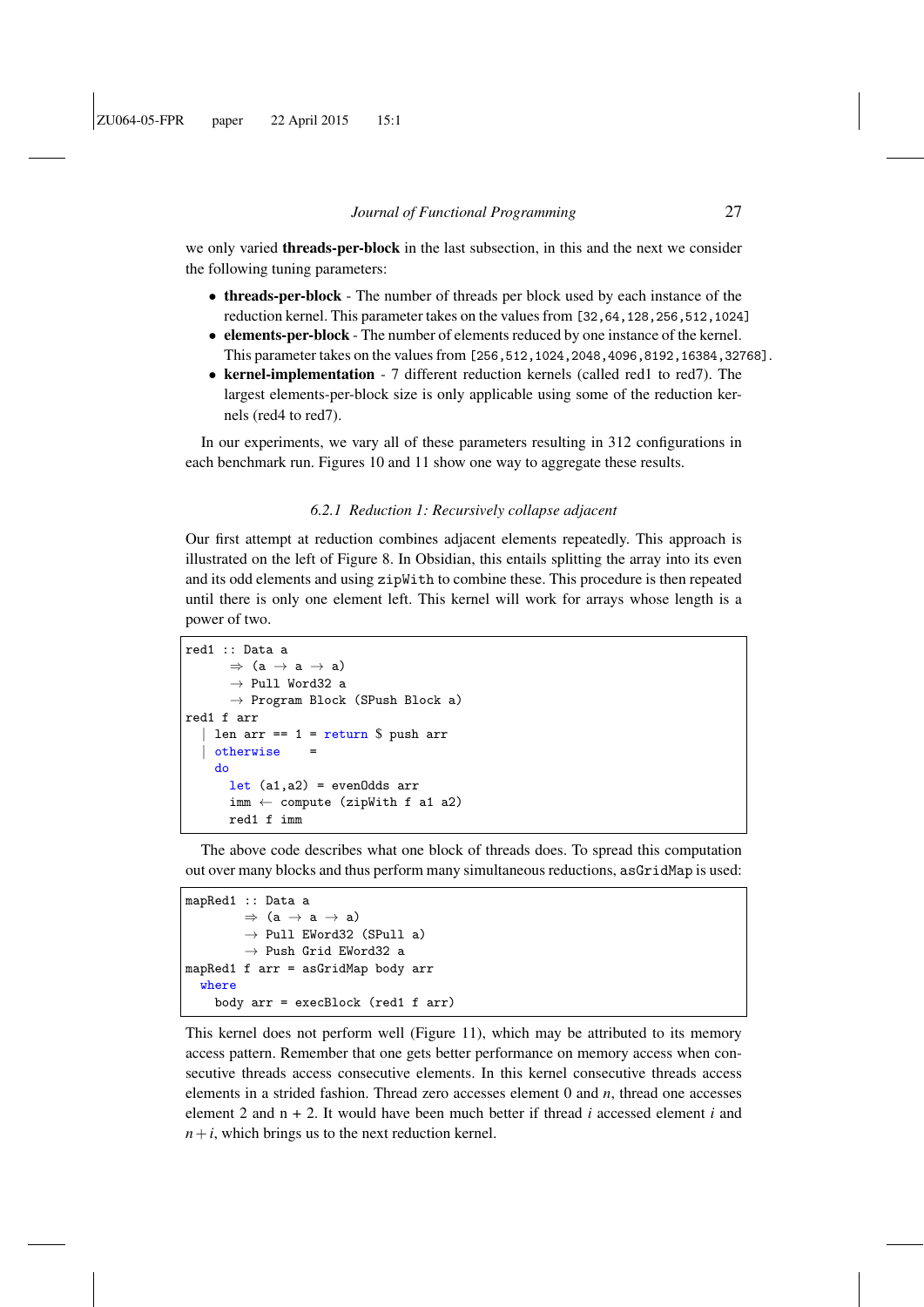#### *6.2.2 Reduction 2: Recursively halve and combine*

red2 tries to improve the memory access pattern by making consecutive threads access consecutive array elements. It does this by halving the input array and then using zipWith on the halves (see Figure 8). This choice can only be made if the operator is commutative.

```
red2 :: Data a
      \Rightarrow (a \rightarrow a \rightarrow a)
      \rightarrow Pull Word32 a
      \rightarrow Program Block (SPush Block a)
red2 f arr
  | len arr == 1 = return push arr
   otherwise =
    do
       let (a1, a2) = halve arr
       arr' ← compute (zipWith f a1 a2)
       red2 f arr'
```
#### *6.2.3 Reduction 3: deforest the last shared memory copy*

The two previous implementations of reduce write the final value into shared memory (as there is a compute in the very last stage). This means that the last element is stored into shared memory and then directly copied into global memory. This can be avoided by cutting the recursion off at length 2 instead of 1, and performing the last operation without issuing a compute.

```
red3 :: Data a
     \Rightarrow (a \rightarrow a \rightarrow a)
      \rightarrow Pull Word32 a
      \rightarrow Program Block (SPush Block a)
red3 f arr
  | len arr == 2 =
    return $ push $ fold1 f arr
   otherwise =
    do
       let (a1, a2) = halve arr
       arr' ← compute (zipWith f a1 a2)
       red3 f arr'
```
This kernel takes cuts recursion off at length 2 and when the array reaches that length, a sequential fold over pull array sums up the remaining elements. Performing this cutoff at two elements does not change the overall depth of the algorithm, but since there is no force in the last stage the result will not be stored in shared memory. This optimisation has minimal effect on performance.

#### *6.2.4 Reduction 4: Add sequential reduction, increase elements-in-sequence*

Now we have a set of three basic ways to implement reduction and can start experimenting with adding sequential, per-thread, computation. red4 uses seqReduce, which is provided by the Obsidian library and implements a sequential reduction that turns into a for loop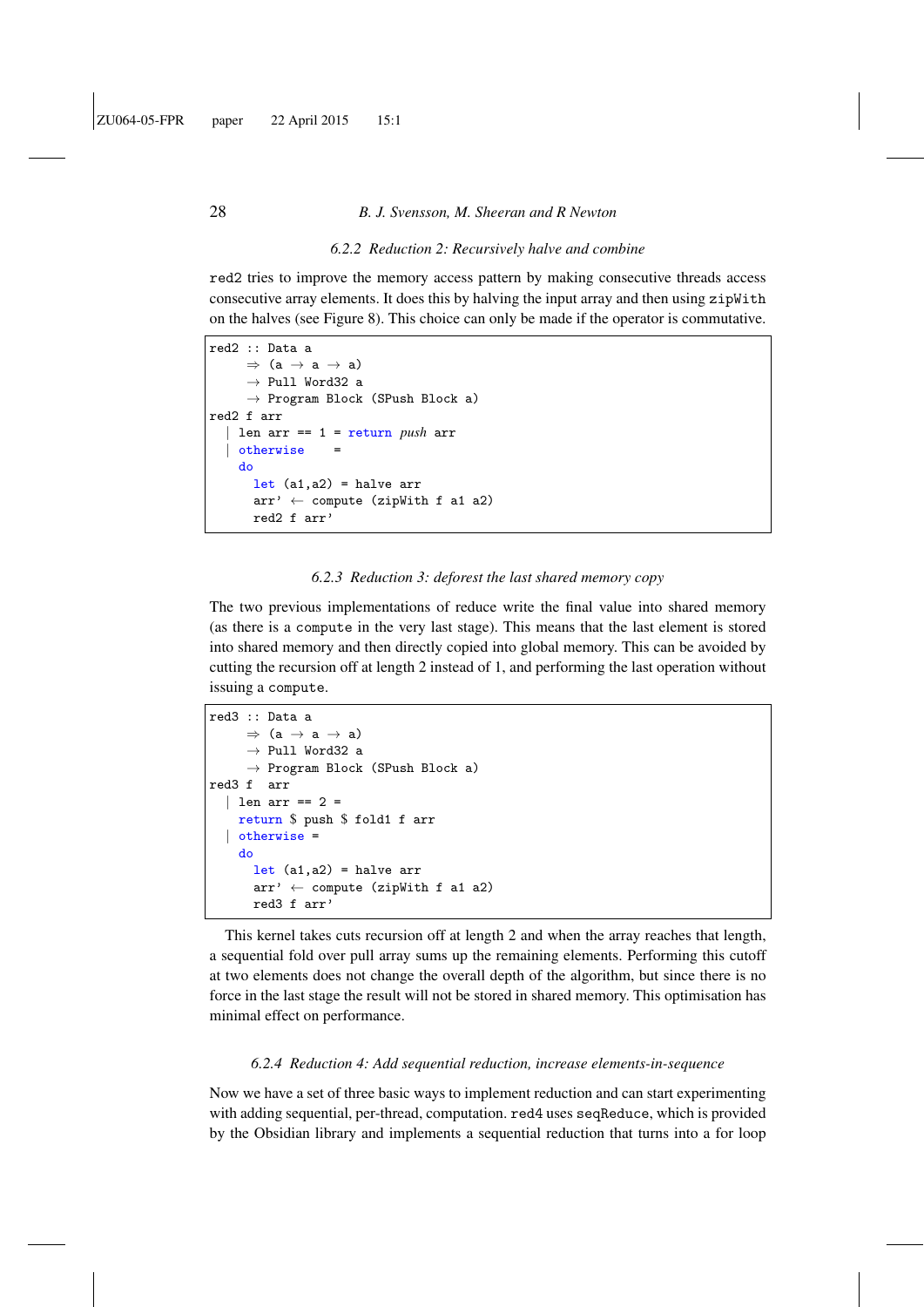in the generated CUDA code. The input array is split into chunks of 8 that are reduced sequentially. The partial results are reduced using red3.

```
red4 :: Data a
      \Rightarrow (a \rightarrow a \rightarrow a)
      \rightarrow Pull Word32 a
      \rightarrow Program Block (SPush Block a)
red4 f arr =
  do arr' ← compute $ asBlockMap (execThread' ◦ seqReduce f)
                                            (splitUp 8 arr)
      red3 f arr'
```
Unfortunately, adding seqReduce reintroduces memory coalescing problems—because each thread reads consecutive elements in time, rather than striding at warp-sized steps (Figure 9)—to the detriment of performance (Figure 11).

## *6.2.5 Reduction 5, 6 and 7: restore coalescing, vary elements-in-sequence*

Next, in red5, red6 and red7, we address the coalescing problem by defining a function to split up the array into sub arrays, such that the elements in the inner arrays should be drawn from the original array in a strided fashion. Again, the idea is to maintain consecutive accesses by consecutive threads.

```
coalesce :: ASize l
            ⇒ Word32
             \rightarrow Pull 1 a
            \rightarrow Pull 1 (Pull Word32 a)
coalesce n arr =
  mkPull s (\lambda i \rightarrowmkPull n (\lambda j \rightarrow arr \mid (i + (sizeConv s) * j)))where s = len arr 'div' fromIntegral n
```
coalesce shows another benefit of high-level GPU meta-programming: index permutations need not pollute the consumer's code, they simply return new, first-class (delayed) arrays. With coalesce in place of splitUp, we implement a parameterised reduction kernel. The parameter n decides the degree of sequential work.

```
redParam :: Data a
             ⇒ Word32
             \rightarrow (a \rightarrow a \rightarrow a)
             \rightarrow Pull Word32 a
             \rightarrow Program Block (SPush Block a)
redParam n f arr =
  do arr' ← compute $ asBlockMap (execThread' ◦ seqReduce f)
                                          (coalesce n arr)
     red3 2 f arr'
```
Using the parameter we can push the tradeoff between number of threads and sequential work-per-thread further. red5, red6 and red7 vary this parameter to reduce 8, 16 and 32 elements in the sequential phase, respectively. That is, they differ only in varying the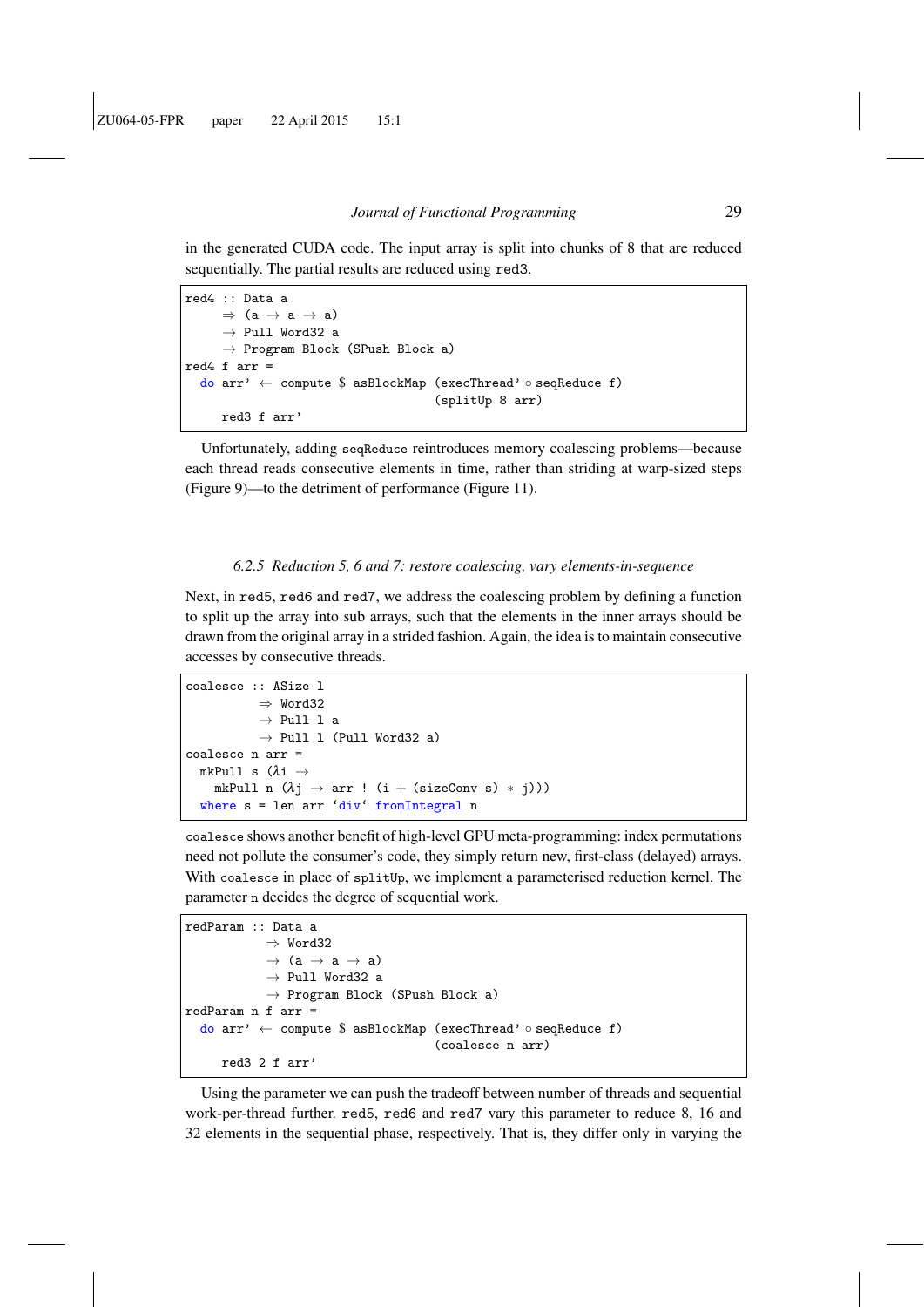

Fig. 10. The running time of 8192 blocks executing a reduction kernel. The time reported is the sum of 1000 executions of the 8192 blocks grid, excluding transfer time of data to GPU memory. The X-axis varies elements-per-block, but each point represents the *best setting* for threads-per-block. These number are collected on an NVIDIA GTX680.

Fig. 11. The threads-per-block setting that achieved the best time shown in Figure 10. These settings are difficult to predict in advance. Kernels that use virtualized threads are highlighted, note that there are many of these amongst the best selection. Again, elements-per-block varies over the X axis.

| Kernel           | 256 | 512 | 1024 | 2048 | 4096 | 8192 | 16384 | 32768 |  |
|------------------|-----|-----|------|------|------|------|-------|-------|--|
| red1             | 64  | 128 | 128  | 256  | 256  | 512  | 512   | n/a   |  |
| red <sub>2</sub> | 64  | 128 | 64   | 128  | 256  | 512  | 512   | n/a   |  |
| red <sub>3</sub> | 64  | 128 | 64   | 128  | 256  | 512  | 512   | n/a   |  |
| red <sub>4</sub> | 64  | 64  | 128  | 64   | 64   | 64   | 128   | 512   |  |
| red <sub>5</sub> | 32  | 64  | 64   | 64   | 128  | 256  | 256   | 512   |  |
| red <sub>6</sub> | 32  | 32  | 64   | 64   | 128  | 128  | 256   | 256   |  |
| red7             | 32  | 32  | 32   | 64   | 128  | 128  | 512   | 128   |  |
|                  |     |     |      |      |      |      |       |       |  |

elements-in-sequence parameter. The performance of the fastest of these kernels is very satisfactory, at a level where the kernel is limited by memory bandwidth.

```
red5 = redParam 8
red6 = redParam 16
red7 = redParam 32
```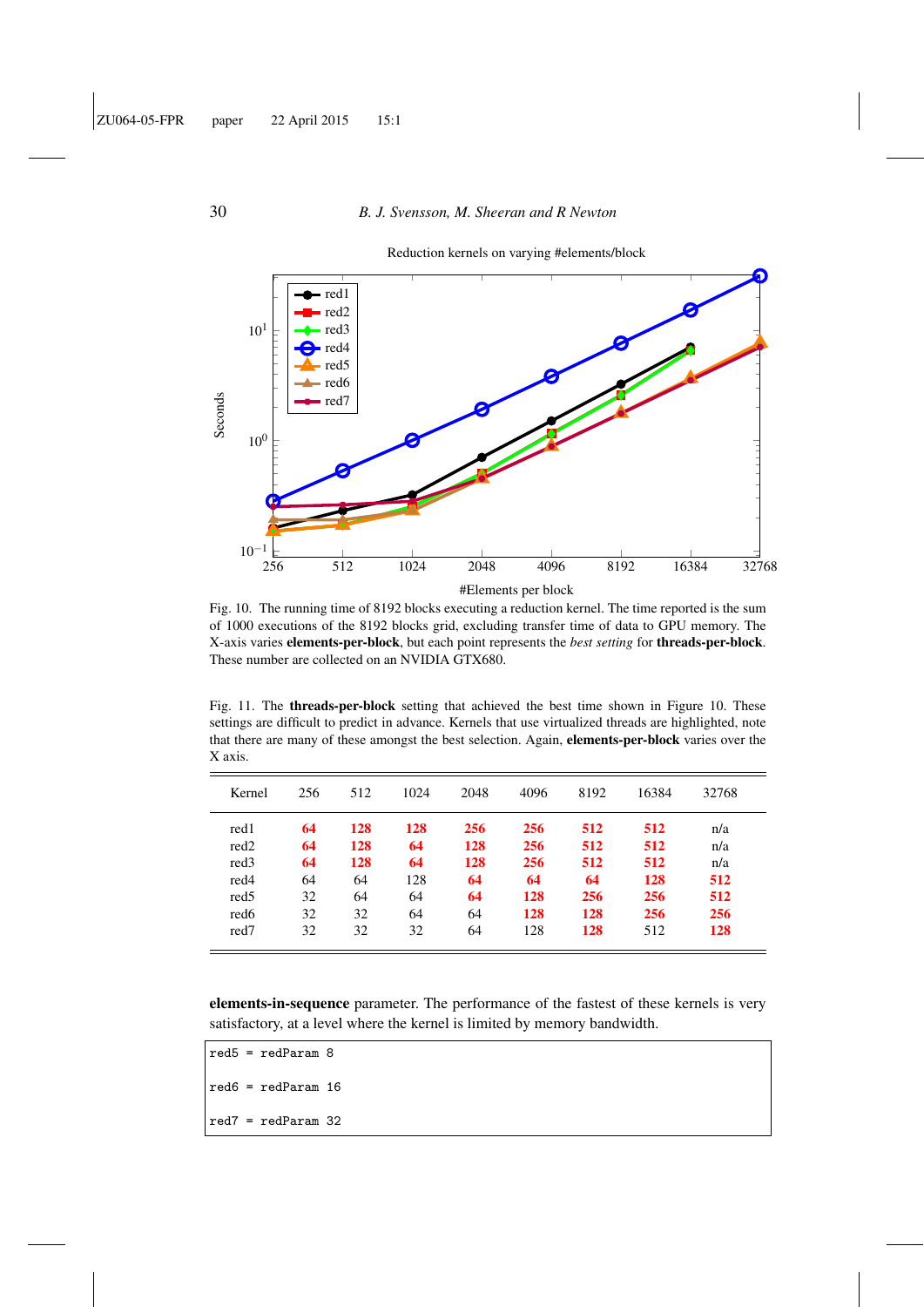|  |            | ◠ |     |   | ה |  |
|--|------------|---|-----|---|---|--|
|  |            |   |     |   |   |  |
|  | $\sqrt{2}$ | O |     | ◠ |   |  |
|  | $\sqrt{2}$ | n | 1 U |   |   |  |

Fig. 12. Sklansky parallel prefix network

#### *6.3 Case Study: Scan*

Scan computes all the prefix sums of a sequence of values using a binary associative operator (and is familiar to Haskell programmers as the scanl1 function). Given an array of values  $a_0, a_1, \ldots, a_n$  and associative operator  $\oplus$ , the scan operation computes a new array:

$$
s_0 = a_0
$$
  
\n
$$
s_1 = a_0 \oplus a_1
$$
  
\n...  
\n
$$
s_n = a_0 \oplus a_1 \oplus \ldots \oplus a_n
$$

During performance evaluation of the scan kernels developed here we vary the following tuning parameters:

- threads-per-block The number of threads per block used by each instance of the scan kernel. This parameter takes on the values from [32,64,128,256,512,1024]
- elements-per-block The number of elements reduced by one instance of the kernel. This parameter takes on the values from [256,512,1024,2048,4096].
- kernel-implementation 5 different scan kernels. 3 of the scan variants are based on the Sklansky network and 2 on the Kogge-Stone construction.

The total number of configurations is in this case 150. The results of these experiments are presented in figures 14 and 15.

#### *6.3.1 Sklansky Scan*

Figure 12 shows a standard divide and conquer decomposition of scan. Data flows from top to bottom and boxes with two inputs are operators. At each level, exactly half of the boxes are operators and in an imperative language the algorithm would naturally be implemented in-place. Since we cannot easily express in-place algorithms currently in Obsidian, this means that we need to copy unchanged values into a new array during each phase. During a phase of compilation, Obsidian analyses memory usage and lays out intermediate arrays in memory. In the case of Sklansky scan kernels this leads to a ping-ponging behaviour between arrays occupying two areas of shared memory.

Also, the threads now do two different things (copy, or perform operation). One can have as many threads as elements, but then each must have a conditional to decide whether to be a copy or operation thread. Or we can launch half as many threads and have each of them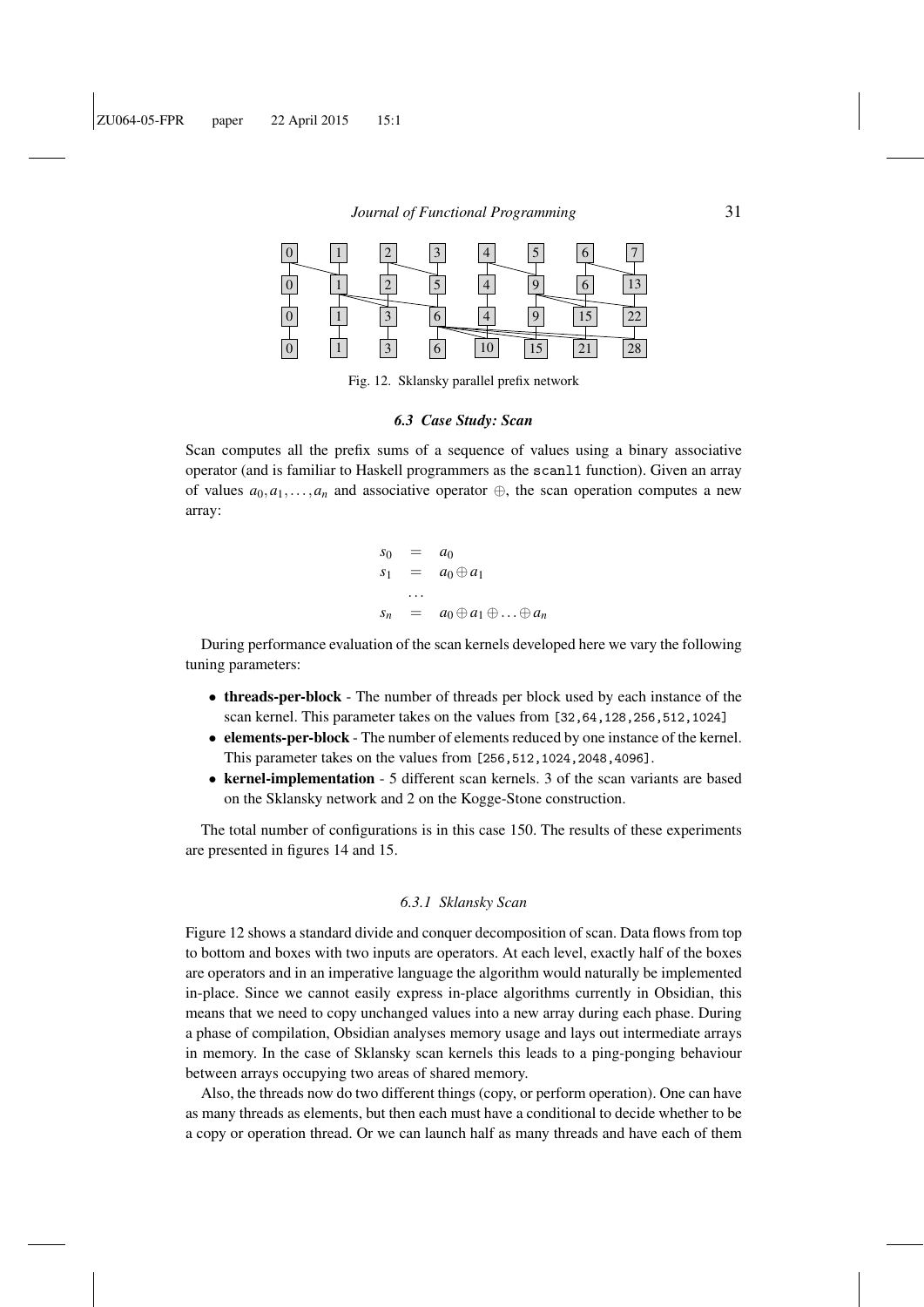perform both a copy and an operation. We will show code for both of these options; the first is easier to implement.

The Obsidian code below implements the scan network from Figure 12, using as many threads as there are elements. Note that thread virtualization applies here, supporting arrays larger than the actual number of GPU threads. The limiting factor is the amount of shared memory.

```
sklansky :: Data a
          ⇒ Int
          \rightarrow (a \rightarrow a \rightarrow a)
          \rightarrow Pull Word32 a
          \rightarrow Program Block (Push Block Word32 a)
sklansky 0 op arr = return $ push arr
sklansky n op arr =
  do let arr1 = unsafeBinSplit (n-1) (fan op) arr
     arr2 ← compute arr1
     sklansky (n-1) op arr2
```
This is a kernel generator; the (Haskell) Int parameter can be used to generate kernels of various sizes by setting it to the log base two of the desired array size.

The unsafeBinSplit combinator used in sklansky is part of the Obsidian library and used to implement divide and conquer algorithms. It divides an array recursively in half a number of times (first parameter) and applies a computation to each part (second parameter).

The unsafeBinSplit function is deemed "unsafe" because it is will behave in an unsuspected way if the array used as input has delayed operations on it. The delayed operations will be replicated into each split of the array  $3$ . In practise this has seldom been a problem.

The operation applied in this case is fan:

```
fan :: Data a
     \Rightarrow (a \rightarrow a \rightarrow a)
     \rightarrow SPull a
     \rightarrow SPull a
fan op arr = a1 'append' fmap (op (last a1)) a2
     where
        (a1, a2) = halve arr
```
It is the array concatenation (append) used in this function that introduces conditionals into the generated code.

Both to avoid conditionals and to allow for larger scans per block, we move to two elements per thread. Each phase of the algorithm is a parallel for loop that is executed by half as many threads as there are elements to scan. The body of the loop performs one operation and one copy, using bit-twiddling to compute indices. Note the use of two *write functions* in sequence. Similar patterns were used in our implementations of sorting networks (Claessen *et al.*, 2012), for similar reasons.

<sup>&</sup>lt;sup>3</sup> There is a safe variant called binSplit that takes a mutable array as input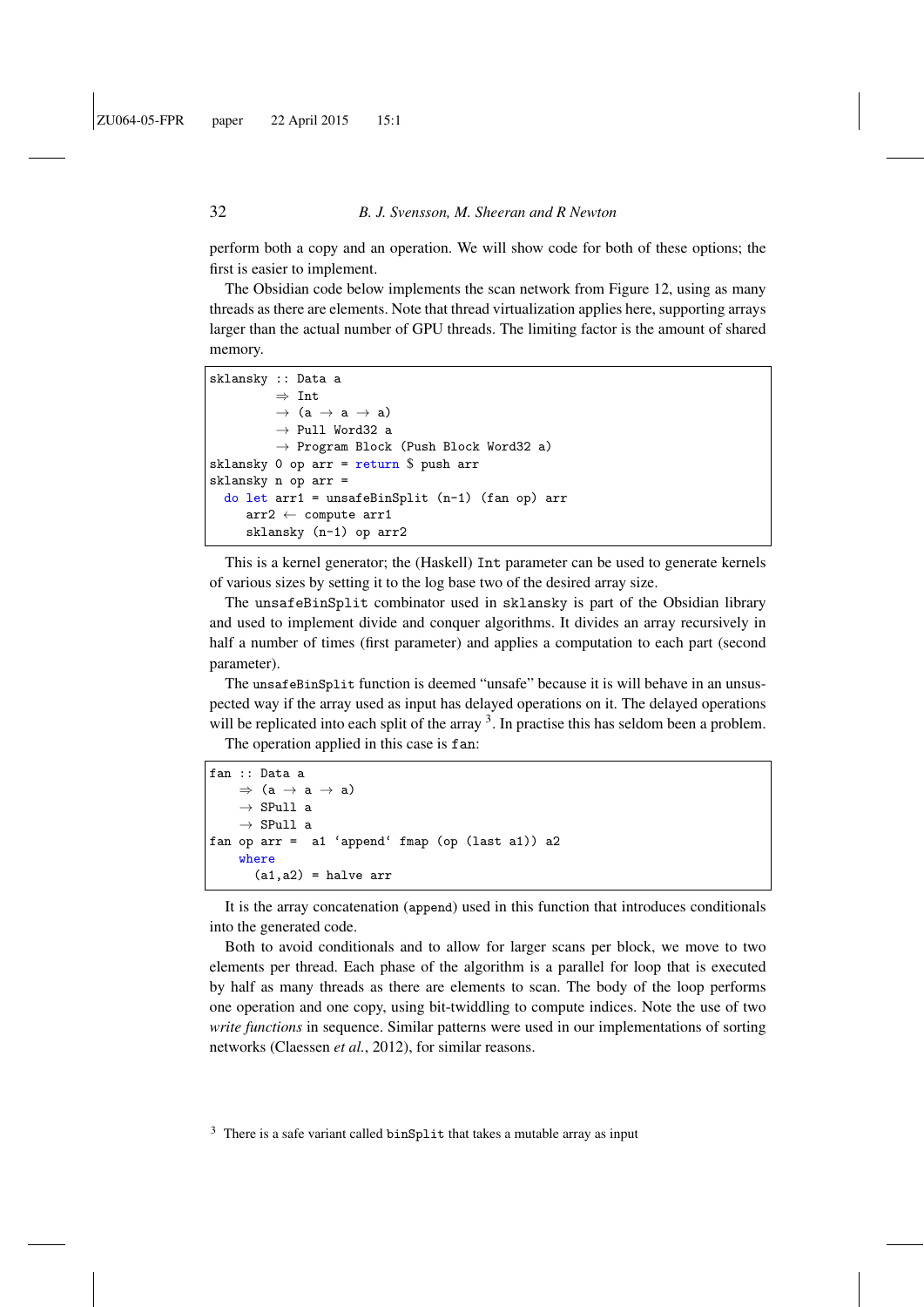```
phase :: Int
       \rightarrow (a \rightarrow a \rightarrow a)
       \rightarrow Pull Word32 a
       \rightarrow Push Block Word32 a
phase i f arr =
  mkPush l (\lambdawf \rightarrow forAll sl2 (\lambdatid \rightarrowdo let ix1 = insertZero i tid
           ix2 = flipBit i ix1
           ix3 = zeroBits i ix2 - 1wf (arr ! ix1) ix1
     wf (f (arr ! ix3) (arr ! ix2) ) ix2))
  where
    l = len arr12 = 1 'div' 2
    sl2 = fromIntegral l2
```
For an input of length 2*<sup>n</sup>* , *n* phases are composed as follows:

```
sklansky2 :: Data a
             ⇒ Int
             \rightarrow (a \rightarrow a \rightarrow a)
             \rightarrow Pull Word32 a
             \rightarrow Program Block (Push Block Word32 a)
sklansky2 l f = compose [phase i f | i \leftarrow [0..(1-1)]]
```
compose sequences a list of programs, computing intermediate arrays between each step.

```
compose :: Data a
         \Rightarrow [Pull Word32 a \rightarrow Push Block Word32 a]
         \rightarrow Pull Word32 a
         \rightarrow Program Block (Push Block Word32 a)
compose [f] arr = return $ f arr
compose (f:fs) arr = compose fs =<< compute (f arr)
```
Comparing the two kernels sklansky and sklansky2 in the NVIDIA profiler indicates that sklansky2, while being faster than sklansky in many cases, has a worse memory loading behaviour. This indicates that tweaking the way data is loaded into shared memory may be beneficial in that kernel.

```
sklansky3 :: Data a
             ⇒ Int
             \rightarrow (a \rightarrow a \rightarrow a)
             \rightarrow Pull Word32 a
             \rightarrow Program Block (Push Block Word32 a)
sklansky3 l f arr =
  do im ← compute $ load 2 arr
      compose [phase i f | i \leftarrow [0..(1-1)]] im
```
Here we use load 2 to realise loading of 2 elements per thread but in a strided way that is more likely to lead to a good memory access pattern. This function is an example of one of the custom ways to create a push array from a pull array.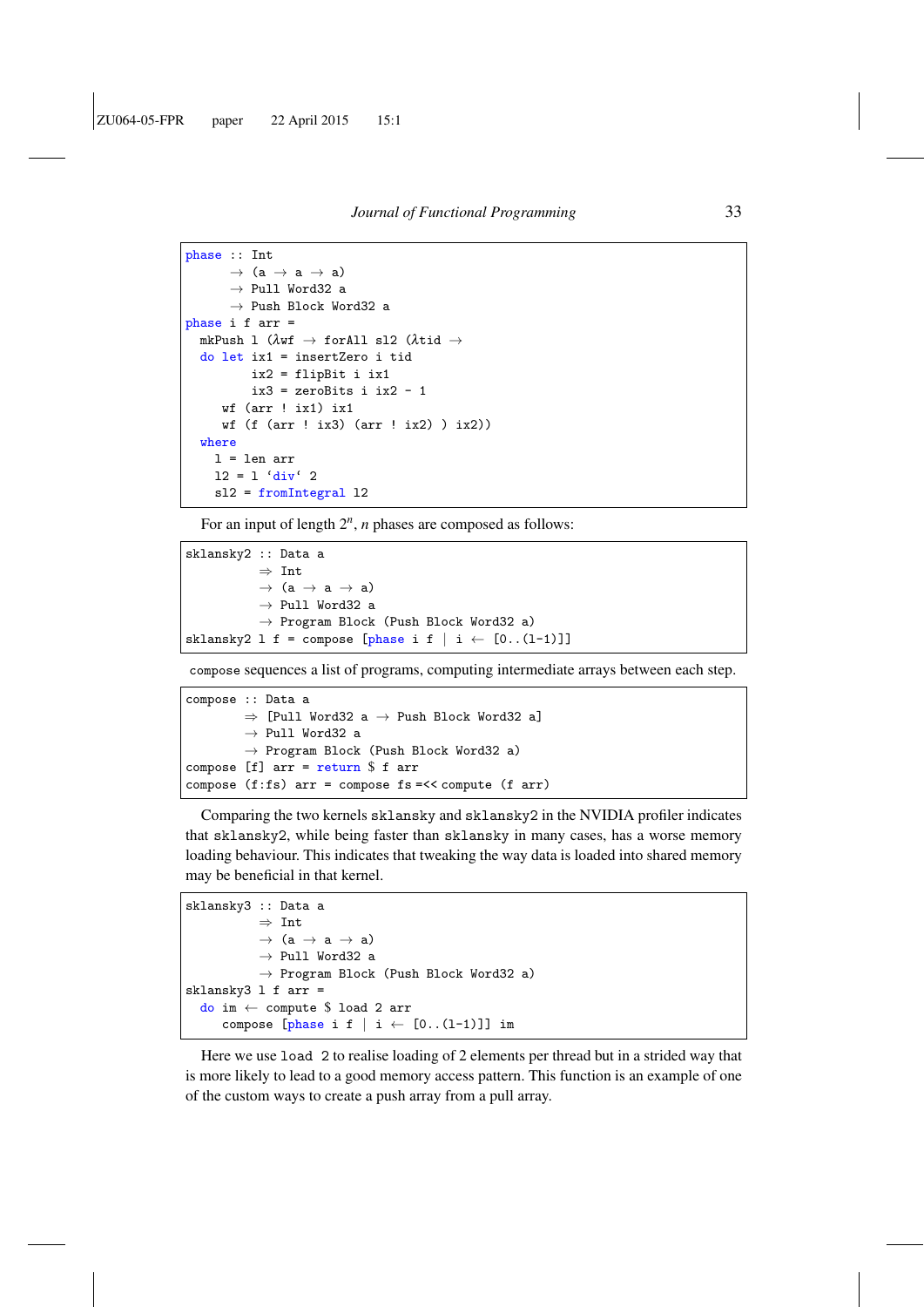34 *B. J. Svensson, M. Sheeran and R Newton*

|   | ◠ | ◠ | ٦ |    | -                        |
|---|---|---|---|----|--------------------------|
|   |   | n |   | 18 | $\overline{\phantom{a}}$ |
| U |   | n |   |    | c<br>ے ت                 |

Fig. 13. Kogge-Stone parallel prefix network

```
load :: Word32 \rightarrow Pull Word32 a \rightarrow Push Block Word32 a
load n arr =
  mkPush m (\lambdawf \rightarrowforAll (fromIntegral n') (\lambdatid \rightarrowdo
     seqFor (fromIntegral n) (λix →
       wf (arr ! (tid + (ix * from Integral n')))
           (tid + (ix∗fromIntegral n')))))
  where
    m = len arr
    n' = m'div' n
```
The results of these optimisations are shown in Figure 14.

## *6.3.2 Kogge-Stone Scan*

Figure 13 illustrates another approach to computing scan. The figure shows three stages of this method of implementing scan. In stage one, the input array is zipped with itself with one element dropped. In stage two, the result of the previous stage is zipped with itself with two elements dropped. And in general, at stage  $n$ ,  $2^{n-1}$ . As with Sklansky, in each stage some values are copied unchanged. These unchanged values are the 2*n*−<sup>1</sup> first elements. This algorithm performs more work than the Sklansky implementation, but it is very regular and therefore interesting to try out on the GPU.

The code below implements the Kogge-Stone prefix network kernel:

```
ksLocal :: Data a \Rightarrow Int \rightarrow (a \rightarrow a \rightarrow a)\rightarrow SPull a
          \rightarrow Program Block (SPush Block a)
ksLocal 0 op arr = return $ push arr
ksLocal n op arr = do
  arr2 \leftarrow compute =<< ksLocal (n-1) op arr
  let m = 2^{(n-1)}a1 = drop m \text{ arr2}oped = zipWith op arr2 a1
       copy = take m arr2
       all = copy 'append' oped
  return $ push all
```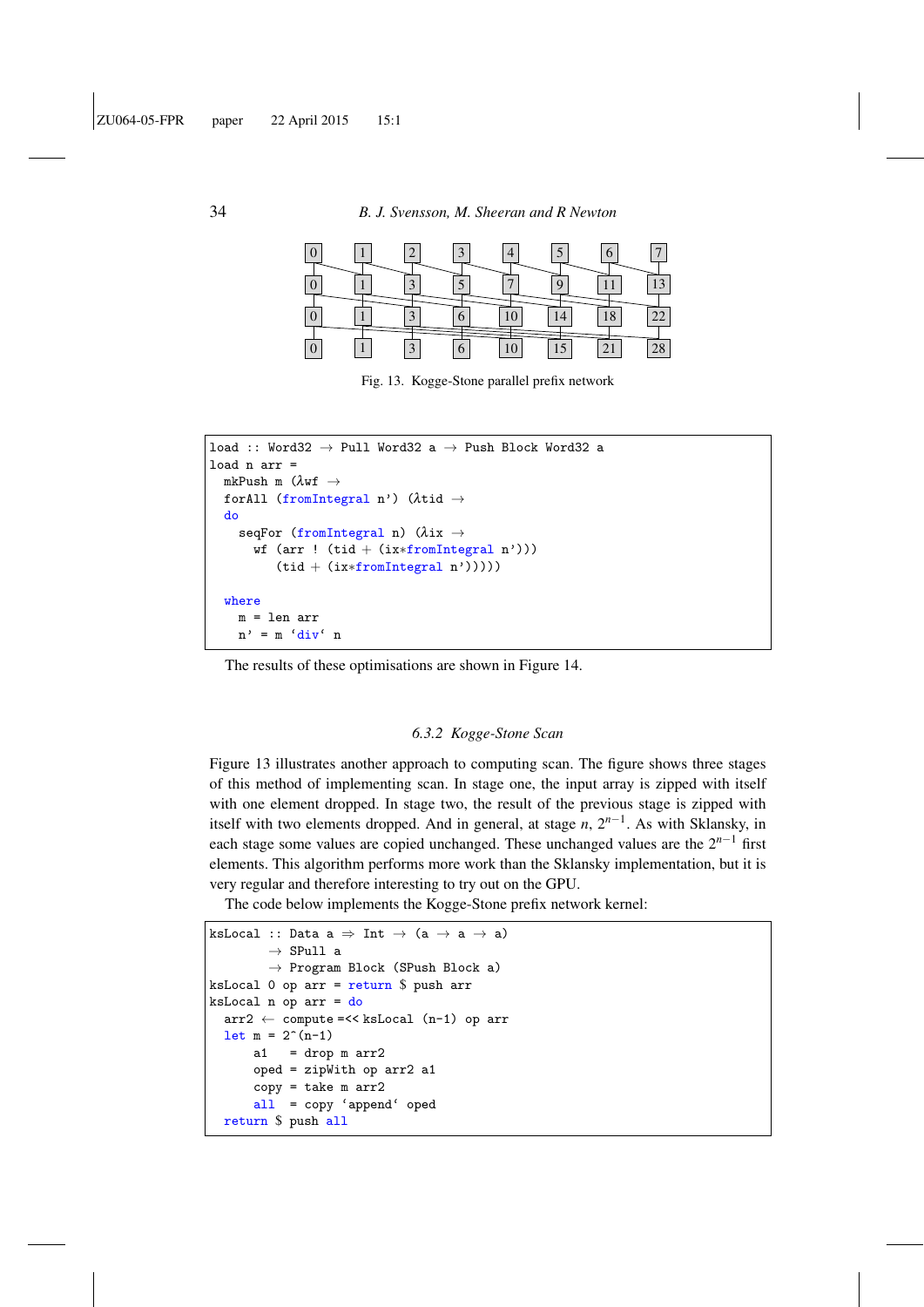



Fig. 14. The running time of 8192 blocks executing scan kernel. The time reported is the sum of 1000 executions of the 8192 blocks grid, excluding transfer time of data to GPU memory. The number of elements processed per block varies over the X-axis. Again, the only the best threads-per-block setting at each elements-per-block is shown. These number are collected on an NVIDIA GTX680.

This algorithm uses a concatenation and in the implementation above this is concatenation is performed on pull arrays. A small change to the program switches to a concatenation of push arrays.

```
ksLocalP :: Data a \Rightarrow Int \rightarrow (a \rightarrow a \rightarrow a)\rightarrow SPull a
              \rightarrow BProgram (SPush Block a)
ksLocalP 0 op arr = return $ push arr
ksLocalP n op arr = do
  arr2 ← compute =<< ksLocalP (n-1) op arr
  let m = 2^{(n-1)}a1 = drop m \text{ arr2}oped = push $ zipWith op arr2 a1
       copy = push $ take m arr2
  return $ copy 'concP' oped
```
Figure 14 show a performance comparison of the scan kernels implemented here. Out of tried kernels the Kogge-Stone variant using push array concatenation was the fastest.

The first experiment tests each of the kernels in the setting of a large reduction. The second experiment tries to drill down and find if tweaking the other parameters, for example number of blocks will give further improvement. In this case at 16 million elements the best value is the same between the two experiments.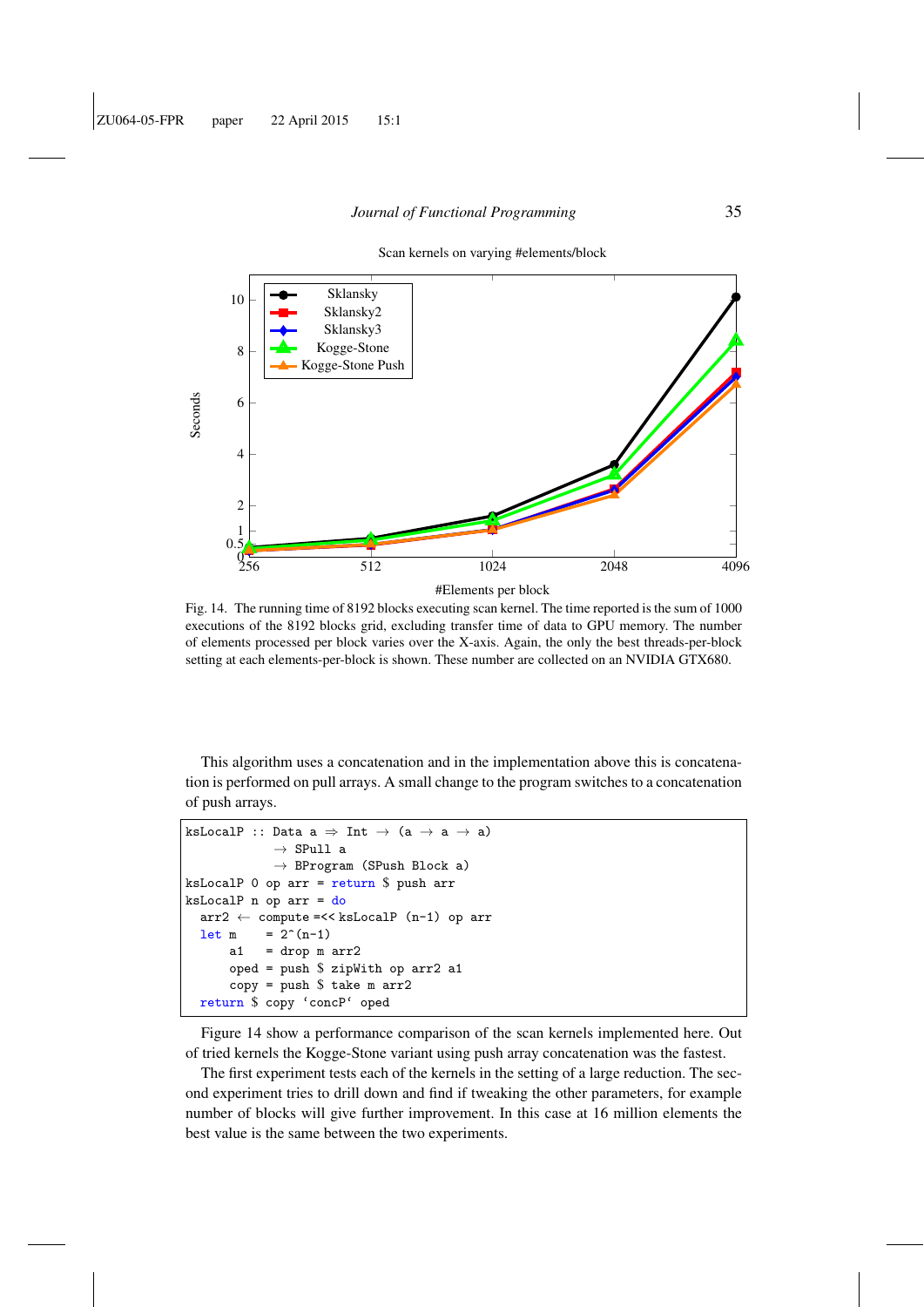Fig. 15. Shows what number of threads performed best for a given kernel and number of elements to process per block.

| Kernel           | 256 | 512 | 1024 | 2048 | 4096 |
|------------------|-----|-----|------|------|------|
| Sklansky         | 128 | 128 | 256  | 512  | 1024 |
| Sklansky2        | 128 | 128 | 256  | 256  | 512  |
| Sklansky3        | 128 | 128 | 256  | 512  | 512  |
| Kogge-Stone      | 64  | 128 | 256  | 512  | 512  |
| Kogge-Stone Push | 64  | 128 | 256  | 512  | 512  |
|                  |     |     |      |      |      |

# *6.4 Scan: More Work Per Block*

In the reduction kernels of Section 6.2, we used sequential computation per thread to increase performance. The scan kernels implemented above will use virtual threads when the local scan is sufficiently large. The amount of shared memory available does however become a limiting factor when trying to increase the size of the local scan. One way to circumvent this problem is to have each block perform more than one scan in sequence and pass a carry value from the previous to the next instance. Thus, the shared memory used by the earlier instances can be reused by the later, and even more elements can be scanned per block.

This sequential sequencing of parallel work, with a carry, can be implemented using the function sMapAccum from the Obsidian library.

```
sMapAccum :: (Compute t, Data acc, ASize l)
                  \Rightarrow (acc \rightarrow Pull 1 a \rightarrow Program t (acc, Push t 1 b))
                  \rightarrow acc
                  \rightarrow Pull 1 (Pull 1 a)
                  \rightarrow Push t 1 b
```
In section 7.2 this approach is used to implement efficient scan algorithms for millions of elements. Still, the kernel building blocks used are the ones described above, only wrapped with code for handling input carry values and producing a carry out.

```
wrapKernCin :: Data a
              ⇒ ScanKernel a
              \rightarrow Int \rightarrow (a \rightarrow a \rightarrow a) \rightarrow a \rightarrow SPull a
              \rightarrow Program Block (a, SPush Block a)
wrapKernCin kern n op cin arr = do
  arr' ← compute $ applyToHead op cin arr
  arr' \leftarrow compute $ execBlock $ kern n op arr'
  return (last arr'', push arr'')
  where
    applyToHead op cin arr =
       let h = fmap (op cin ) \$ take 1 arr
           b = drop 1 arrin h 'append' b
```
Now a kernel that performs many scans in series connected via carry in - carry out can be implemented.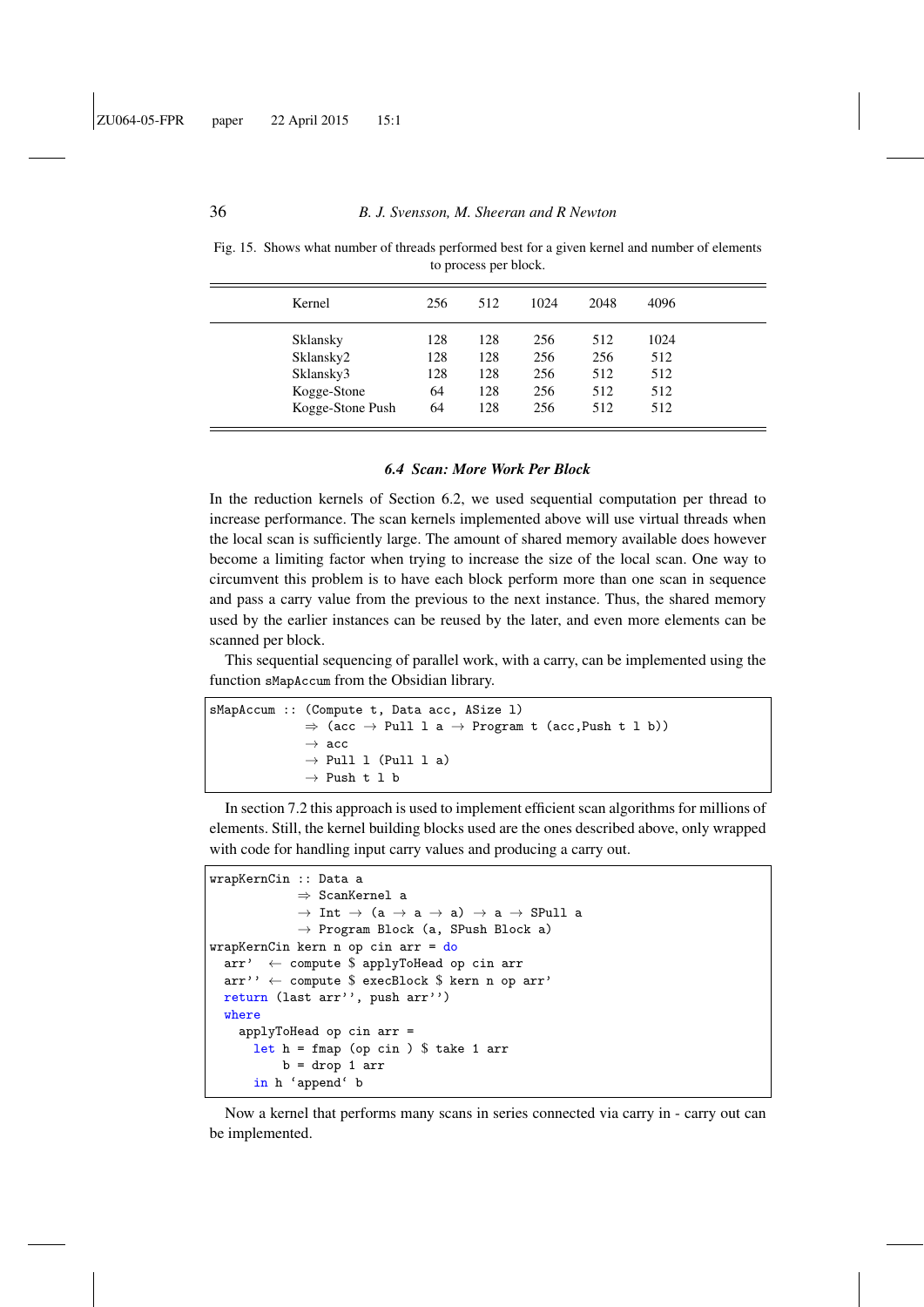```
sklanskies :: Data a
               \Rightarrow Int \rightarrow (a \rightarrow a \rightarrow a) \rightarrow a \rightarrow SPull a \rightarrow SPush Block a
sklanskies n op acc arr =
  sMapAccum (wrapKernCin sklansky n op) acc (splitUp (2^n) arr)
```
The addition of sMapAccum to Obsidian is recent and we have previously struggled to implement scan algorithms that compete with hand tuned code but have now succeeded as can be seen in the data presented in section 7.2.

#### 7 Combining kernels to solve large problems

We have seen how, with Obsidian, we can experiment with details of kernel code generation. In Section 6, we saw that the description of a local kernel involves its behavior when spread out over many blocks. However, solving large problems must sometimes make use of many different kernels or the same kernel used repeatedly. Here we use reductions of as an example of how to stitch together combinations of kernels.

#### *7.1 Large Reductions*

We implement reduction of large arrays by running local kernels on blocks of the input array. If the local kernel reduces *n* elements to 1 then this first step reduces *numBlocks* ∗ *n* elements into *numBlocks* partial results. The procedure is then repeated on the *numBlocks* elements until there is one value.

```
launchReduce = withCUDA (
  do let n = blocks ∗ elts
          blocks = 4096elts = 4096
     kern ← capture 32 (mapRed5 (+) \circ splitUp elts)
     (inputs :: V.Vector Word32) ←
         lift (mkRandomVec (fromIntegral n))
     useVector inputs (\lambda i \rightarrowallocaVector (fromIntegral blocks) (\lambda o \rightarrowallocaVector 1 (\lambda o2 \rightarrow do
            do o \leq = (blocks, kern) \lt i
                o2 \leq 1, kern) \langle > 0copyOut o2))))
```
The code above is one example of our API for writing CPU-side host-programs, though it is also possible to call Obsidian-generated kernels from CUDA code as well. Figure 17 shows the running time for the above program executing a  $2^{24}$  element reduction; in that figure and in Figure 16, we compare Obsidian against NVIDIA Thrust and Accelerate.

The evaluation of large reduction algorithms is done here in two different ways. First, in figure 17 we vary reduction kernel and the number of threads. The number of blocks launched and the total input array size is kept constant. The following list specifies the configuration space used in figure 17

• threads-per-block - The number of threads per block used by each instance of the scan kernel. This parameter takes on the values from [32,64,128,256,512,1024]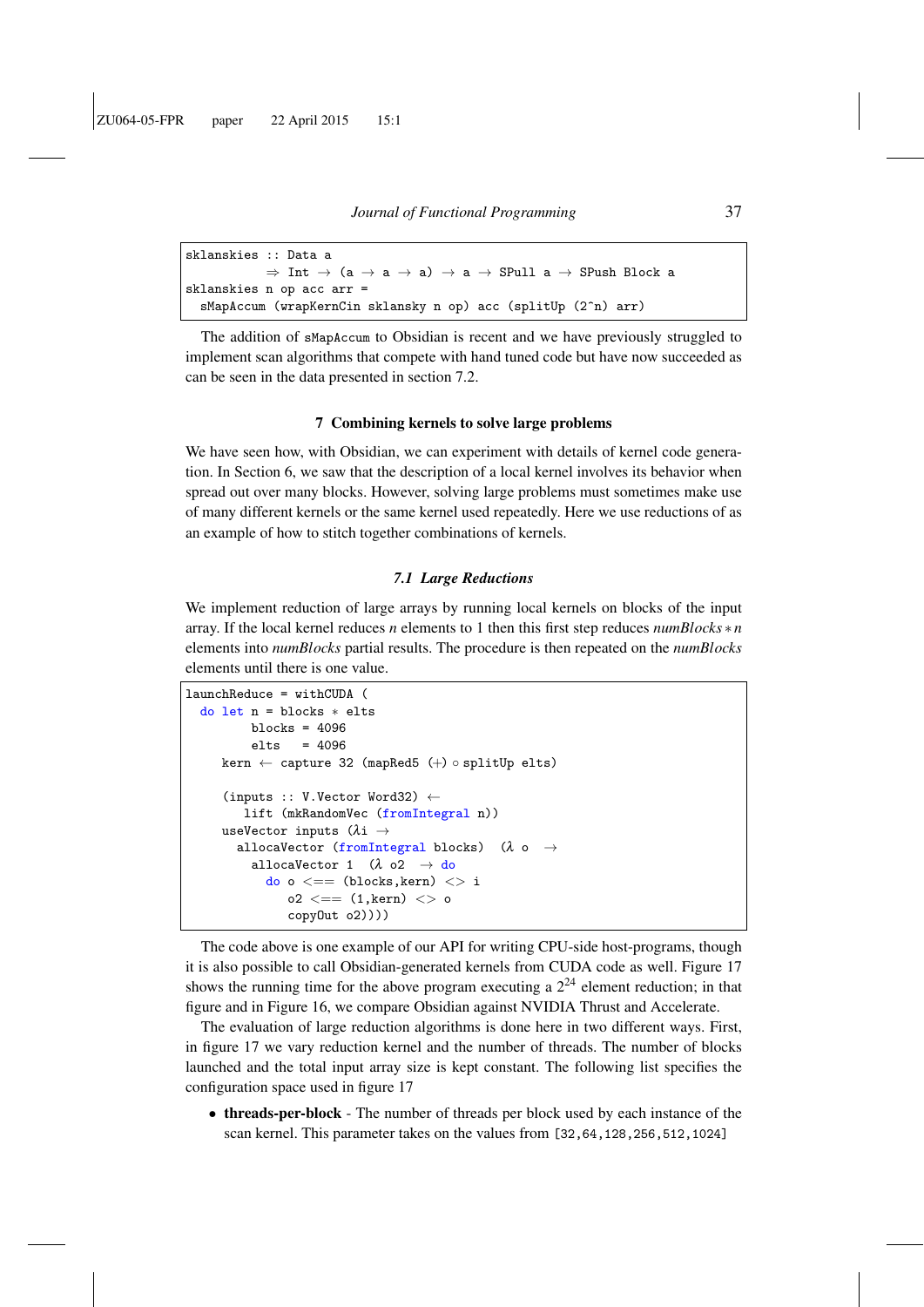

Fig. 16. The running time of reduction algorithms for larger data sizes. The time reported is the sum of 1000 executions, excluding data transfer to and from the GPU memory. These number are collected on an NVIDIA GTX680. The presented Accelerate numbers are estimates based on a lower number of iterations as explained in Section 7.3. The Obsidian numbers presented here come from the run with the parameter settings that performed the best.

- reduction-kernel Seven different reduction kernels are used, (red1 to red7).
- total-number-of-elements Is always 16777216
- number-of-blocks Is always 4096

In total there are 42 different configurations.

In figure 16 we try a different approach. The kernel used is kept constant. While block size, total number of elements and threads per block vary. The configuration space is described below:

- threads-per-block The number of threads per block used by each instance of the scan kernel. This parameter takes on the values from [32,64,128,256,512,1024]
- number-of-blocks The number of blocks on the GPU. This parameter takes on the values from [16,32,64,128,256,512,1024].
- total-number-of-elements The size of input array that is reduced to a single value. This parameter takes on the values [8388608,16777216,33554432].

This results in 126 different configurations. The kernel used in the experiment is an adaptation of red5 (section 6.2) that selects an appropriate sequential depth given the number of blocks and total number of threads. The three reduction kernels red5, red6 and red7 are all very similar and all perform very well, they differ only in the amount of sequential work performed. This is what motivates using that kind of kernel in this experiment.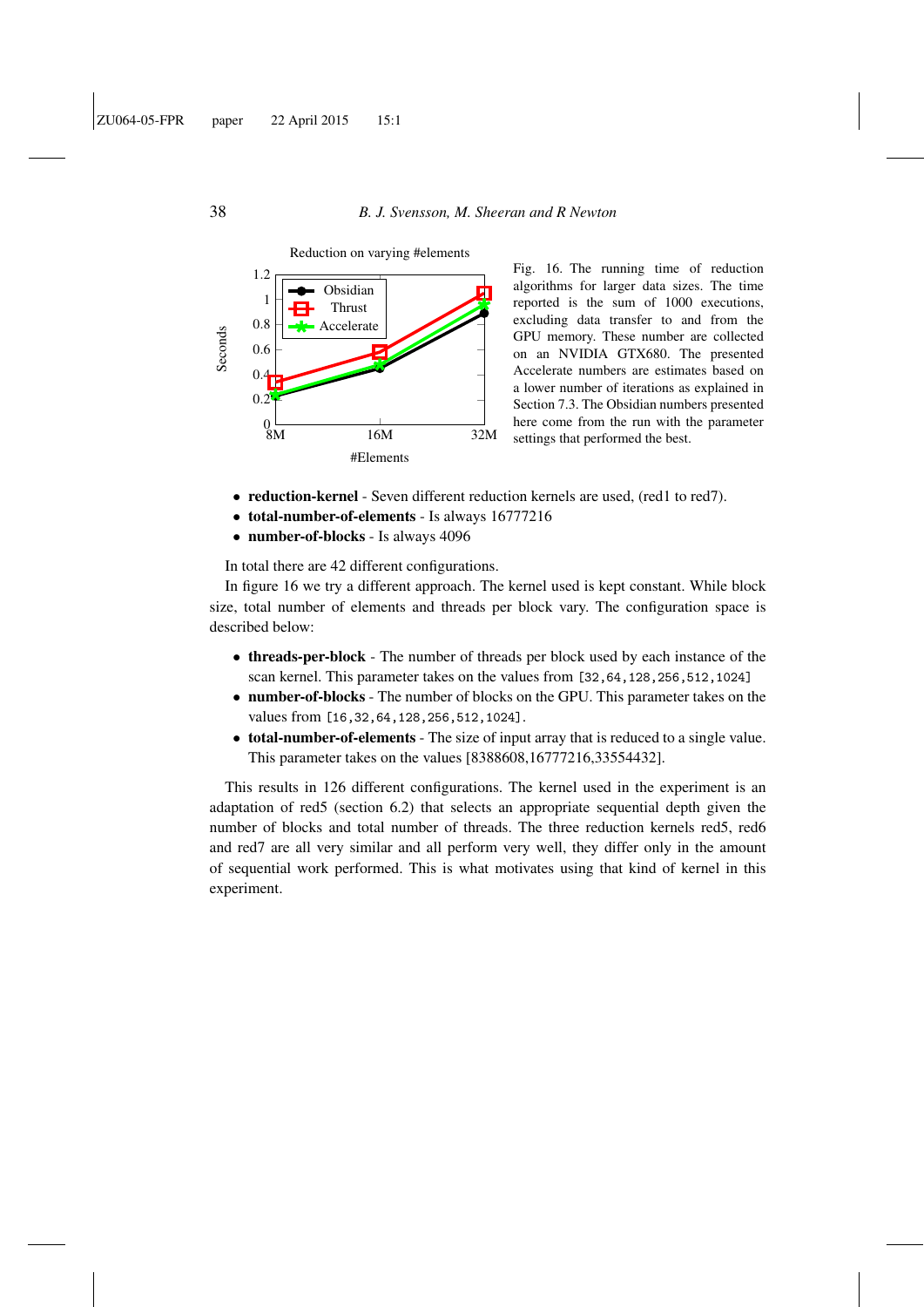Fig. 17. Running times of  $2^{24}$  (16M) element reduction using Obsidian. The results were obtained on a NVIDIA TESLA c2070 and the GTX680. Each reduction procedure was executed 1000 times, and the total execution time is reported in the table. Seven different reduction kernels (red1 to red7) are compared each with varying parameter settings of number of threads per block. The best threads per block setting for each kernel is listed in the table.

| Variant               | Parameter   | Seconds | Parameter <sup>a</sup> | Seconds <sup><math>b</math></sup> |
|-----------------------|-------------|---------|------------------------|-----------------------------------|
|                       |             |         |                        |                                   |
| On Tesla C2070:       |             |         |                        |                                   |
| red1                  | 256 threads | 0.75    | 32                     | 2.11                              |
| red <sub>2</sub>      | 256 threads | 0.80    | 32                     | 2.41                              |
| red <sub>3</sub>      | 256 threads | 0.80    | 32                     | 2.41                              |
| red <sub>4</sub>      | 512 threads | 1.07    | 1024                   | 2.08                              |
| red <sub>5</sub>      | 256 threads | 0.71    | 1024                   | 1.88                              |
| red <sub>6</sub>      | 256 threads | 0.69    | 1024                   | 1.97                              |
| red <sub>7</sub>      | 128 threads | 0.72    | 1024                   | 1.97                              |
|                       |             |         |                        |                                   |
| On GTX680:            |             |         |                        |                                   |
| red1                  | 256 threads | 0.77    | 32                     | 1.95                              |
| red <sub>2</sub>      | 256 threads | 0.59    | 32                     | 1.90                              |
| red <sub>3</sub>      | 256 threads | 0.59    | 32                     | 1.89                              |
| red4                  | 64 threads  | 1.92    | 1024                   | 2.72                              |
| red <sub>5</sub>      | 128 threads | 0.45    | 1024                   | 1.08                              |
| red <sub>6</sub>      | 128 threads | 0.45    | 1024                   | 1.15                              |
| red7                  | 128 threads | 0.45    | 1024                   | 1.45                              |
|                       |             |         |                        |                                   |
| Comparison on GTX680: |             |         |                        |                                   |
| <b>Thrust</b>         |             | 0.58    |                        |                                   |
| Accelerate            |             | 0.48    |                        |                                   |
| Obsidian $c$          | 128 threads | 0.45    |                        |                                   |

*<sup>a</sup>* Worst parameter setting for this kernel.

*b* Runtime at worst parameter setting.

*<sup>c</sup>* Fastest Obsidian reduction variant.

# *7.2 Large Scans*

There are many different ways to implement scan algorithms on a GPU (Billeter *et al.*, 2009) (Harris *et al.*, 2007). The approach implemented in the benchmark used in this section uses both reduction kernels (from Section 6.2) and scan kernels (from Section 6.3). Below is an outline of the algorithm.

- The input array is divided into equal size chunks.
- Each chunk is reduced using a reduction kernel. This step yields a 'carry' value for each chunk.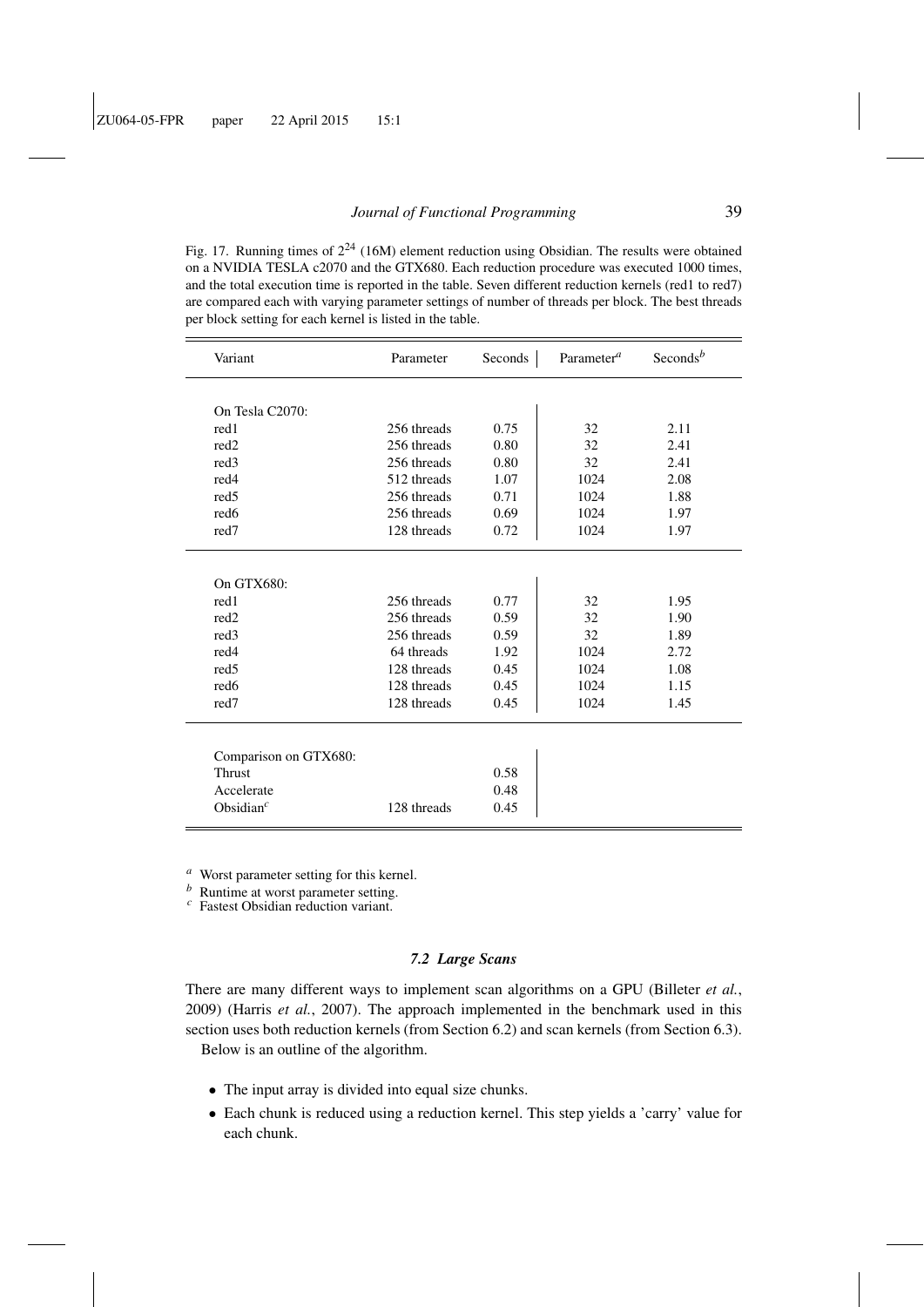

Fig. 18. The running time of scan algorithms for larger data sizes. The time reported is the sum of 1000 executions, excluding data transfer to and from the GPU memory. These number are collected on an NVIDIA GTX680. The presented Accelerate numbers are estimates based on a lower number of iterations as explained in Section 7.3.

- The array of carry values is scanned using a scan kernel. This step is cheap; there will be a small number of values to process here (as many as the number of chunks). However, it does require an inclusive scan kernel. Fortunately this can be implemented as a small wrapper around the already implemented scan kernels.
- The chunked input array and the array of carry values are processed by a grid of scan kernels taking a carry in. This step concludes the computation.

In the search for the scan implementation resulting in the performance numbers in figure /reffig:largescangraphs we ran a large number of experiments. The configuration space is described below:

- threads-per-block The number of threads per block used by each instance of the scan kernel. This parameter takes on the values from [32,64,128,256,512,1024]
- Scan-kernel Three different scan kernels adapted for carry in.
- Inclusive-scan-kernel Five different inclusive scan kernels. Varying these had little to none impact given how little data this stage operates upon.
- total-number-of-elements Takes on values from [8388608,16777216,33554432]
- number-of-blocks- This parameter takes on values from [16,32,64,128,256,512,1024]

The total number of configurations run was 1980.

## *7.3 Accelerate Performance Numbers*

Measuring performance of Accelerate programs turned out to not be easy. Running an Accelerate computation is done using a function called run, this function exposes a pure interface (using unsafePerformIO internally) and its operational behavior on each invocation varies. For example, at the first time an Accelerate program is run the CUDA compiler, nvcc, *may* be invoked to compile the skeletons used by that program (or it may hit a cache on disk), taking up to around two seconds. It is also hard to reason about exactly when copying data to and from device takes place.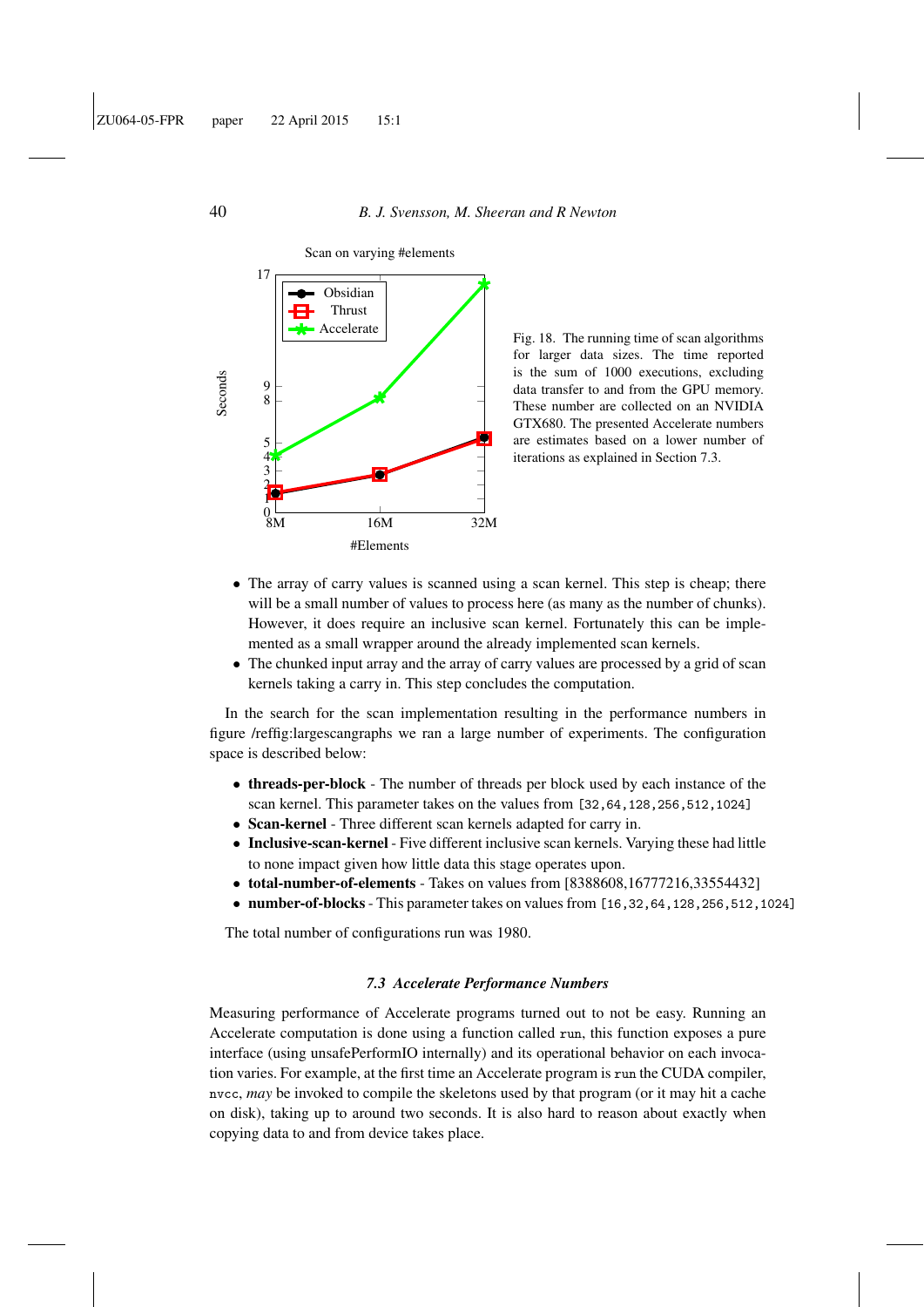In the sections above, Obsidian and Thrust reduction and scan implementations are compared together with Accelerate where the measurement of interest was running time on the GPU—compilation and data transfer excluded. To obtain these numbers for Accelerate we used the NVIDIA profiler (nvprof).

In the case of Obsidian and Thrust each reduction and scan was run 1000 times and the total time that took on the GPU is reported. This approach was chosen in order to get representative performance numbers in an average case. Trying to do the same in Accelerate lead to two issues. Running the program repeatedly on the same array, had the effect that the program was run only once and the result shared. Running the program on 1000 different arrays hit a problem with current Accelerate memory management, where old arrays where not freed on the GPU and ended up filling the device memory. Because of these issues the Accelerate numbers are obtained by running a smaller number of iterations and the running time for 1000 iterations is extrapolated.

## 8 Related work

There are many languages and libraries for GPU programming. Starting at the low-level end of the spectrum we have CUDA (NVIDIA, 2014a). CUDA is NVIDIA's name for the programming model and extended C language for their GPUs. It is the capabilities of CUDA that we seek to match with Obsidian, while giving the programmer the benefits of having Haskell as a meta programming language.

While remaining in the imperative world, but going all the way to the other end of the high-level - low-level spectrum, we have the NVIDIA Thrust Library (NVIDIA, 2014c). Thrust offers a programming model where details of GPU architecture are completely abstracted away. Here, the programmer expresses algorithms using building blocks like: *Sort*, *Scan* and *Reduce*. Thrust is designed to be agnostic of any particular parallel framework (CUDA, OpenMP, Sequential CPU etc.). It has a CUDA backend, but does not explicitly expose CUDA-specific details. Difficulties in maintaining and developing high performance kernels for use in Thrust led to the development of a lower level library called CUB (NVIDIA, 2014b), specifically for CUDA C++, and providing generic, reusable block-wide primitives. CUB is lower level than Thrust, and the two libraries can be used together. CUB and Obsidian work at similar levels of abstraction and have similar aims, we believe. It would be interesting to find out more about how CUB is being used by practitioners.

Accelerate is a language embedded in Haskell for GPU programming (Chakravarty *et al.*, 2011). The abstraction level is comparable to that of Thrust. In other words, Accelerate hides most GPU details from the programmer. Accelerate provides a set of operations (that are parallel and suitable for GPU execution, much like in Thrust) implemented as skeletons. Recent work has permitted the optimisation of Accelerate programs using fusion techniques to decrease the number of kernel invocations needed (see reference (McDonell *et al.*, 2013)). It seems to us that when using Accelerate the programmer has no control over how to decompose his computation onto the GPU or how to make use of shared memory resources. For many users, remaining entirely within Haskell will be a big attraction of Accelerate.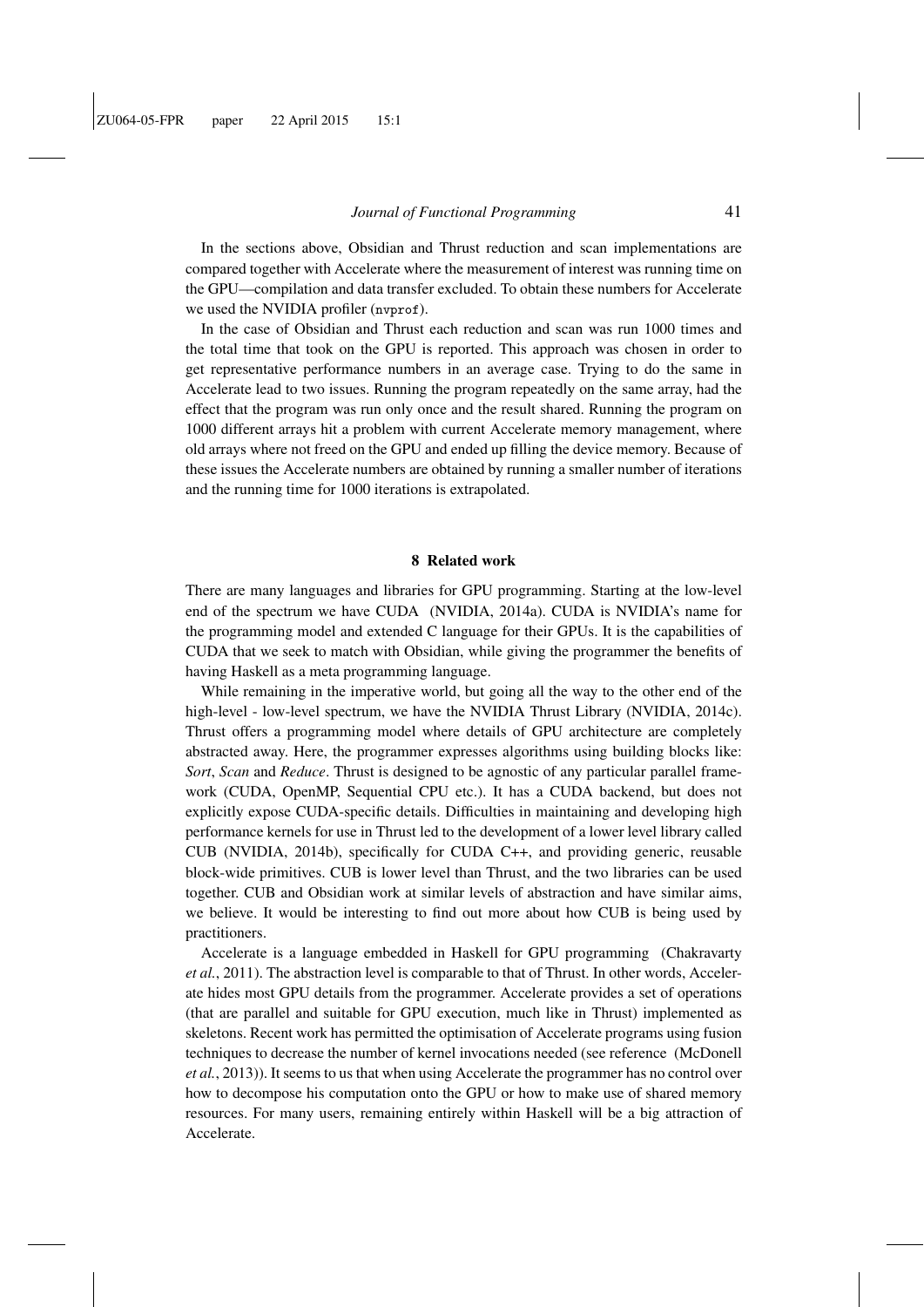The version of Obsidian described here does not try to use any compiler optimisation techniques. Instead, we are expecting that the CUDA compiler will apply a good set of techniques, from common subexpression elimination to more GPU specific transformations. The intention is to leave all important decisions in the hands of the programmer. Another options to try to build knowledge of GPU-related trade-offs into the compiler, making it more clever, and removing fine control from the programmer. This option was explored as part of a masters thesis project at Chalmers (Ulvinge, 2014). This gives a system in which many decisions are taken by the compiler. Ulvinge's work explored the use of standard compiler optimisations like loop tiling, and of program analyses to guide choices of memory access pattern. It would be interesting to further explore this approach, to find a sweet spot between full programmer control and (possibly mystifying) compiler optimisations.

Nikola (Mainland & Morrisett, 2010) is another language embedded in Haskell that occupies the same place as Accelerate and Thrust on the abstraction level spectrum. The systems above are all for flat data-parallelism, Bergstrom and Reppy are attempting nested data-parallelism by implementing a compiler for the NESL language for GPUs (Bergstrom & Reppy, 2012).

The Copperhead (Catanzaro *et al.*, 2011) system compiles a subset of Python to run on GPUs. Much like other languages mentioned here, Copperhead identifies usages of certain parallel primitives that can be executed in parallel on the GPU (such as reduce, scan and map). But Copperhead also allows the expression of nested data-parallelism and is in that way different from both Accelerate and Obsidian.

In reference (Oancea *et al.*, 2012), Oancea et al. use manual transformations to study a set of compiler optimisations for generating efficient GPU code from high-level and functional programs based on map, reduce and scan. They tackle performance problems related to GPU programming, such as bad memory access patterns and diverging branches. Obsidian enables easy exploration of decisions related to these issues.

#### 9 Discussion

Our work on Obsidian investigates whether the benefits of functional programming can be brought to GPU kernel programmers who wish to explore a variety of possible designs in the search for high performance. Achieving high performance typically involves choosing a good algorithm that decomposes in a way that matches the structure of the GPU. The subparts will likely be individual kernels and the kernel implementor must decide on the function and memory access pattern (including input size) of each subpart. Often, it makes sense to try many different arrangements of the parts in a design exploration and parameter tuning phase. In CUDA, an important part of what one expresses is the behaviour of a single thread—how it decides what data to access based on its identity, what operations it does on that data, where it places intermediate and final results. Obsidian programs must encode the same information, but they do so by expressing the behaviour of the entire program (and how it operates on arrays) rather than by considering a single thread that will be launched many times. Because one typically expresses functions on arrays using familar higher order functions like map or zipWith, rather than using indexing, this in itself removes a large burden of index manipulation from the programmer.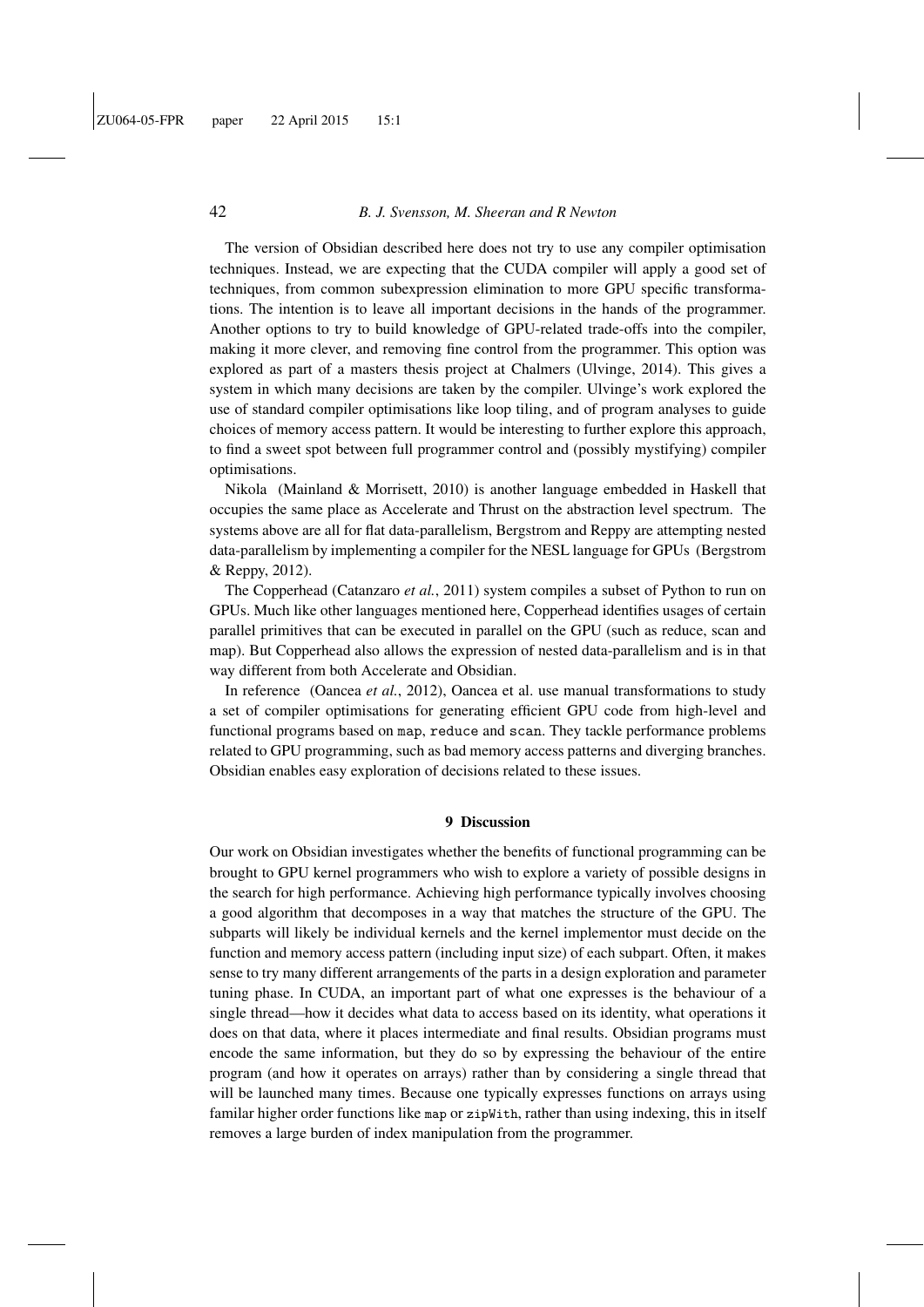We find that Obsidian does indeed bring the benefits of functional programming to the process of writing CUDA kernels. Obsidian programming gives the kind of fine control that CUDA does, while at the same time providing abstractions that remove some of the tedium, particularly index calculations, and ease the search for high performance solutions. Our case studies demonstrate both the process of finding high performance solutions and the fact that the resulting kernels do indeed have performance comparable to NVIDIA's own Thrust library.

Some of the standard benefits of functional programming come into play when one uses Obsidian. Parameterisation eases the exploration of several possible implementations, as demonstrated in the case studies. Polymorphism makes it easy to change the type of a generated kernel with a tiny edit. These are run of the mill benefits, but they are actually important in our code generating DSL, and we feel that they should not be forgotten. And perhaps even higher order functions that capture common idioms, in this case of array programming, should be counted here. The "wrapping" of kernels to form carry chains in the large scan example is a classic example of something that is easy to do in a functional language, and much harder to do in a less expressive language.

Generating high performance CUDA code is a complex task, riddled with pitfalls. We have succeeded in doing so, while keeping the kernel specifications in Obsidian reasonably concise, through the combination of a variety of ideas. The hierarchy types (for thread, warp, block and grid) allow the same array function to be compiled in different ways, again easing the burden on the programmer. Push arrays are a novel abstraction that overcome some of the weaknesses of the much more standard pull (or delayed) arrays, while also guaranteeing fusion. Pull arrays are easy to understand and it is easy to implement the standard library functions (such as map, zip, zipWith and permutations) on them. Push arrays are harder to grasp, but they offer fine control to the programmer. Without them, we would not have been able to achieve satisfactory performance of generated kernels. One might wonder whey we don't just give the programmer pull arrays and use program transformations to produce good loop structures in any case. Our choice has been to leave the programmer completely and firmly in control. There are no surprises.

The ease of writing functions like coalesce that control memory access patterns is also of central importance, especially when combined with the assistance that Obsidian provides in the layout management of CUDA shared memory arrays. The idea of virtualization as a way to hide hardware-related constraints (such as number of threads per block) from the user is simple. But it is actually quite hard to convey what a relief it is to the user! Each such easing of the programmer's burden frees up intellectual capacity for the quest for high performance. A final part of the puzzle is the escape hatch to lower level programming that Obsidian provides. The net effect is that Obsidian is now (finally) a good vehicle for those who wish to produce high performance CUDA code, enabling both fine control of the generated code and easing the necessary parameter tuning (Svensson *et al.*, 2014).

The capabilities of the GPU are changing and evolving. For example, it is now possible to do warp-local computation that exchange values between threads using a set of shuffle instructions. These kernels do not need to use shared memory to the same extent as the ones we generate. It would be interesting to try to incorporate these capabilities in Obsidian, especially since we already have the warp abstraction.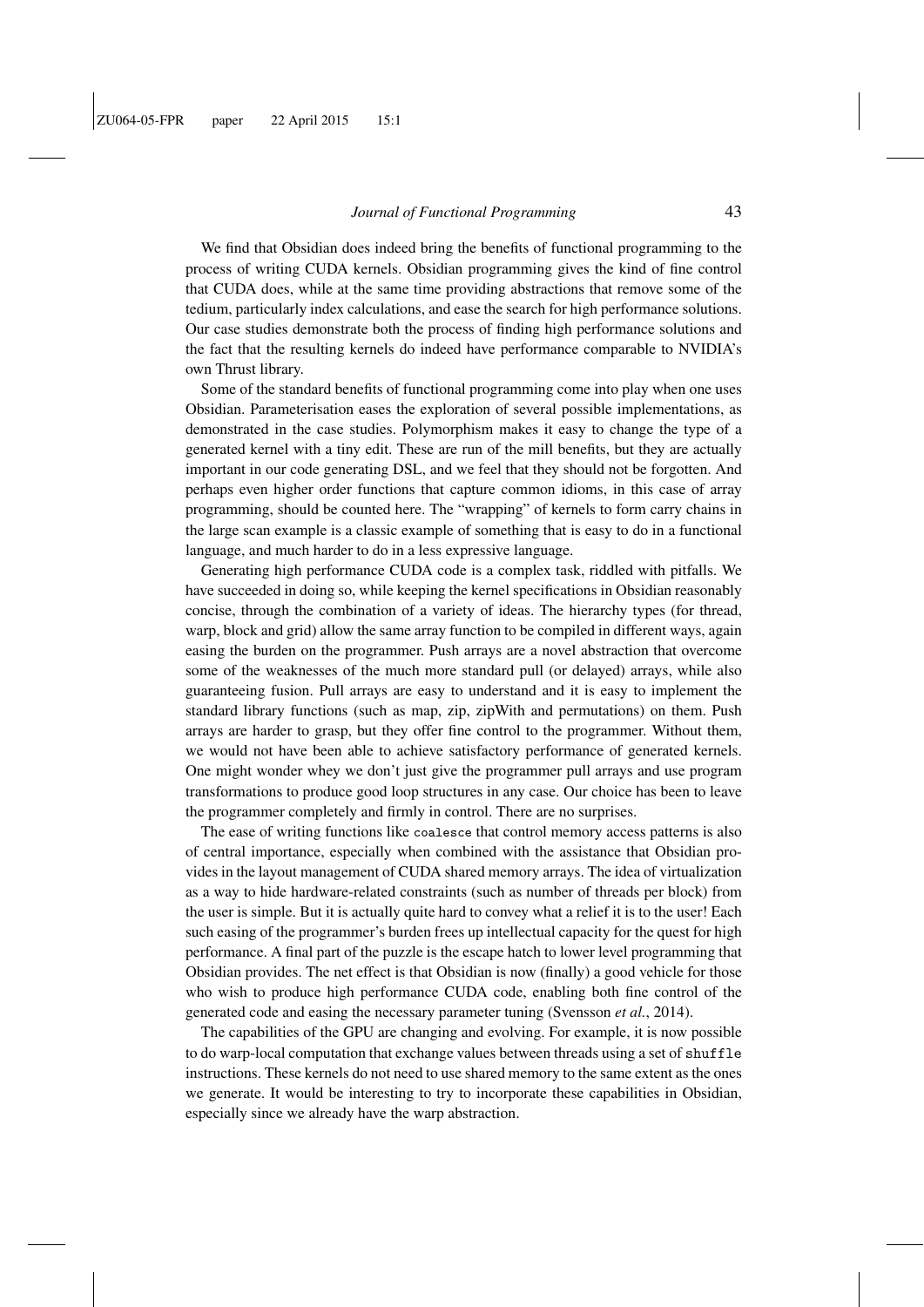The programming idioms used in the large scan example, including the "wrapping" of kernels to make carry chains between them, are suggestive of some more general constructs. It would be interesting to explore a layer above Obsidian that documents and encodes as combinators many standard constructions in GPU kernel programming.

#### 10 Conclusion

Obsidian lends itself well to the kind of experimentation with low-level GPU details that allow for the implementation of efficient kernels. This is illustrated in Section 6.2. The case study also show hows we can compose kernels and thus *reuse* prior effort.

The use of GPU-hierarchy generic functions makes the kernel code concise. The hierarchy generic and specific functions provide an easy way to control placement of computation onto levels of the hierarchy. The typing-design used to model the GPU hierarchy also rules out many programs that we cannot efficiently compile to the GPU.

While other approaches to GPU programming in higher level languages deliberately abstract away from the details of the GPU, we persist in our aim of exposing architectural details of the machine and giving the programmer fine control. This is partly because trying to provide simple but effective programming idioms is an interesting challenge. More importantly, we are fascinated by the problem of how to assist programmers in making the subtle algorithmic decisions needed to program parallel machines with programmercontrolled memory hierarchies, and exotic constraints on memory access patterns. This problem is by no means confined to GPUs, and it is both difficult and pressing.

#### Acknowledgments

Push arrays were invented by Koen Claessen. The implementation of push arrays in Obsidian is targeted at GPUs and restricted compared to Koen's more general idea. Koen has also been a source of important insights and tips that have improved this work greatly.

We thank Henning Thielemann, Josef Svenningsson and Trevor McDonell for a lot of great feedback on the Obsidian implementation.

This research has been funded by the Swedish Foundation for Strategic Research (which funds the Resource Aware Functional Programming (RAW FP) Project) and by the National Science Foundation award 1337242.

#### References

- Axelsson, Emil, Claessen, Koen, Sheeran, Mary, Svenningsson, Josef, Engdal, David, & Persson, Anders. (2011). The Design and Implementation of Feldspar: an Embedded Language for Digital Signal Processing. *Proc. 22nd International Conference on Implementation and Application of Functional Languages, IFL'10*. Springer Verlag.
- Bergstrom, Lars, & Reppy, John. (2012). Nested data-parallelism on the GPU. *Pages 247–258 of: Proceedings of the 17th ACM SIGPLAN International Conference on Functional Programming*. ICFP'12. ACM.
- Billeter, Markus, Olsson, Ola, & Assarsson, Ulf. (2009). Efficient stream compaction on wide SIMD many-core architectures. *Proceedings of the Conference on High Performance Graphics*. ACM.
- Blelloch, Guy. (1996). Programming Parallel Algorithms. *Communications of the ACM*, 39(3).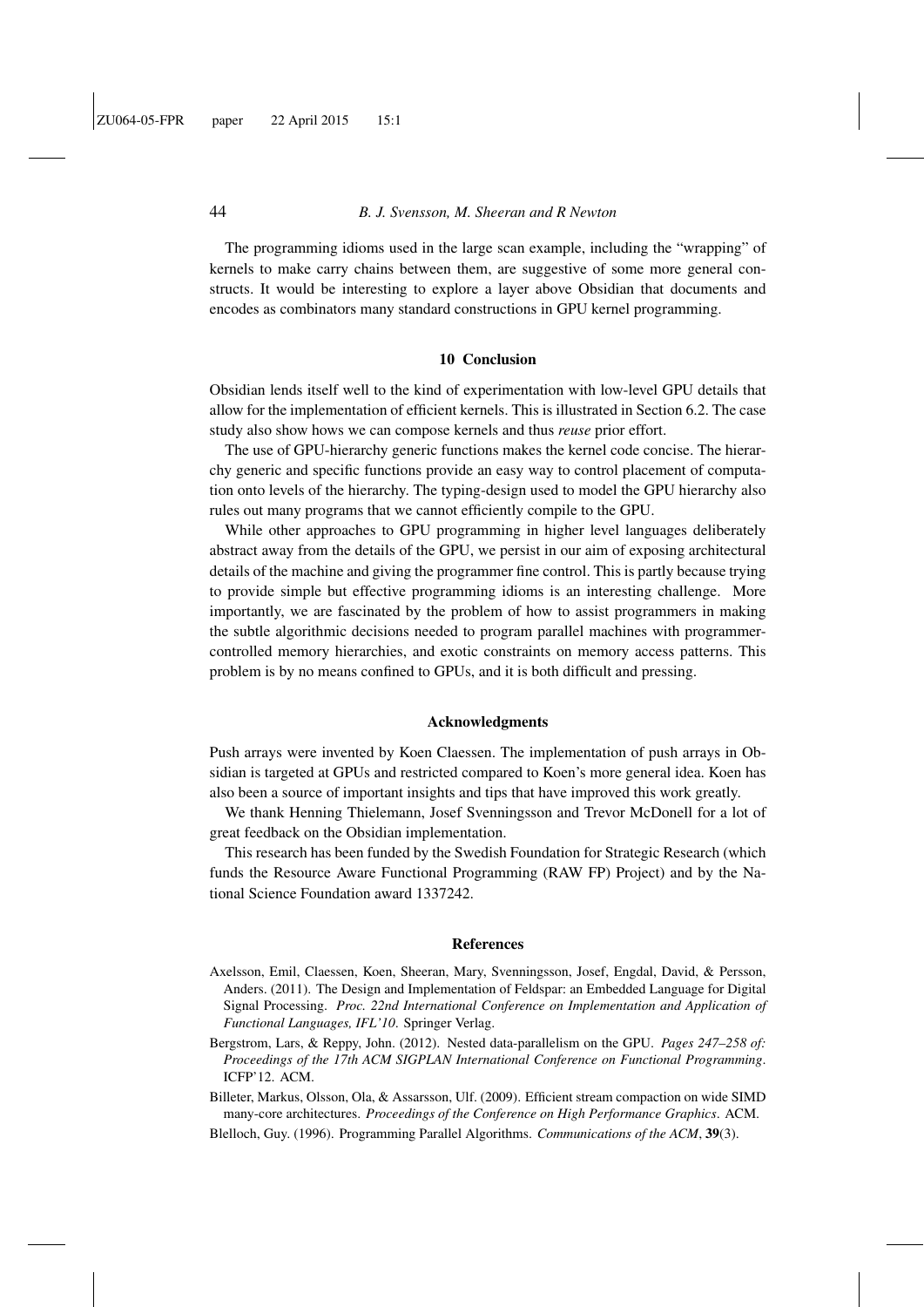- Catanzaro, Bryan, Garland, Michael, & Keutzer, Kurt. (2011). Copperhead: Compiling an Embedded Data Parallel Language. *Pages 47–56 of: Proceedings of the 16th ACM Symposium on Principles and Practice of Parallel Programming*. PPoPP '11. ACM.
- Chafi, Hassan, Sujeeth, Arvind K., Brown, Kevin J., Lee, HyoukJoong, Atreya, Anand R., & Olukotun, Kunle. (2011). A Domain-specific Approach to Heterogeneous Parallelism. *Pages 35–46 of: Proceedings of the 16th ACM Symposium on Principles and Practice of Parallel Programming*. PPoPP '11. ACM.
- Chakravarty, Manuel M.T., Keller, Gabriele, Lee, Sean, McDonell, Trevor L., & Grover, Vinod. (2011). Accelerating Haskell Array Codes with Multicore GPUs. *Proceedings of the sixth workshop on Declarative Aspects of Multicore Programming*. DAMP'11. ACM.
- Claessen, Koen, Sheeran, Mary, & Svensson, Bo Joel. (2012). Expressive Array Constructs in an Embedded GPU Kernel Programming Language. *Proceedings of the 7th workshop on Declarative Aspects and Applications of Multicore Programming*. DAMP '12. ACM.
- Elliott, Conal. (2003). Functional Images. *The Fun of Programming*. "Cornerstones of Computing" series. Palgrave.
- Elliott, Conal, Finne, Sigbjørn, & de Moor, Oege. (2003). Compiling Embedded Languages. *Journal of Functional Programming*, 13(2).
- Guibas, Leo J., & Wyatt, Douglas K. (1978). Compilation and Delayed Evaluation in APL. *Pages 1–8 of: Proceedings of the 5th Acm SIGACT-SIGPLAN Symposium on Principles of Programming Languages*. POPL '78. New York, NY, USA: ACM.
- Harris, Mark. (2007). *Optimizing parallel reduction in CUDA*. "http://developer.download. nvidia.com/assets/cuda/files/reduction.pdf".
- Harris, Mark, Sengupta, Shubhabrata, & Owens, John D. (2007). Parallel Prefix Sum (Scan) with CUDA. Nguyen, Hubert (ed), *GPU Gems 3*. Addison Wesley.
- Holk, Eric, Byrd, William E, Mahajan, Nilesh, Willcock, Jeremiah, Chauhan, Arun, & Lumsdaine, Andrew. (2012). Declarative Parallel Programming for GPUs. *Pages 297–304 of: Applications, Tools and Techniques on the Road to Exascale Computing, Proc. ParCo 2011*. Advances in Parallel Computing. IOS Press.
- Keller, Gabriele, Chakravarty, Manuel M.T., Leshchinskiy, Roman, Peyton Jones, Simon, & Lippmeier, Ben. (2010). Regular, shape-polymorphic, parallel arrays in Haskell. *Proceedings of the 15th ACM SIGPLAN International Conference on Functional Programming*. ICFP'10. New York, NY, USA: ACM.
- Mainland, Geoffrey, & Morrisett, Greg. (2010). Nikola: Embedding Compiled GPU Functions in Haskell. *Pages 67–78 of: Proceedings of the third ACM Haskell Symposium*. ACM.
- McDonell, Trevor L., Chakravarty, Manuel M.T., Keller, Gabrielle, & Lippmeier, Ben. (2013). Optimising Purely Functional GPU Programs. *18th ACM SIGPLAN International Conference on Functional Programming*. ICFP'13. ACM.
- NVIDIA. (2014a). *CUDA C Programming Guide*.
- NVIDIA. (2014b). *NVIDIA CUB Library*.
- NVIDIA. (2014c). *NVIDIA Thrust Library*.
- Oancea, Cosmin E., Andreetta, Christian, Berthold, Jost, Frisch, Alain, & Henglein, Fritz. (2012). Financial software on GPUs: between Haskell and Fortran. *Pages 61–72 of: Proceedings of the 1st ACM SIGPLAN workshop on Functional High-Performance Computing*. FHPC'12. New York, NY, USA: ACM.
- Stevens, Roger T. (1989). *Fractal Programming in C*. M&T Books.
- Svenningsson, Josef, & Axelsson, Emil. (2013). Combining Deep and Shallow Embedding for EDSL. *Pages 21–36 of:* Loidl, Hans-Wolfgang, & Pea, Ricardo (eds), *Trends in Functional Programming*. Lecture Notes in Computer Science, vol. 7829. Springer Berlin Heidelberg.